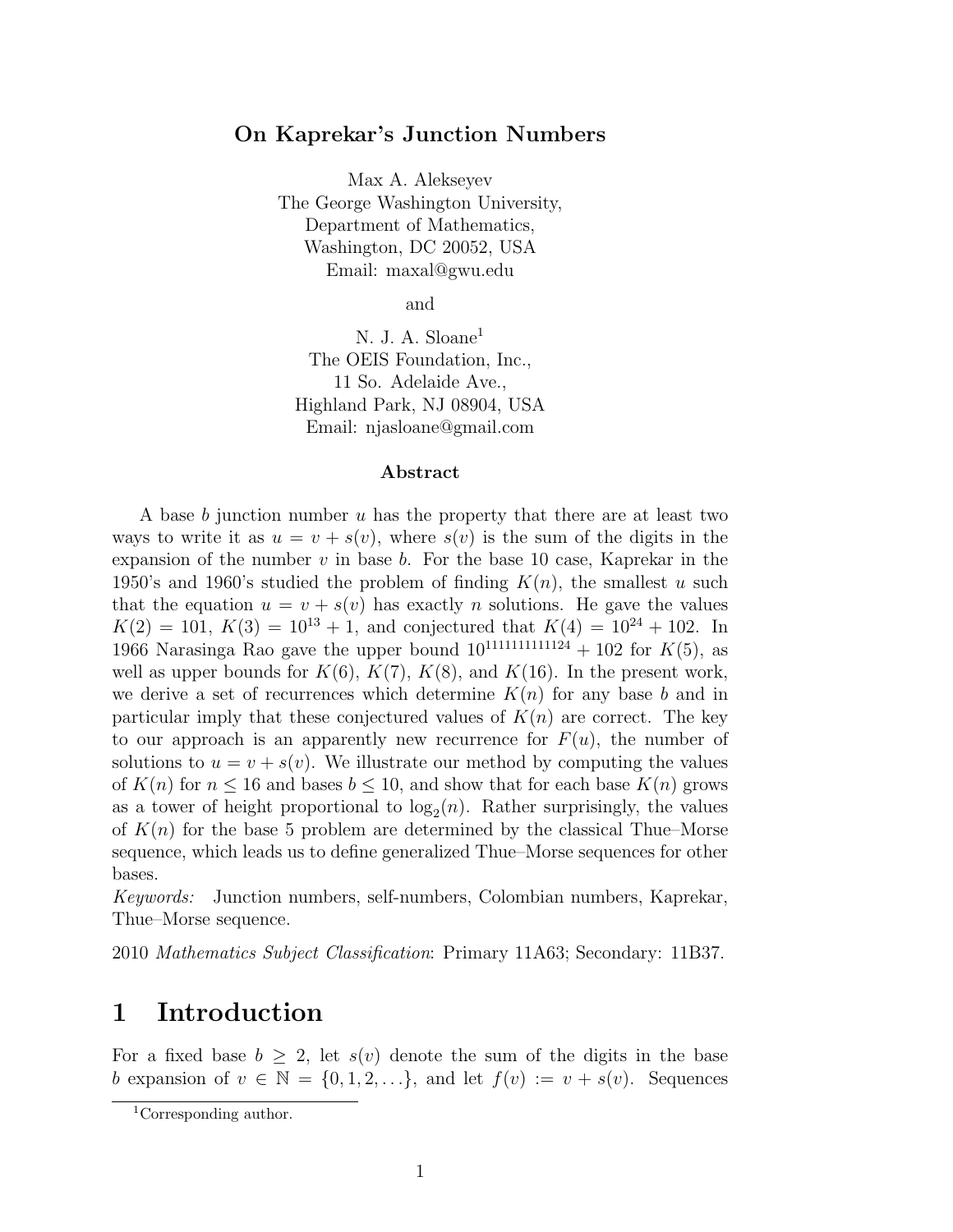that arise by iterating  $f$  have a long history  $[1, 15]$  $[1, 15]$  $[1, 15]$  (the latter reference has an extensive bibliography). In the 1950's and 1960's, Dattaraya Ramchandra Kaprekar in a series of self-published booklets [[5,](#page-32-1) [7,](#page-33-1) [8,](#page-33-2) [9,](#page-33-3) [10\]](#page-33-4) studied the inverse mapping to f in the base 10 case. Let  $Gen(u) := \{v \in \mathbb{N} \mid f(v) = u\}$  and  $F(u) := |\text{Gen}(u)|$ . Kaprekar called the elements of  $\text{Gen}(u)$  the *generators* of *u*, and in 1956 [[6\]](#page-33-5) defined a *self-number* to be any number *u* with  $F(u) = 0$ . The first few self-numbers (in base 10) are

 $1, 3, 5, 7, 9, 20, 31, 42, 53, 64, 75, 86, 97, 108, 110, 121, 132, 143, 154, 165, 176, \ldots$ 

<span id="page-1-2"></span>(1)

([A003052](http://oeis.org/A003052)).[2](#page-1-0) Self-numbers are also known as *Colombian numbers*, after a prob-lem proposed by Recamán in 1973 [\[13](#page-33-6)].

Kaprekar called numbers with at least two generators *junction numbers*. The smallest junction number (again in base 10) is 101, which has generators 91 and 100, and the first few junction numbers are

101*,* 103*,* 105*,* 107*,* 109*,* 111*,* 113*,* 115*,* 117*,* 202*,* 204*,* 206*,* 208*,* 210*,* 212*,* 214*, . . .*

([A230094](http://oeis.org/A230094)).

Kaprekar was particularly interested in finding what we will call *K*(*n*), the smallest number with *n* generators, which is the subject of the present paper. We will show that the sequence  $(K(n))_{n\geq 1}$  begins

0, 101, 
$$
10^{13} + 1
$$
,  $10^{24} + 102$ ,  $10^{111111111124} + 102$ ,  $10^{22222222224} + 10^{13} + 2$ ,  
\n $10^{(10^{24}+10^{13}+115)/9} + 10^{13} + 2$ ,  $10^{(2\cdot10^{24}+214)/9} + 10^{24} + 103$ ,  
\n $10^{(10^{111111111124}+10^{24}+214)/9} + 10^{24} + 103$ , ... (2)

 $(\underline{A006064})$  $(\underline{A006064})$  $(\underline{A006064})$ .<sup>[3](#page-1-1)</sup> It is easy to check by hand that  $K(2) = 101$ , and with today's computers it is easy to verify  $K(3) = 10^{13} + 1$  by direct search. As to what was known by Kaprekar and his colleagues more than fifty years ago, the various accounts given by Kaprekar [\[8](#page-33-2)], Narasinga Rao [\[11\]](#page-33-7), and Gardner [[3](#page-32-2)] do not quite agree, but it seems that Kaprekar believed that he had proved that  $K(3) = 10^{13} + 1$ , that the putative value  $10^{24} + 102$  for  $K(4)$  was discovered independently by Kaprekar and Professor Gunjikar in 1961, and that Kaprekar was convinced that it was the true value of *K*(4) and not just an upper bound. Gardner [\[3](#page-32-2)] reports in 1975 that Kaprekar told him that he had also found what he conjectured to be the values of  $K(5)$  and  $K(6)$ . Kaprekar's work on this problem is also discussed by Schorn [[14](#page-33-8)].

However, Narasinga Rao, writing in 1963 [[11\]](#page-33-7) (although not published until 1966), states things slightly differently. He gives a recipe for finding junction numbers with a specified number of generators, improving on an earlier recipe

<span id="page-1-0"></span><sup>2</sup>Throughout this article, six-digit numbers prefixed by A refer to entries in the OEIS [[12\]](#page-33-9).

<span id="page-1-1"></span><sup>&</sup>lt;sup>3</sup>The reader may detect a pattern in these numbers, but should be warned that it breaks down after a while. See Tables [2](#page-7-0) and [11.](#page-30-0)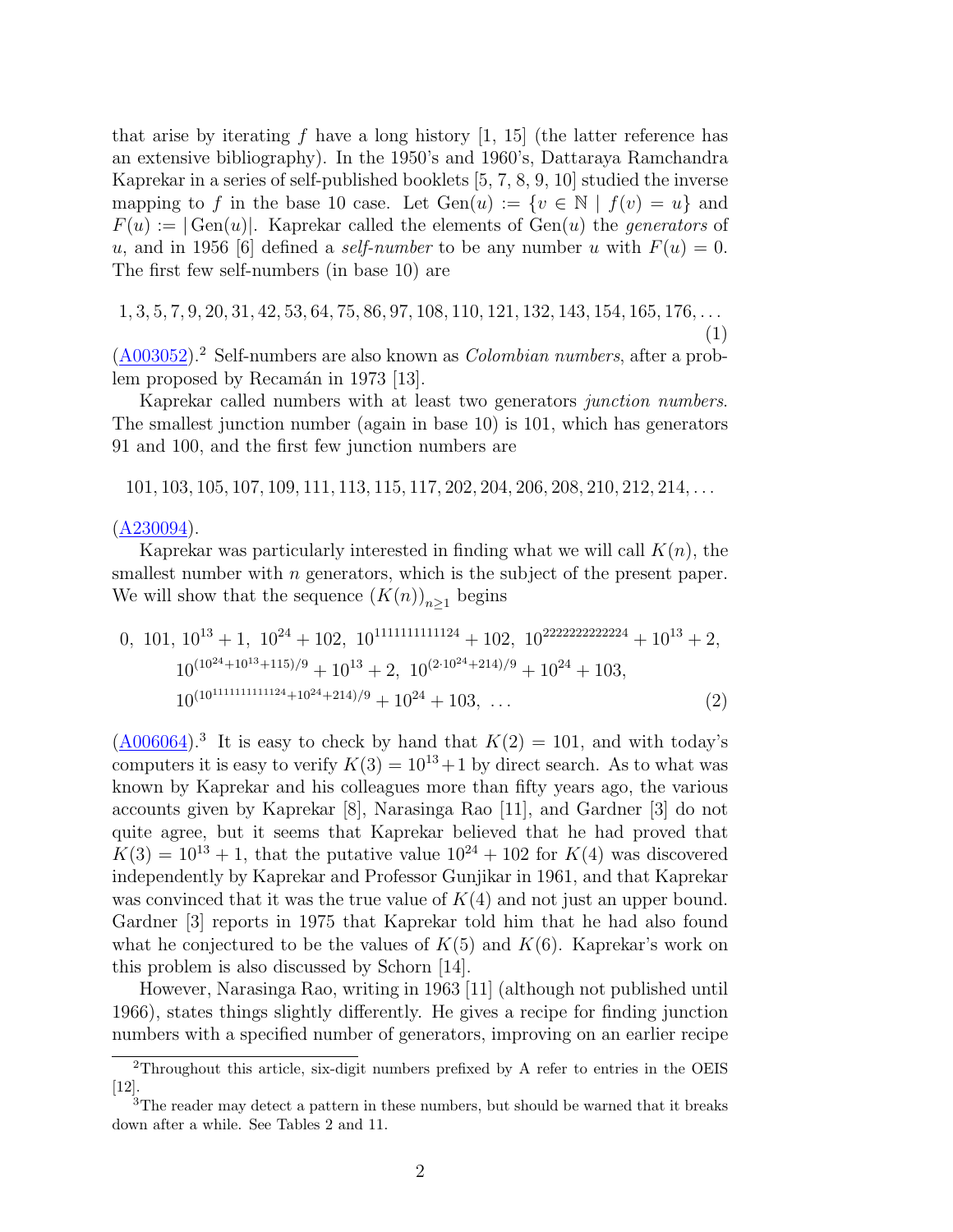of Kaprekar's, and gives Kaprekar's value of  $K(3) = 10^{13} + 1$ . He then *conjectures* that  $K(4) = 10^{24} + 102$ , and gives as a candidate for  $K(5)$  the value  $10^{111111111124} + 102$ , remarking that no much smaller value is likely to exist. (Narasinga Rao's recipe does not necessarily produce the smallest junction number with a given number of generators.) He also gives upper bounds for  $K(6)$ ,  $K(7)$ ,  $K(8)$ , and  $K(16)$ . Remarkably enough, all of Narasinga Rao's upper bounds turn out to be the true values for these  $K(n)$ . We return to the base 10 case in Section [9.](#page-28-0)

The principal goal of this paper is to present a set of recurrences which generate the sequence  $(K(n))_{n\geq 1}$  for any base *b* (see Section [6,](#page-13-0) and in particular Theorems [18](#page-15-0) and [20\)](#page-18-0). These recurrences depend upon an apparently new recurrence for *F*(*u*), discussed in Section [3.](#page-6-0)

Because the values of *K*(*n*) for small *b* and *n* are both easy to determine and somewhat exceptional, we start by discussing the cases  $n \leq 3$  in Section [4](#page-8-0) and bases  $b = 2$  and  $b = 3$  in Section [5](#page-11-0). Bases 2 and 3 are also exceptional since for them the recurrences for  $K(n)$  are quite simple and can be obtained without the machinery developed in Section [6](#page-13-0). Tables [1](#page-7-1) and [2](#page-7-0) in Section [3](#page-6-0) collect the numerical values of  $K(n)$  for  $n \leq 7$  and bases  $b \leq 10$ .

Section [6](#page-13-0) gives the recurrences for a general base *b*. Sections [8](#page-25-0) and [9](#page-28-0) apply the results of Section [6](#page-13-0) to bases  $b \in \{4, 5, 7, 10\}$ . In general, the calculation of *K*(*n*) involves a subsidiary sequence  $(\tau(n))_{n\geq 1}$  of integers in the range  $[0, b-2]$ when *b* is even, or  $[0, \frac{b-3}{2}]$  when *b* is odd. For  $\overline{b} = 5$ , it turns out that  $(\tau(n))_{n \geq 1}$  is essentially the classical Thue–Morse sequence<sup>[4](#page-2-0)</sup>  $\underline{\text{A}010060}$ , and so, for any base, we refer to  $(\tau(n))_{n\geq 1}$  as a "generalized Thue–Morse sequence". For example, for both bases  $b = 4$  and  $b = 7$  we obtain the ternary sequence shown in [\(81](#page-27-0)), and for base  $b = 10$  the sequence  $(84)$ .

Section [10](#page-30-2) (and in particular Conjecture [28](#page-31-0)) discusses the rate of growth of  $K(n)$  as a function of *n*. We begin by applying the recurrence for  $F(u)$  from Section [3](#page-6-0) to establish some general bounds on  $K(n)$ . Then we consider the representation of  $K(n)$  as a tower of exponentials. For bases  $b \neq 3$ , it appears that  $K(n)$  is a tower

$$
K(n) = b^{b^{j}}^{b^{\omega(n)}},
$$
\n(3)

with  $0 < \omega(n) \leq 1$ , of height<sup>[5](#page-2-1)</sup>  $\lceil \log_2(n) \rceil + \lambda$ , where  $\lambda = 3$  if  $b = 2$ ,  $\lambda = 2$  if  $b \ge 4$  is even, and  $\lambda = 1$  if  $b \ge 5$  is odd (base  $b = 3$  is slightly exceptional).

**Notation.** We will always work in a fixed base  $b \geq 2$ . If the base *b* expansion of  $v \in \mathbb{N} := \{0, 1, 2, \ldots\}$  is

<span id="page-2-2"></span>
$$
v = \sum_{i=0}^{k-1} v_i b^i
$$
 (4)

<span id="page-2-0"></span><sup>&</sup>lt;sup>4</sup>This provides yet another illustration of the ubiquity of this sequence [[2](#page-32-3)].

<span id="page-2-1"></span><sup>5</sup>The height of a tower is defined in [\(87](#page-31-1)) in Section [10.](#page-30-2)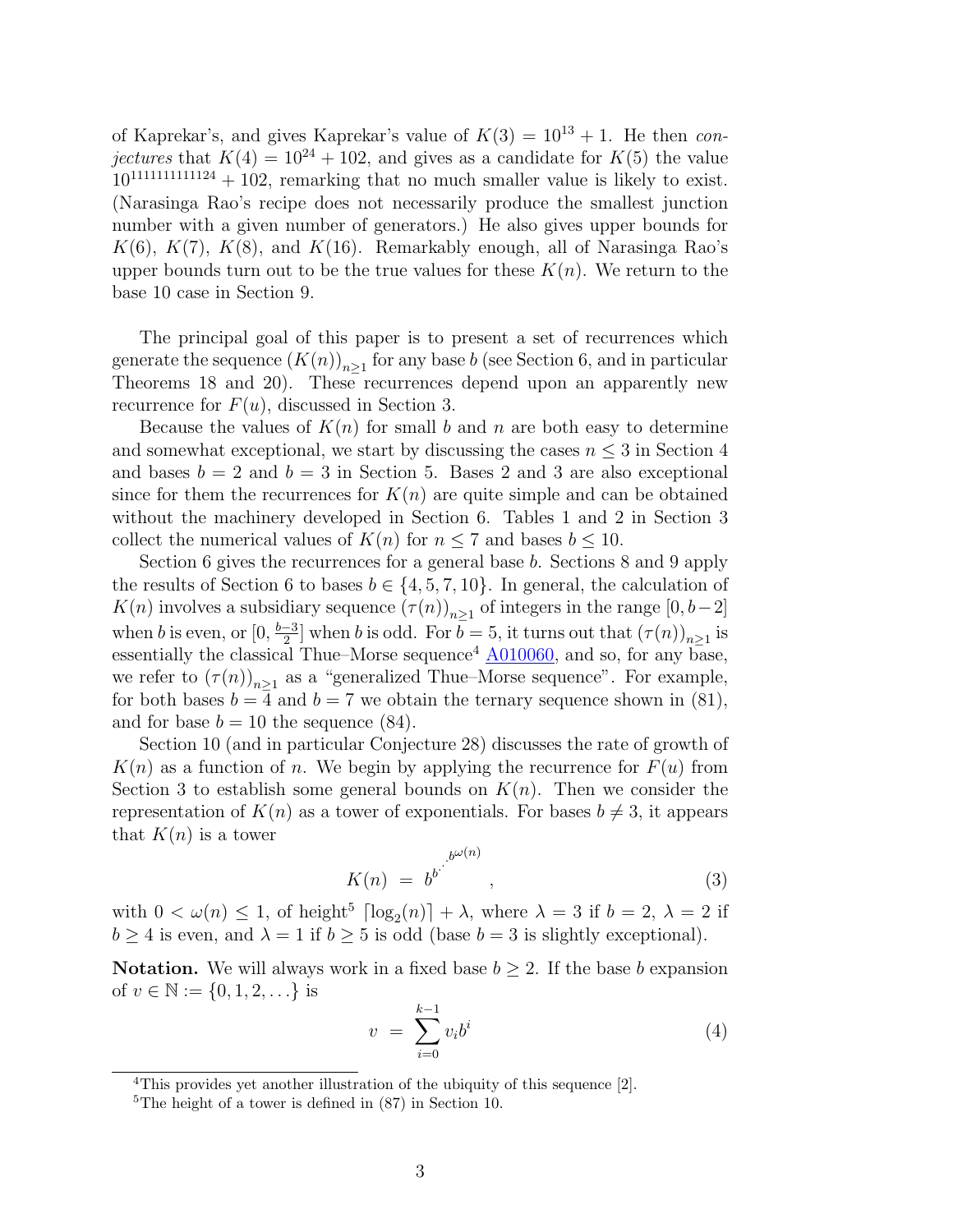(where  $0 \le v_i < b$ ,  $k = \lceil \log_b(v+1) \rceil$ , and  $v_{k-1} \neq 0$  unless  $v = 0$ ), we refer to the  $v_i$  as "digits", even if  $b \neq 10$ , and say that *v* has "length" *k*. We will also write *v* as

$$
v = [v_{k-1}, v_{k-2}, \dots, v_1, v_0]_b, \tag{5}
$$

where we omit the commas between the digits if there is no possibility of confusion. In this notation,  $s(v) = \sum_{i=0}^{k-1} v_i$  and  $f(v) = \sum_{i=0}^{k-1} v_i(b^i + 1)$ .

As already mentioned, for  $u \in \mathbb{N}$ , we let  $Gen(u) := \{v \in \mathbb{N} \mid f(v) = u\}$ ,  $F(u) := |\text{Gen}(u)|$ , and for  $u < 0$  we set  $\text{Gen}(u) := \emptyset$  (the empty set) and  $F(u) := 0$ . For  $n \geq 1$ ,  $K(n)$  is defined to be the smallest  $u \in \mathbb{N}$  such that  $F(u) = n$ . For  $n \geq 2$ , it will turn out that the leading base-*b* digit of  $K(n)$  is 1 (see Theorem [8](#page-8-1)), and we define  $E(n)$  for  $n \geq 2$  by  $K(n) = b^{E(n)} +$  terms of smaller order (in other words,  $E(n) + 1$  is the length of  $K(n)$  in base *b*). In Tables [1](#page-7-1) and [2](#page-7-0) we write  $E_b(n)$  to indicate the value of *b*. For use in Section [6,](#page-13-0) in Section [4](#page-8-0) we also define  $K_i(n)$  to be the smallest  $u \in \mathbb{N}$  such that  $F(u) = n$ and  $u \equiv i \pmod{b-1}$ . Of course, the functions *s*, *f*, *F*, Gen, *K*, *K<sub>i</sub>* all depend on the value of *b*, but to indicate this with subscripts would have made the equations unnecessarily complicated, so we hope the value of *b* will always be clear from the context.

In summary, the principal symbols are

| $\boldsymbol{b}$ | : base, > 2,                                                    |
|------------------|-----------------------------------------------------------------|
|                  | $s(v)$ : sum of base-b digits of v,                             |
| f(v)             | $\therefore$ $v + s(v)$ ,                                       |
|                  | Gen(u) : set of v such that $f(v) = u$ ,                        |
| F(u)             | : number of v such that $f(v) = u$ ,                            |
| K(n)             | : smallest u such that $F(u) = n$ ,                             |
| $K_i(n)$         | : smallest u such that $F(u) = n$ and $u \equiv i \pmod{b-1}$ , |
| E(n)             | : for $n \geq 2$ , $K(n) = b^{E(n)} +$ terms of smaller order,  |
| $\mathcal{I}$    | : subset of the residue classes modulo $b-1$ defined by (18),   |
| J(n)             | : subset of $\mathcal I$ defined by (70),                       |

where  $b, u, v, n \in \mathbb{N}$ .

## **2 Preliminary results**

We begin with some elementary lemmas.

**Lemma 1.** *(i)* If *b is odd, then*  $f(v)$  *is even for any*  $v \in \mathbb{N}$ *, and so*  $F(u) = 0$ *if u is odd.*

*(ii)* If *b is even, then*  $F(u) = 0$  *if*  $u$  *is odd and*  $u < b$ *.* 

*Proof.* (i) If *b* is odd and *v* is given by [\(4](#page-2-2)) then  $f(v) = \sum_i v_i(b^i + 1)$  is even.

(ii) Numbers below *b* have at most one generator,  $v$  (say), for which  $f(v) =$  $\Box$ 2*v* is even.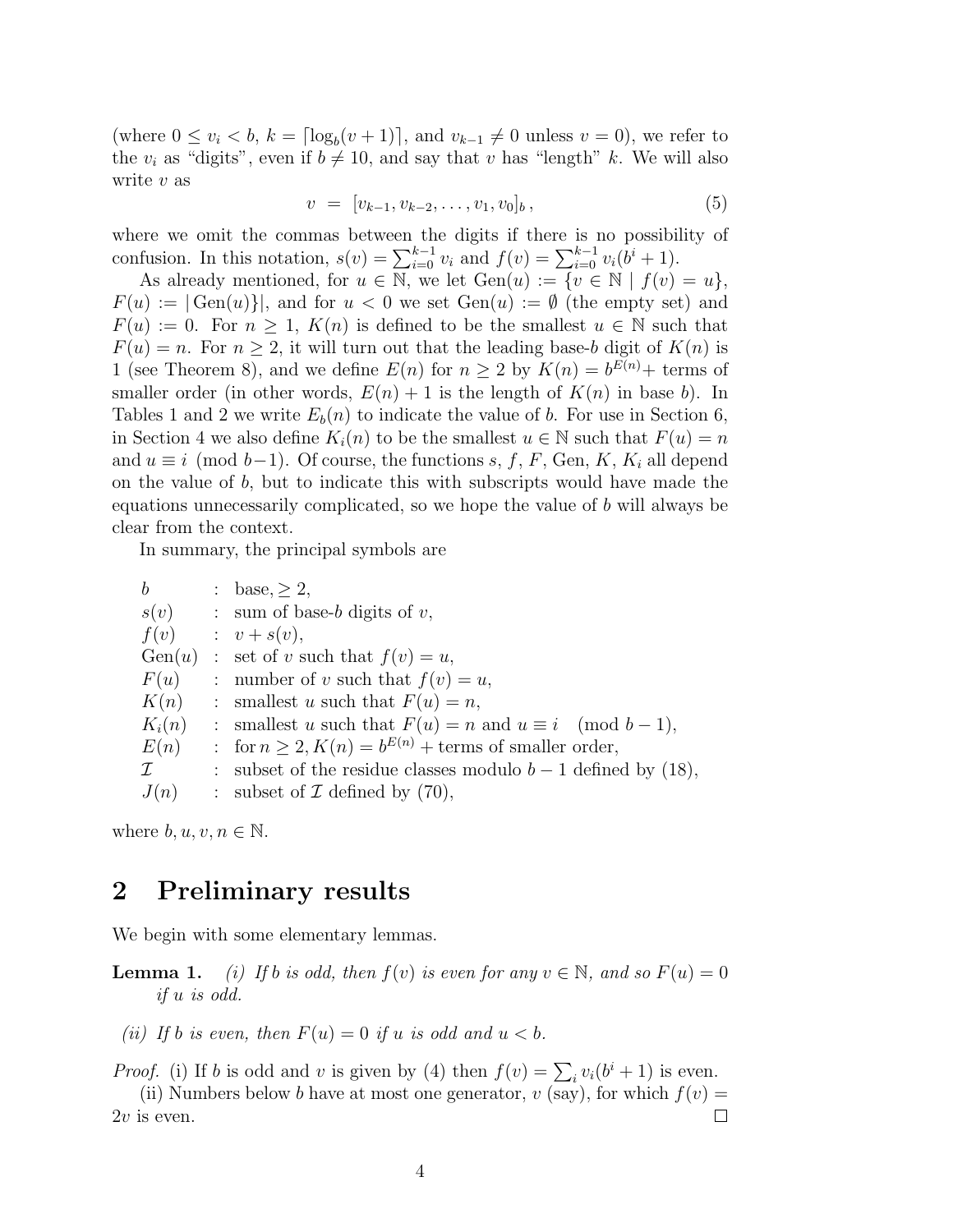The next lemma says that if  $u = f(v)$ , then *v* is smaller than *u*, but not too much smaller. This is useful when making computer searches.

**Lemma 2.** *If*  $u \geq 2, v \in \mathbb{N}$  *satisfy*  $v + s(v) = u$ *, then* 

<span id="page-4-2"></span>
$$
u - (b - 1) \lceil \log_b(u) \rceil \le v \le u - 1. \tag{6}
$$

*Proof.* Since  $u \geq 2$ ,  $v \geq 1$ ,  $s(v) \geq 1$ , and so  $v \leq u - 1$ . Since the length of *v* is  $k = \lceil \log_b(v+1) \rceil \leq \lceil \log_b(u) \rceil$ , we have  $s(v) \leq (b-1) \lceil \log_b(u) \rceil$ .  $\Box$ 

The third lemma is a generalization of the observation that the Hamming weight of  $2^m - 1 - v$  is equal to  $m -$  Hamming weight $(v)$ . We omit the proof.

<span id="page-4-3"></span>**Lemma 3.** *If*  $m \ge 0$ , 1 ≤  $c$  ≤  $b$  − 1*, and*  $0 \le v \le cb^m - 1$ *, then* 

$$
s(cbm - 1 - v) = (b - 1)m + c - 1 - s(v).
$$
 (7)

For example, in base  $10$ ,  $s(281) = s(3 \cdot 10^2 - 1 - 18) = 9 \cdot 2 + 2 - 9 = 11$ .

<span id="page-4-4"></span>**Lemma 4.** *Let*  $n \geq 2$  *be an integer.* 

*(i) If*  $(a(i))_{i \geq 1}$  *is a sequence of nonnegative real numbers such that*  $a(m+1) ≥$  $2a(m)$  *for all*  $m = 1, 2, \ldots, n-2$ *, then* 

<span id="page-4-0"></span>
$$
\min_{1 \le i \le n-1} a(i) + a(n-i) = a\left(\left\lceil \frac{n}{2} \right\rceil\right) + a\left(\left\lfloor \frac{n}{2} \right\rfloor\right) \quad \text{for } n \ge 2. \tag{8}
$$

*Moreover, if*  $a(2) > 0$  *then*  $i \in \{ \lfloor \frac{n}{2} \rfloor, \lceil \frac{n}{2} \rceil \}$  $\left\{ \frac{n}{2} \right\}$  are the only values of *i* that *attain the minimum in* [\(8](#page-4-0))*.*

*(ii) If*  $(a_1(i))_{i\geq 1}$  and  $(a_2(i))_{i\geq 1}$  are a pair of sequences of nonnegative real *numbers such that*

 $a_1(m+1) \ge a_1(m) + a_2(m)$  *and*  $a_2(m+1) \ge a_1(m) + a_2(m)$  (9)

*for all*  $m = 1, 2, ..., n - 2$ *, then* 

$$
\min_{1 \le i \le n-1} a_1(i) + a_2(n-i) = \min \left\{ a_1 \left( \left\lceil \frac{n}{2} \right\rceil \right) + a_2 \left( \left\lfloor \frac{n}{2} \right\rfloor \right), a_1 \left( \left\lfloor \frac{n}{2} \right\rfloor \right) + a_2 \left( \left\lceil \frac{n}{2} \right\rceil \right) \right\} . \tag{10}
$$

*Moreover, if*  $a_1(2) > 0$  *and*  $a_2(2) > 0$  *then*  $i = \frac{n}{2}$  $\frac{n}{2}$  and  $i = \left\lceil \frac{n}{2} \right\rceil$  $\frac{n}{2}$  are the *only values of i that attain the minimum in the left-hand side of* ([10\)](#page-4-1)*.*

*Proof.* (i) Suppose  $n = 2t$ . Then  $2a(t) \leq a(t-1) + 2a(t) \leq a(t-1) + a(t+1) \leq$  $2a(t+1) \le a(t+2) \le a(t-2) + a(t+2) \le \cdots \le a(1) + a(n-1)$ . If  $n = 2t+1$ is odd, then  $a(t) + a(t+1) \leq 2a(t+1) \leq a(t+2) \leq a(t-1) + a(t+2) \leq \cdots \leq$  $a(1) + a(n-1)$ . If  $a(2) > 0$ , then every second inequality in the inequality chains above is strict, implying that the minimum of  $a(i) + a(n-i)$  is attained only at  $i = t$  when  $n = 2t$ , and only at  $i = t$  or  $i = t + 1$  when  $n = 2t + 1$ .

Part (ii) is proved similarly.

<span id="page-4-1"></span> $\Box$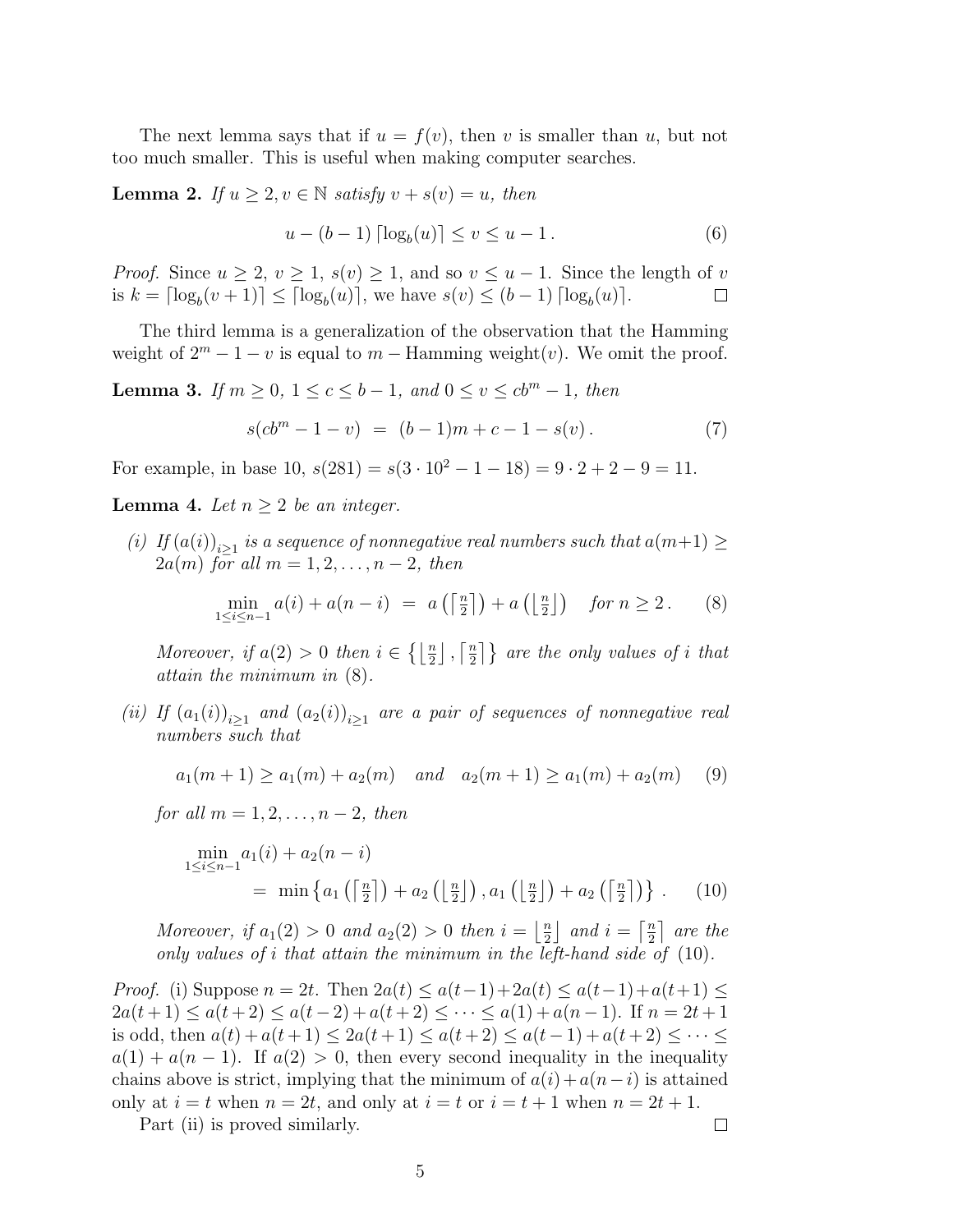We call a sequence  $(a(i))_{i\geq 1}$  satisfying [\(8](#page-4-0)) for all  $n \geq 2$  a *sequence of exponential type*, and we say that sequences  $(a_1(i))_{i\geq 1}$  and  $(a_2(i))_{i\geq 1}$  satisfying ([10](#page-4-1)) for all  $n \geq 2$  form a *pair of sequences of exponential type.* 

The following lemma introduces a representation of integers that plays a central role in our study.

<span id="page-5-2"></span>**Lemma 5.** *Let*  $b \geq 2$  *be a fixed integer.* 

*(i) Every integer u > b has a unique representation in the form*

<span id="page-5-0"></span>
$$
u = c(b^m + 1) + k, \tag{11}
$$

*where*  $m \ge 1$ ,  $1 \le c \le b-1$ , and

<span id="page-5-4"></span>
$$
\begin{cases} 0 \le k \le b^m, & \text{if } c < b - 1; \\ 0 \le k \le b^m - b + 1, & \text{if } c = b - 1. \end{cases} \tag{12}
$$

*(ii)* Let  $u = c(b^m + 1) + k$  and  $u' = c'(b^{m'} + 1) + k'$  be positive integers *represented as in* [\(11\)](#page-5-0)*. Suppose that*  $u \leq u'$ *. Then*  $m \leq m'$ *. Furthermore,* if  $m = m'$ , then  $c \leq c'$ . Finally, if  $m = m'$  and  $c = c'$ , then  $k \leq k'$ .<sup>[6](#page-5-1)</sup>

*Proof.* It is not hard to see that the representation ([11](#page-5-0)) uniquely defines  $m =$  $\lfloor \log_b(u-1) \rfloor$ ,  $c = \lfloor \frac{u}{b^{m+1}} \rfloor$ , and  $k = u - c(b^m + 1)$ . The value of *m* is a nondecreasing function of *u*, and so is *c* when *m* is fixed, and so is *k* when *m* and *c* are fixed.  $\Box$ 

The following examples illustrate how numbers are represented in the form  $(11)$  $(11)$  $(11)$ :

- for  $b + 1 \le u \le b^2$ , we have  $m = 1$ ,  $c = \left\lfloor \frac{u}{b+1} \right\rfloor$ , and  $k = u (b+1)c$ ;
- for  $u = b^r$  with  $r \geq 2$ , we have  $m = r 1$ ,  $c = b 1$ , and  $k = b^{r-1} b + 1$ .

We will also need the following technical lemma.

<span id="page-5-3"></span>**Lemma 6.** *For any integers*  $b \geq 2$  *and*  $m \geq 2$ *,* 

$$
(b-1)m-2\leq b^m-b+1
$$

*and*

$$
b^{m} \ge \frac{1}{2}b^{m} + 2(b - 1) \ge b^{m-1} + 2(b - 1).
$$

<span id="page-5-1"></span>We omit the elementary proof.

<sup>&</sup>lt;sup>6</sup>In other words, if  $u \leq u'$ , the triple  $(m, c, k)$  is lexicographically smaller than the triple  $(m', c', k').$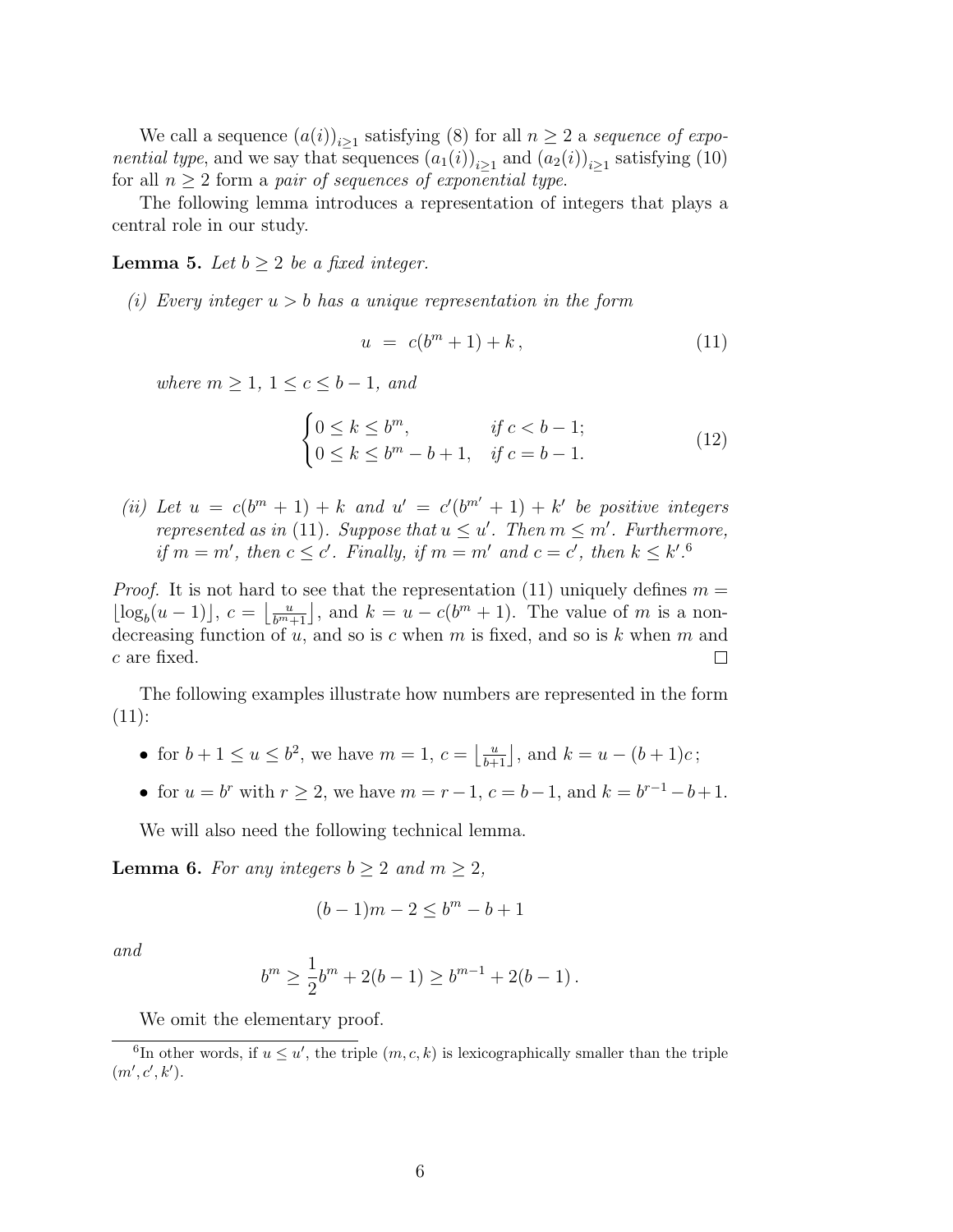## <span id="page-6-0"></span>**3 The recurrence for** *F*(*u*)

The following result, in particular the recurrence ([14\)](#page-6-1), is the key to the whole paper.

<span id="page-6-4"></span>**Theorem 7.** We have  $Gen(u) = \emptyset$  and  $F(u) = 0$  when  $u < 0$  or  $u = 1$ , and Gen(0) =  $\{0\}$ *,*  $F(0) = 1$ *. For*  $u \geq 2$ *, consider its representation*  $u =$  $c(b^m + 1) + k$  *defined in Lemma [5.](#page-5-2) Then*<sup>[7](#page-6-2)</sup>

<span id="page-6-3"></span>Gen(u) = {cb<sup>m</sup>+v | v ∈ Gen(k)} 
$$
\cup
$$
 {cb<sup>m</sup>-1-v | v ∈ Gen((b-1)m-k-2)} (13)

*and*

<span id="page-6-1"></span>
$$
F(u) = F(k) + F((b-1)m - k - 2).
$$
 (14)

*Proof.* The first assertion is clear (there is no  $v \in \mathbb{N}$  such that  $f(v) = 1$ ), and ([14](#page-6-1)) follows at once from ([13](#page-6-3)). To prove ([13\)](#page-6-3), let  $u = c(b^m + 1) + k$  as in Lemma [5.](#page-5-2) We will show that (i) any element of the right-hand side of ([13\)](#page-6-3) is a generator of *u*, and (ii) every generator of *u* is an element of the right-hand side of [\(13\)](#page-6-3).

(i) Suppose  $v \in Gen(k)$ . Since  $k \leq b^m$ ,  $v < b^m - 1$  (by ([6](#page-4-2))), we have  $s(cb<sup>m</sup> + v) = c + s(v)$ , and  $f(cb<sup>m</sup> + v) = cb<sup>m</sup> + v + c + s(v) = c(b<sup>m</sup> + 1) + k = u$ . On the other hand, suppose  $v \in Gen((b-1)m-k-2)$ . Let  $w = cb^m-1-v$ . By Lemma [3,](#page-4-3)  $s(w) = (b-1)m+c-1-s(v)$  (the condition  $v \leq cb^m-2$  follows from  $v < (b-1)m-k-2$ ). Then  $f(w) = w + s(w) = cb^m - 1 - v + (b-1)m + c$  $c - 1 - s(v) = c(b^m + 1) + k = u.$ 

(ii) Suppose *w* is a generator for  $u = c(b^m + 1) + k$ . Clearly,  $u \le b^{m+1}$ , and  $u = b^{m+1}$  only when  $c = b - 1$  and  $k = b^m - b + 1$ . Trivially, either  $w \geq cb^m$ or  $w < cb^m$ .

First, suppose  $w \geq cb^m$  and write it as  $w = cb^m + v$ . If  $v < b^m$  then  $s(w) = c + s(v)$ , and  $w + s(w) = u$  implies  $v + s(v) = k$  and  $v \in Gen(k)$ . If  $v \ge b^m$  then if  $c = b - 1$ ,  $w \ge b^{m+1} \ge u$ , contradicting [\(6](#page-4-2)). So  $c \le b - 2$  and  $w = (c+1)b^m + \mu$ , where  $\mu = v - b^m \geq 0$ , which implies  $u \geq (c+1)b^m$ , that is,  $u = (c+1)b^{m} + \lambda$ , where  $\lambda = c + k - b^{m} \leq c$ . But  $w + s(w) = u$  implies  $\mu + s(\mu) + c + 1 = \lambda$ , a contradiction. So  $v \ge b^m$  cannot happen.

Second, suppose  $w < cb^m$ , that is,  $w = cb^m - 1 - v$  with  $0 \le v \le cb^m - 2$ . By Lemma [3,](#page-4-3)  $s(w) = (b-1)m + c - 1 - s(v)$ , and  $w + s(w) = u$  implies  $v + s(v) = (b-1)m - k - 2$  and  $v \in Gen((b-1)m - k - 2)$ .  $\Box$ 

For example, in base 10, if  $u = 10^{13} + 1$ , we have  $c = 1$ ,  $m = 13$ ,  $k = 0$ , so  $F(10^{13} + 1) = F(0) + F(115)$ . Now  $115 = 10^2 + 1 + 14$ , so  $F(115) =$  $F(14) + F(2) = 1 + 1$  $F(14) + F(2) = 1 + 1$  $F(14) + F(2) = 1 + 1$ , and therefore  $F(10^{13} + 1) = 3$ . In Section 4 we will confirm Kaprekar's result that there is no smaller number with three inverses.

Theorem [7](#page-6-4) can be used for computing the values of  $K(n)$  for small *n*. In [Appendix A,](#page-33-10) we provide a PARI/GP program that implements the formula

<span id="page-6-2"></span><sup>7</sup>We remark that the identity ([14\)](#page-6-1) does not mention *c* and holds even when the argument  $(b-1)m - k - 2$  is negative.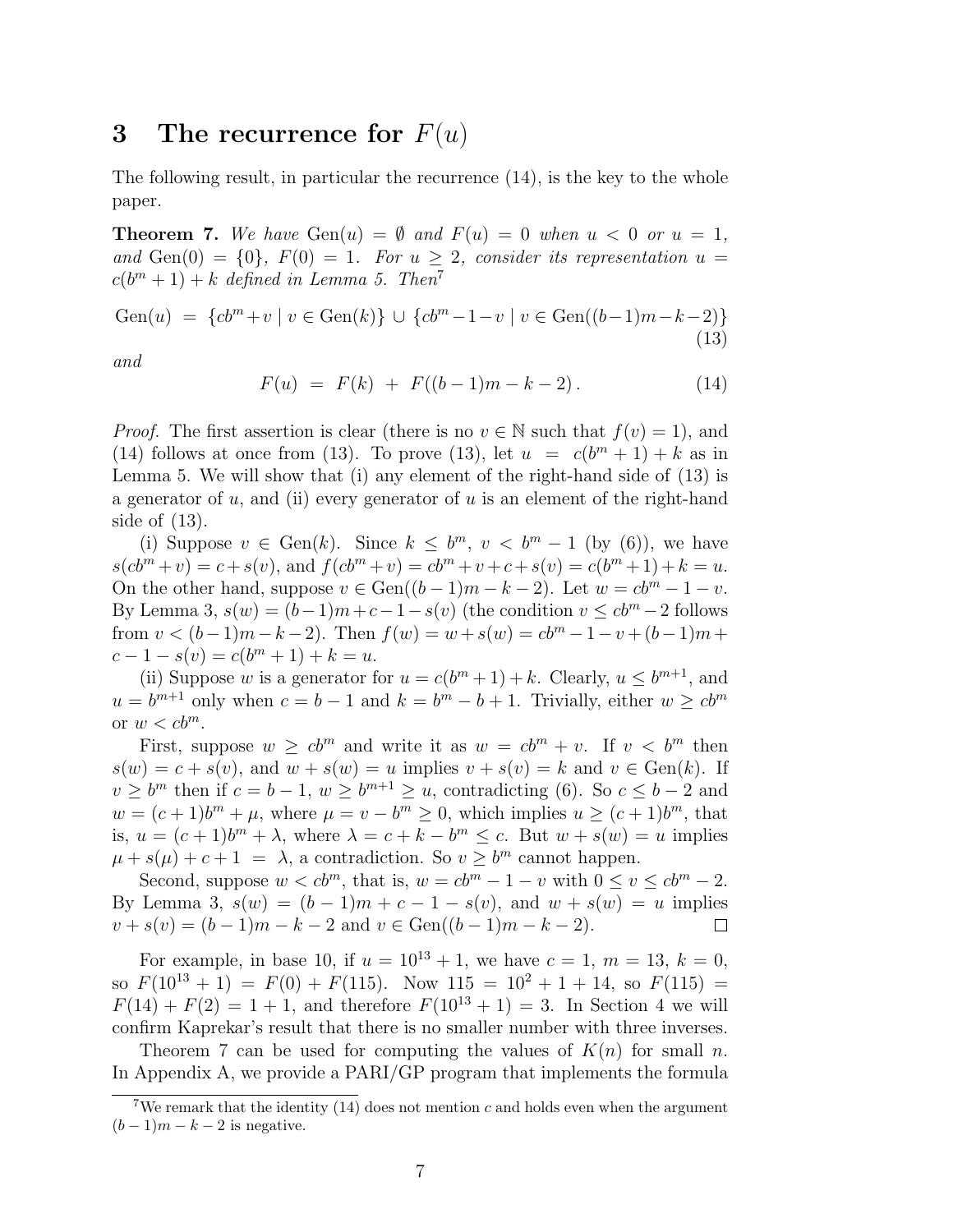$(13)$  $(13)$  $(13)$ . We used it to compute the entries below  $10^{10}$  $10^{10}$  in Tables 1 and [2,](#page-7-0) which show the values of  $K(n)$  for  $n \leq 7$  and bases  $2 \leq b \leq 10$ . The values of  $K(2)$ and  $K(3)$  for any base *b* will be derived in the next section, and the values of  $K(n)$  for any *n* and bases 2 and 3 in Section [5.](#page-11-0) The values of  $K(n)$  in Tables [1](#page-7-1) and [2](#page-7-0) for  $n \geq 4$  and bases  $b \geq 4$  are included here for convenience, but they will not be officially established until we have the recurrences of Section [6.](#page-13-0)<sup>[8](#page-7-2)</sup>

<span id="page-7-1"></span>

| $\boldsymbol{b}$ | $\mathcal{D}_{\mathcal{L}}$ | 3            |                            | 5             | 6                            |
|------------------|-----------------------------|--------------|----------------------------|---------------|------------------------------|
| K(1)             | $\theta$                    | $\theta$     | $\left( \right)$           |               | $\theta$                     |
| K(2)             | $2^2 + 1$                   | $3+1$        | $4^2 + 1$                  | $5+1$         | $6^2 + 1$                    |
| K(3)             | $2^7 + 1$                   | $3^3 + 1$    | $4^7 + 1$                  | $5^2 + 1$     | $6^9 + 1$                    |
| K(4)             | $2^{12} + 6$                | $3^5 + 5$    | $4^{12} + 18$              | $5^4 + 7$     | $6^{16}+38$                  |
| K(5)             | $2^{136}+6$                 | $3^{17}+5$   | $4^{5468}+18$              | $5^9 + 9$     | $6^{(6^9+44)/5}+38$          |
| K(6)             | $2^{260} + 130$             | $3^{29}+29$  | $4^{10924} + 4^7 + 2$      | $5^{15} + 27$ | $6^{(2\cdot 6^9+8)/5}+6^9+2$ |
| K(7)             | $2^{4233}+130$              | $3^{139}+29$ | $4^{E_4(7)} + 4^7 + 21,$   | $5^{165}+27$  | $6^{E_6(7)} + 6^9 + 2$ ,     |
|                  |                             |              | $E_4(7)=(4^{12}+4^7+40)/3$ |               | $E_6(7)=(6^{16}+6^9+43)/5$   |

Table 1: Values of  $K(1), ..., K(7)$  for bases  $b = 2, ..., 6$  (the columns are  $\underline{A230303}, \underline{A230640},$  $\underline{A230303}, \underline{A230640},$  $\underline{A230303}, \underline{A230640},$ [A230638](http://oeis.org/A230638), [A230867,](http://oeis.org/A230867) [A238840](http://oeis.org/A238840)).

<span id="page-7-0"></span>

| b    | 7              | 8                             | 9              | 10                                  |
|------|----------------|-------------------------------|----------------|-------------------------------------|
| K(1) | $\theta$       | $\theta$                      | $\theta$       | $\theta$                            |
| K(2) | $7+1$          | $8^2 + 1$                     | $9+1$          | $10^2 + 1$                          |
| K(3) | $7^2 + 1$      | $8^{11}+1$                    | $9^2 + 1$      | $10^{13}+1$                         |
| K(4) | $7^3 + 9$      | $8^{20} + 66$                 | $9^3 + 11$     | $10^{24} + 102$                     |
| K(5) | $7^{10} + 9$   | $8^{E_8(5)} + 66,$            | $9^{12}+11$    | $10^{E_{10}(5)} + 102,$             |
|      |                | $E_8(5)=(8^{11}+76)/7$        |                | $E_{10}(5)=(10^{13}+116)/9$         |
| K(6) | $17^{17} + 51$ | $8^{E_8(6)} + 8^{11} + 2,$    | $9^{21} + 83$  | $10^{E_{10}(6)} + 10^{13} + 2,$     |
|      |                | $E_8(6)=(2.8^{11}+12)/7$      |                | $E_{10}(6)=2(10^{13}+8)/9$          |
| K(7) | $7^{67} + 51$  | $8^{E_8(7)} + 8^{11} + 2,$    | $9^{103} + 83$ | $10^{E_{10}(7)} + 10^{13} + 2,$     |
|      |                | $E_8(8)=(8^{20}+8^{11}+75)/7$ |                | $E_{10}(7)=(10^{24}+10^{13}+115)/9$ |
|      |                |                               |                |                                     |

Table 2: Values of  $K(1), \ldots, K(7)$  for bases  $b = 7, \ldots, 10$  (the columns are  $\underline{A238841}$  $\underline{A238841}$  $\underline{A238841}$ , [A238842](http://oeis.org/A238842), [A238843,](http://oeis.org/A238843) [A006064](http://oeis.org/A006064)).

<span id="page-7-2"></span><sup>&</sup>lt;sup>8</sup>The values of  $K(2)$  and  $K(3)$  could also be obtained from the recurrences of Section [6](#page-13-0), but it seems more informative to calculate them directly.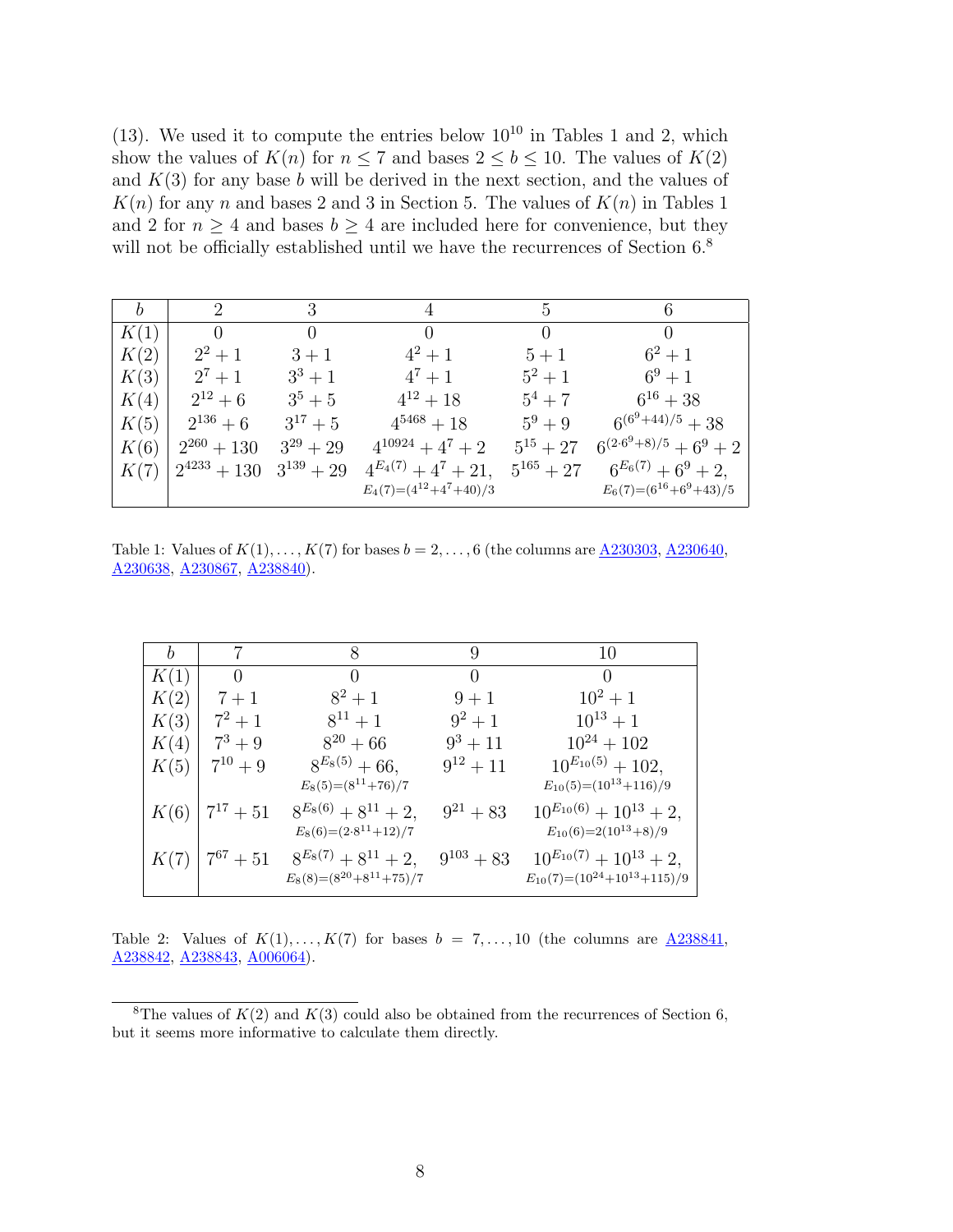## <span id="page-8-0"></span>**4 Properties of** *K*(*n*)

When  $u = K(n)$ , the smallest number with *n* generators in base *b*, Theorem [7](#page-6-4) allows us to make a stronger assertion than ([11](#page-5-0)). (Note that  $K(1) = 0$  for any base.)

<span id="page-8-1"></span>**Theorem 8.** *Let*  $b \geq 2$  *and*  $n \geq 2$ *.* 

 $(i)$   $K(n)$  has the following representation in the form  $(11)$  $(11)$  $(11)$ :

<span id="page-8-5"></span>
$$
K(n) = b^{E(n)} + 1 + k, \tag{15}
$$

*where the exponent*  $E(n)$  *is at least* 1 *and*<sup>[9](#page-8-2)</sup>  $0 \le k \le (b-1)E(n) - 2$ .

*(ii)* If *b is odd, then both*  $K(n)$  *and*  $k$  *are even.* 

*Proof.* Let  $n \geq 2$ . We notice that no integer from 1 to *b* can have more than one generator, and hence  $K(n) > b$ .

(i) Let  $u := K(n)$ , and write  $u = c(b^m + 1) + k$  as in Lemma [5.](#page-5-2) If  $c > 1$ , then we let  $u' := b^k + 1 + k$  and notice that, by ([14\)](#page-6-1),  $F(u') = F(u) = n$  while  $u' < u$ , a contradiction. Hence  $c = 1$ .

If  $k > (b-1)m - 2$ , we apply [\(14\)](#page-6-1) and obtain  $n = F(u) = F(k) +$  $F((b-1)m-k-2)$ . Since the argument of the last term is negative, we have  $F(u) = F(k)$  while  $k < u$ , a contradiction. Hence  $k < (b-1)m-2$ .  $\Box$ 

(ii) If *b* is odd,  $K(n)$  is even by Lemma 1, and therefore *k* is even.

In Theorems [9](#page-8-3) and [10](#page-8-4) we compute the values of *K*(2) and *K*(3) and the corresponding values of *E*(2) and *E*(3).

<span id="page-8-3"></span>**Theorem 9.** For any  $b \geq 2$ , we have

$$
K(2) = \begin{cases} b^2 + 1, & \text{if } b \text{ is even;} \\ b + 1, & \text{if } b \text{ is odd;} \end{cases} \qquad E(2) = \begin{cases} 2, & \text{if } b \text{ is even;} \\ 1, & \text{if } b \text{ is odd.} \end{cases} \qquad (16)
$$

*Proof.* Suppose *b* is even. The number  $b^2 + 1 = [101]_b$  has the two generators  $b^2 = [100]_b$  and  $b^2 - b + 1 = [b - 1, 1]_b$ , so  $K(2) \leq b^2 + 1$ . However, it is easy to check by hand that the values of  $f(v)$  for  $0 \le v \le b^2$  are all distinct, so  $K(2) = b^2 + 1$ . The case when *b* is odd is even easier to verify, and we omit the details.  $\Box$ 

<span id="page-8-4"></span>**Theorem 10.** For any  $b \geq 2$ , we have

$$
K(3) = \begin{cases} 129, & if \ b = 2; \\ 28, & if \ b = 3; \\ b^{b+3} + 1, & if \ b \ge 4 \ is \ even; \\ b^2 + 1, & if \ b \ge 5 \ is \ odd; \end{cases} \qquad E(3) = \begin{cases} 7, & if \ b = 2; \\ 3, & if \ b = 3; \\ b+3, & if \ b \ge 4 \ is \ even; \\ 2, & if \ b \ge 5 \ is \ odd. \end{cases}
$$
(17)

<span id="page-8-2"></span><sup>&</sup>lt;sup>9</sup>By Lemma [6](#page-5-3), the upper bound for *k* here is better than [\(12](#page-5-4)) when  $E(n) \geq 2$ , which holds for  $n \geq 3$  (as we will show below).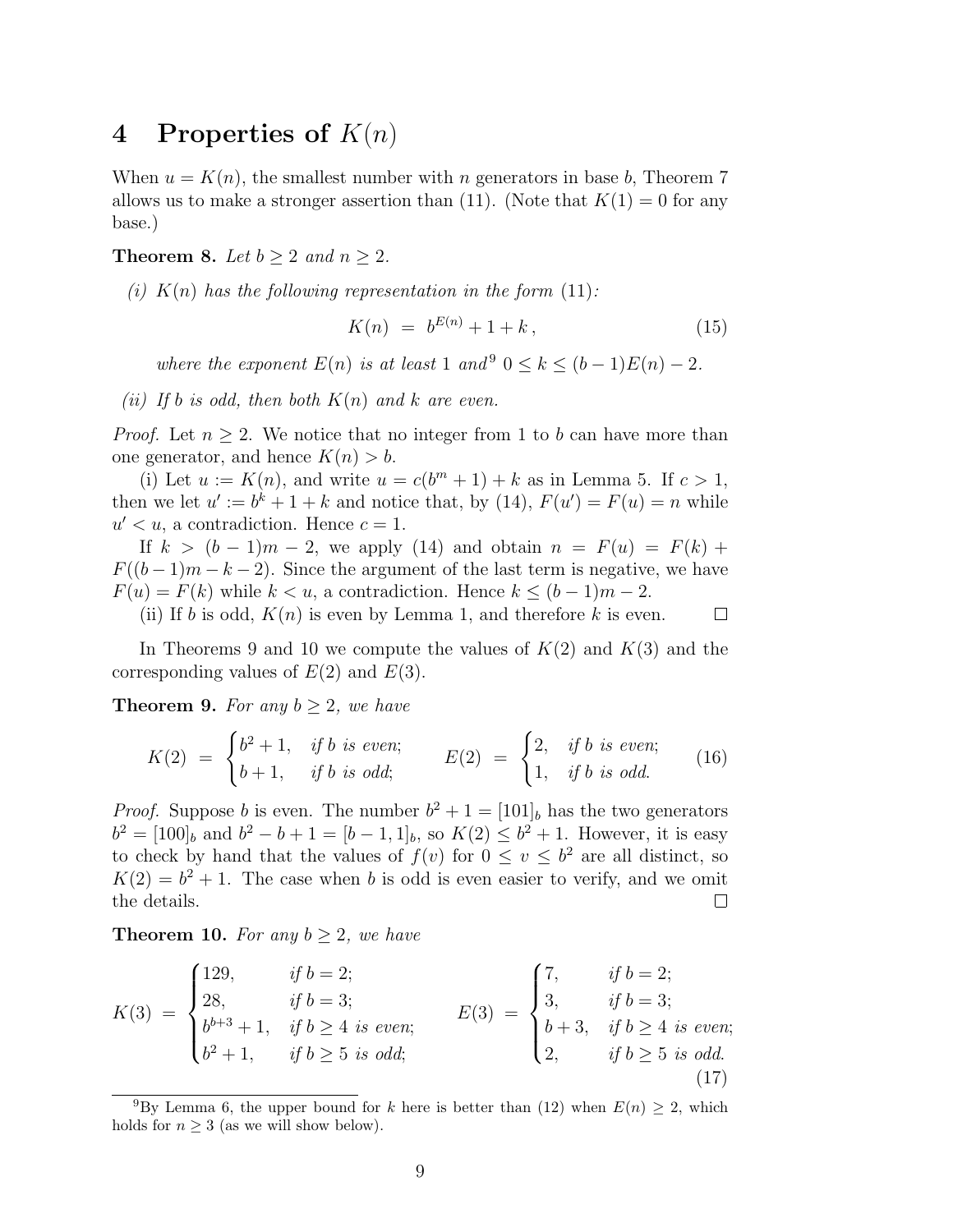*Proof.* For  $b \in \{2, 3, 4\}$ , we refer to Table [1.](#page-7-1) Suppose first that  $b \ge 6$  is even. Certainly  $b^{b+3} + 1$  has three generators, namely  $b^{b+3} - 1 - [1, 0, b - 3]_b$ ,  $b^{b+3} - 1 - [b-1, b-2]_b$  $b^{b+3} - 1 - [b-1, b-2]_b$  $b^{b+3} - 1 - [b-1, b-2]_b$ , and  $b^{b+3}$  (this is easily checked using Lemma 3). So  $K(3) \leq b^{b+3} + 1$ . If  $u := K(3) < b^{b+3} + 1$ , then by Theorem [8](#page-8-1) we would have  $u = b^m + 1 + k$  with  $m \le b + 2$  and  $0 \le k \le (b - 1)m - 2$ . By ([14](#page-6-1)) we have  $3 = F(u) = F(k) + F((b-1)m - k - 2)$ . So either  $F(k) = 1$  and  $F((b-1)m-k-2) = 2$ , or  $F(k) = 2$  and  $F((b-1)m-k-2) = 1$ . We discuss only the first possibility, the second being similar. From  $k \geq K(1) = 0$ and  $(b-1)m - k - 2 \ge K(2) = b^2 + 1$ , we find that *m* must equal  $b + 2$ , and  $0 \leq k \leq b-5$ . By Lemma 1, *k* is even. Let  $\lambda := b-5-k$ , which is odd, and  $0 \leq \lambda \leq b-5$ . But now  $F(b^2 + \lambda + 1) = 2 = F(\lambda) + F(\lambda - 4)$  implies (again by Lemma 1) that  $\lambda$  is even, a contradiction. This completes the proof of  $K(3) = b^{b+3} + 1$  for even  $b \ge 6$ .

Now, suppose that  $b \geq 5$  is odd. Certainly  $b^2 + 1$  has three generators,  $b^2 - 1 - [1, (b-5)/2]_b$ ,  $b^2 - 1 - [b-2]_b$ , and  $b^2$ , and we can easily check that at most two of the values  $f(v)$  for  $0 \le v \le b^2$  can coincide.  $\Box$ 

Theorem [10](#page-8-4) confirms Kaprekar's result that  $K(3) = 10^{13} + 1$  in base 10.

When we come to study the case of a general base *b* in Section [6,](#page-13-0) we will need to know the values of a refined version of  $K(n)$ . We define  $K_i(n)$  to be the smallest number  $v \equiv i \pmod{b-1}$  for which  $F(v) = n$ , where *i* is a residue class modulo *b−* 1. If *b* is odd, by Lemma 1 we need only consider even values of *i*, so we can say more precisely that  $i \in \mathcal{I}$ , where  $\mathcal{I}$  is a subset of the residue classes modulo  $b-1$  given by

$$
\mathcal{I} := \begin{cases} \{0, 1, 2, 3, \dots, b - 2\}, & \text{if } b \text{ is even,} \\ \{0, 2, 4, 6, \dots, b - 3\}, & \text{if } b \text{ is odd.} \end{cases}
$$
(18)

Then we have:

<span id="page-9-2"></span>
$$
K(n) = \min_{i \in \mathcal{I}} K_i(n). \tag{19}
$$

There is an analog of Theorem [8](#page-8-1) for *Ki*(*n*).

<span id="page-9-3"></span>**Theorem 11.** For any  $b \geq 2$ ,  $i \in \mathcal{I}$ , and  $n \geq 2$ ,  $K_i(n)$  has the following *representation in the form* ([11](#page-5-0))*:*

<span id="page-9-1"></span>
$$
K_i(n) = c(b^{E(n)} + 1) + k, \tag{20}
$$

*where*  $E(n)$  *is as in* [\(15](#page-8-5))<sup>, [10](#page-9-0)</sup> *for some integers c and k satisfying*  $1 \leq c \leq b - 1$ *and*  $0 \le k \le (b-1)E(n) - 2$ *. Furthermore, if b is odd then*  $c \le \frac{b-1}{2}$ *.* 

*Proof.* Theorem [8](#page-8-1) states that  $K(n) = b^{E(n)} + 1 + k'$  for some k', and so we have  $F(b^{E(n)} + 1 + k') = n$ . Theorem [7](#page-6-4) (applied twice) implies that for *any c* and the same *k ′* ,

$$
F(c'(b^{E(n)}+1)+k') = F(k') + F((b-1)E(n)-k'-2) = F(b^{E(n)}+1+k') = n.
$$

<span id="page-9-0"></span><sup>&</sup>lt;sup>10</sup>However, the *k* in [\(20](#page-9-1)) is not the same as the *k* in [\(15](#page-8-5)).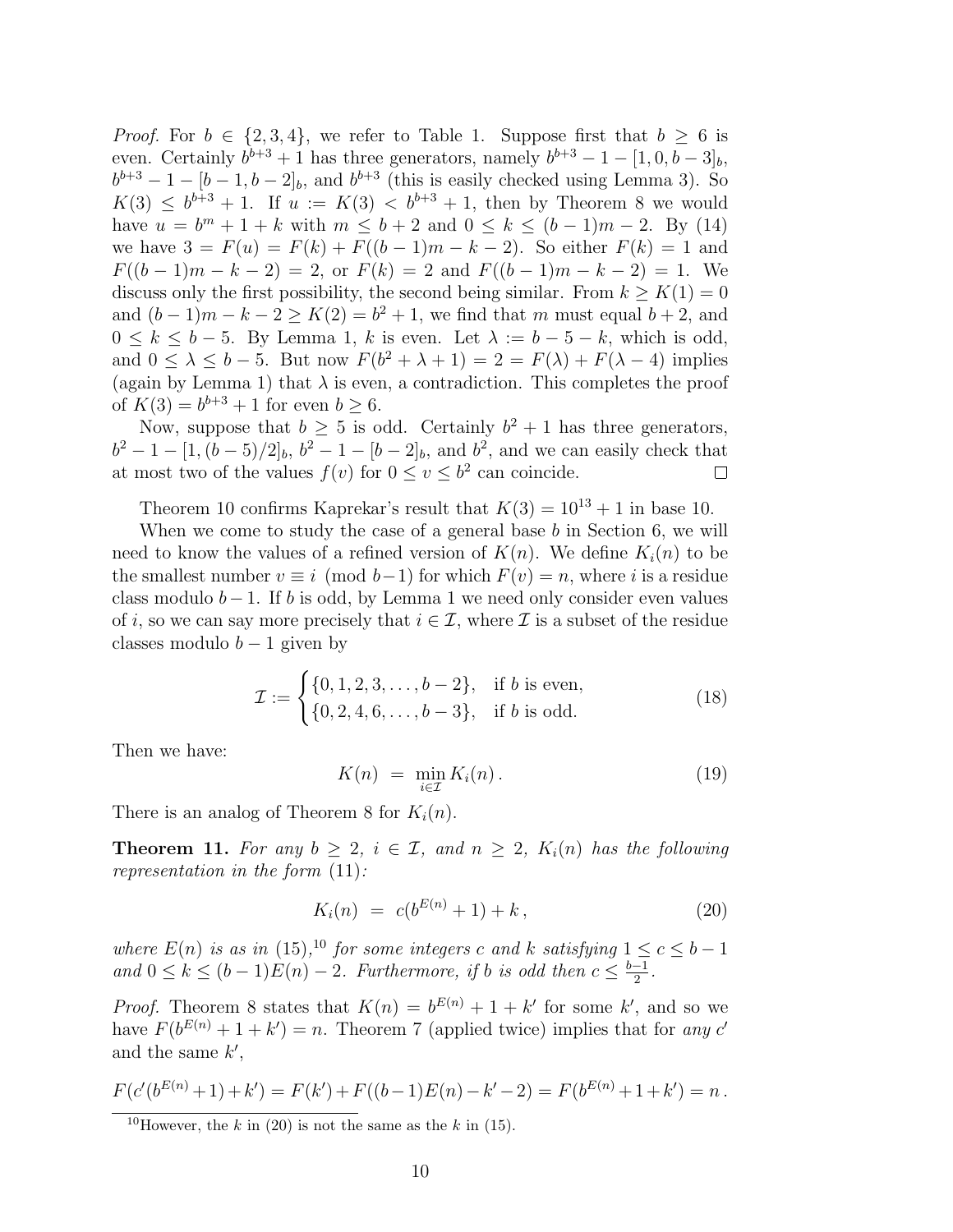Let us show that there exists a value  $c' := c_i$  such that  $c_i(b^{E(n)} + 1) + k' \equiv i$  $\pmod{b-1}$ . Since  $c_i(b^{E(n)}+1)+k' \equiv k'+2c_i \pmod{b-1}$ , we want  $k'+2c_i \equiv i$ (mod  $b-1$ ). For even *b*, this congruence is trivially solvable for  $c_i$  in the interval 1 ≤  $c_i$  ≤ *b* − 1. For odd *b*,  $i \in \mathcal{I}$  is even and so is *k'* (by Theorem [8\)](#page-8-1), so the congruence reduces to  $\frac{k'}{2} + c_i \equiv \frac{i}{2}$  $\frac{i}{2}$  (mod  $\frac{b-1}{2}$ ), which is solvable for  $c_i$  in the interval  $1 \leq c_i \leq \frac{b-1}{2}$ .

By the definition of  $K_i(n)$ , we have

<span id="page-10-0"></span>
$$
b^{E(n)} + 1 + k' = K(n) \le K_i(n) \le c_i(b^{E(n)} + 1) + k'. \tag{21}
$$

By Theorem [7,](#page-6-4)  $K_i(n) = c(b^m + 1) + k$  for some integers  $c, k, 1 \leq c \leq b - 1$ ,  $0 \leq k \leq b^m$ . From the inequality ([21](#page-10-0)) and Lemma [5,](#page-5-2) we conclude that  $m = E(n)$  and  $c \leq c_i$ , and thus  $c \leq \frac{b-1}{2}$  if *b* is odd. We further apply ([14](#page-6-1))  $\text{to obtain } n = F(c(b^{E(n)} + 1) + k) = F(k) + F((b-1)E(n) - k - 2).$ *k* > (*b*−1) $E(n) - 2$ , then  $F(k) = n$  and thus  $k \ge K(n) = b^{E(n)} + 1 + k'$ , which contradicts  $k \leq b^{E(n)}$ . Hence  $k \leq (b-1)E(n) - 2$ .  $\Box$ 

For bases  $b = 2$  and 3, we have  $\mathcal{I} = \{0\}$ , so there is only one  $K_i(n)$ , which is  $K_0(n) = K(n)$ . For bases  $b \geq 4$  and  $n \leq 3$ , we can give  $K_i(n)$  explicitly. In the following three theorems, the subscripts *i* in  $K_i(n)$  are elements of  $I$ , and in particular are to be read modulo  $b-1$ . We omit the proofs, which are similar to those of Theorems [9](#page-8-3) and [10.](#page-8-4) Table [3](#page-11-1) illustrates these theorems.

<span id="page-10-1"></span>**Theorem 12.** For even  $b \geq 2$ ,

$$
K_{2\lambda}(1) = 2\lambda \quad \text{for} \quad 0 \le \lambda \le \frac{b-2}{2},
$$
\n
$$
K_{2\lambda+1}(1) = b + 2\lambda \quad \text{for} \quad 0 \le \lambda \le \frac{b-4}{2};
$$
\n
$$
(22)
$$

*for odd*  $b > 3$ *,* 

$$
K_{2\lambda}(1) = 2\lambda \quad \text{for} \quad 0 \le \lambda \le \frac{b-3}{2} \,. \tag{23}
$$

<span id="page-10-3"></span>**Theorem 13.** *For even*  $b \geq 2$ *,* 

$$
K_{2+2\lambda}(2) = b^2 + 1 + 2\lambda \quad \text{for} \quad 0 \le \lambda \le b - 2 \tag{24}
$$

*for odd*  $b \geq 3$ *,* 

$$
K_{2+2\lambda}(2) = b + 1 + 2\lambda
$$
 for  $0 \le \lambda \le \frac{b-3}{2}$ . (25)

<span id="page-10-2"></span>**Theorem 14.** For even  $b \geq 4$ ,

$$
K_0(3) = b^{b+3} + b^2 + 2b - 4,
$$
\n(26)

$$
K_{2+2\lambda}(3) = b^{b+3} + 1 + 2\lambda \quad \text{for} \quad 0 \le \lambda \le b - 3 \tag{27}
$$

*for odd*  $b > 5$ *,* 

$$
K_0(3) = b^2 + 2b - 3,
$$
\n(28)

$$
K_{2+2\lambda}(3) = b^2 + 1 + 2\lambda \quad \text{for} \quad 0 \le \lambda \le \frac{b-5}{2} \,. \tag{29}
$$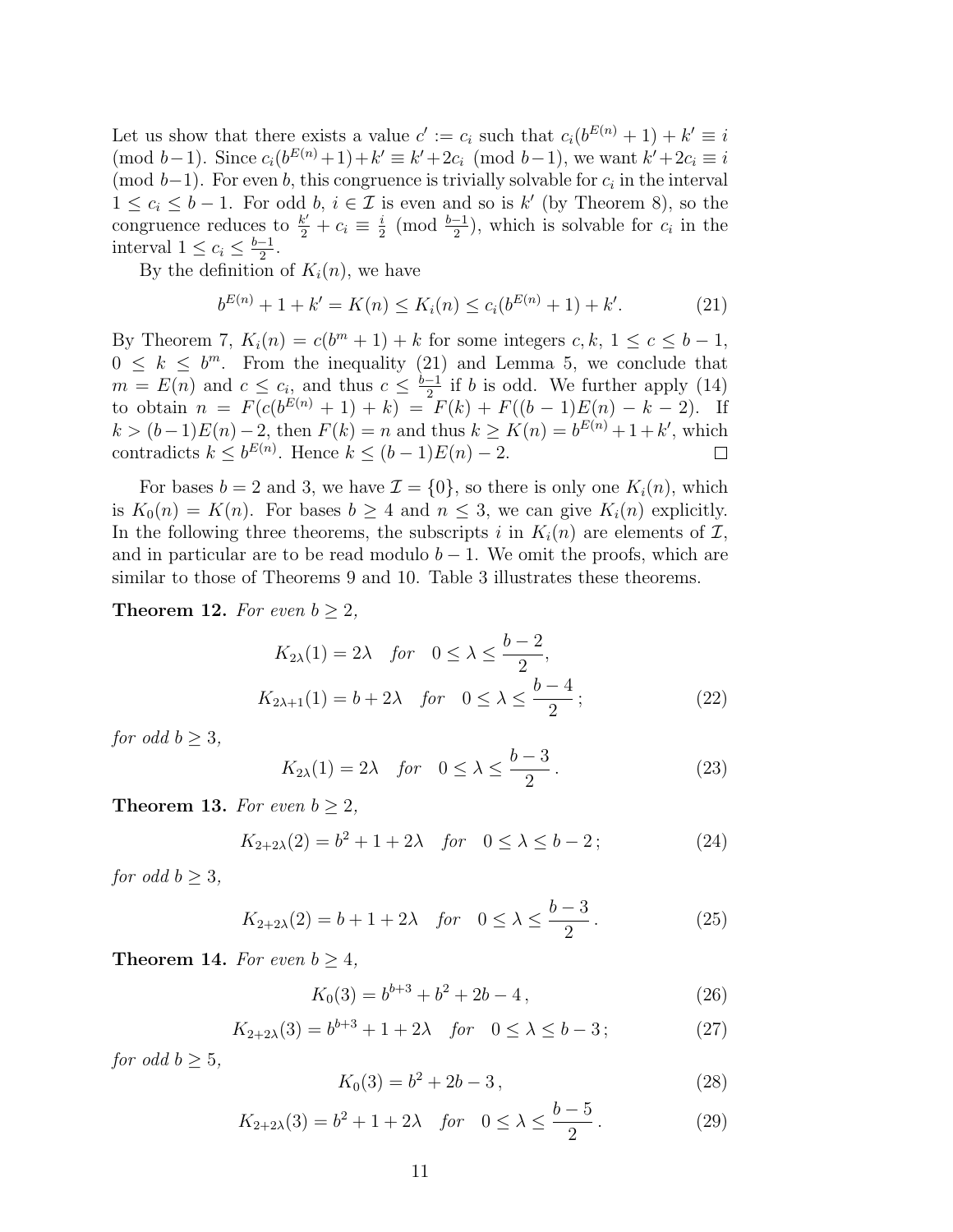<span id="page-11-1"></span>

|                         |   | $b=6$ |                                                                                                      |                         | $b=9$ |         |     |
|-------------------------|---|-------|------------------------------------------------------------------------------------------------------|-------------------------|-------|---------|-----|
| $i \setminus n$   1   2 |   |       | -3                                                                                                   | $i \setminus n$   1   2 |       |         | - 3 |
| $\left( \right)$        |   |       | $\begin{array}{ c c c c c c c c c } \hline 0 & 45 & 6^9 + 44 & 0 & 0 & 16 & 96 \ \hline \end{array}$ |                         |       |         |     |
| $\mathbf{1}$            |   |       | 6 41 $6^9 + 5$                                                                                       | 2                       |       | 2 10 82 |     |
| $\overline{2}$          |   |       | 2 37 $6^9 + 1$                                                                                       | 4                       |       | 12 84   |     |
| 3                       | 8 |       | 43 $6^9 + 7$                                                                                         | 6                       |       | 6 14 86 |     |
|                         |   |       | 39 $6^9 + 3$                                                                                         |                         |       |         |     |

Table 3: Values of  $K_i(n)$  ( $n \leq 3$ ) for bases  $b = 6$  (left) and  $b = 9$  (right), illustrating Theorems [12](#page-10-1)[-14](#page-10-2).

For  $b \geq 4$ , the minimal values of  $K_i(2)$  and  $K_i(3)$  occur when  $\lambda = 0$ , that is, when  $i = 2$ , and confirm (via ([19](#page-9-2))) the values of  $K(2)$  and  $K(3)$  given in Theorems [9](#page-8-3) and [10](#page-8-4).

The following bounds on  $K_i(n)$  will be used in the proof of Theorem [18.](#page-15-0)

<span id="page-11-3"></span>**Theorem 15.** *For any*  $b \geq 2$ *,*  $i \in \mathcal{I}$ *, and*  $n \geq 2$ *, we have*<sup>[11](#page-11-2)</sup>

$$
b^{E(n)} \le K(n) \le K_i(n) < \beta b^{E(n)+1} \,,
$$

*where*  $\beta := 1$  *if b is even, and*  $\beta := \frac{1}{2}$  *if b is odd.* 

*Proof.* The lower bound for any *b* and the upper bound for an even *b* follow directly from Theorem [11](#page-9-3). Let us prove that for odd *b*,  $K_i(n) \leq \frac{1}{2}$  $\frac{1}{2}b^{E(n)+1}$ .

For  $n = 2$ , the bound can be verified directly using Table [1](#page-7-1) (for  $b = 3$ ) and Theorem [13](#page-10-3) (for odd  $b \geq 5$ ). Suppose  $n \geq 3$ . By Theorem [11](#page-9-3), we have  $K_i(n) = c(b^m + 1) + k$ , where  $m = E(n)$ ,  $1 \le c \le \frac{b-1}{2}$  and  $0 \le k \le (b-1)m - 2$ . Furthermore, for  $b = 3$  we have  $m \geq 3$  (see Table [1\)](#page-7-1); while for odd  $b \geq 5$ , we have  $m \geq 2$  by Theorem [14](#page-10-2). Hence

$$
K_i(n) = c(b^m + 1) + k \le \frac{b-1}{2}(b^m + 1) + (b-1)m - 2 < \frac{b-1}{2}(b^m + 2m + 1).
$$

It is easy to check that for  $b = 3$ ,  $m \geq 3$  and  $b \geq 5$ ,  $m \geq 2$ , we have  $2m + 1 \leq \frac{1}{b-1}$  $\frac{1}{b-1}b^m$ , implying that

$$
K_i(n) < \frac{b-1}{2} \left( b^m + \frac{1}{b-1} b^m \right) = \frac{1}{2} b^{m+1}
$$

as required.

## <span id="page-11-0"></span>**5** *K*(*n*) **for bases** 2 **and** 3

We first discuss the base 2 case for general *n*. The initial values of  $f(u)$  and  $F(u)$  are shown in Table [4.](#page-12-0) We see that the smallest numbers with 1 and

 $\Box$ 

<span id="page-11-2"></span><sup>&</sup>lt;sup>11</sup>From Theorem [8](#page-8-1) it follows that  $K(n) \leq 2b^{E(n)}$ , which is a stronger upper bound for *K*(*n*) when  $b \geq 4$ .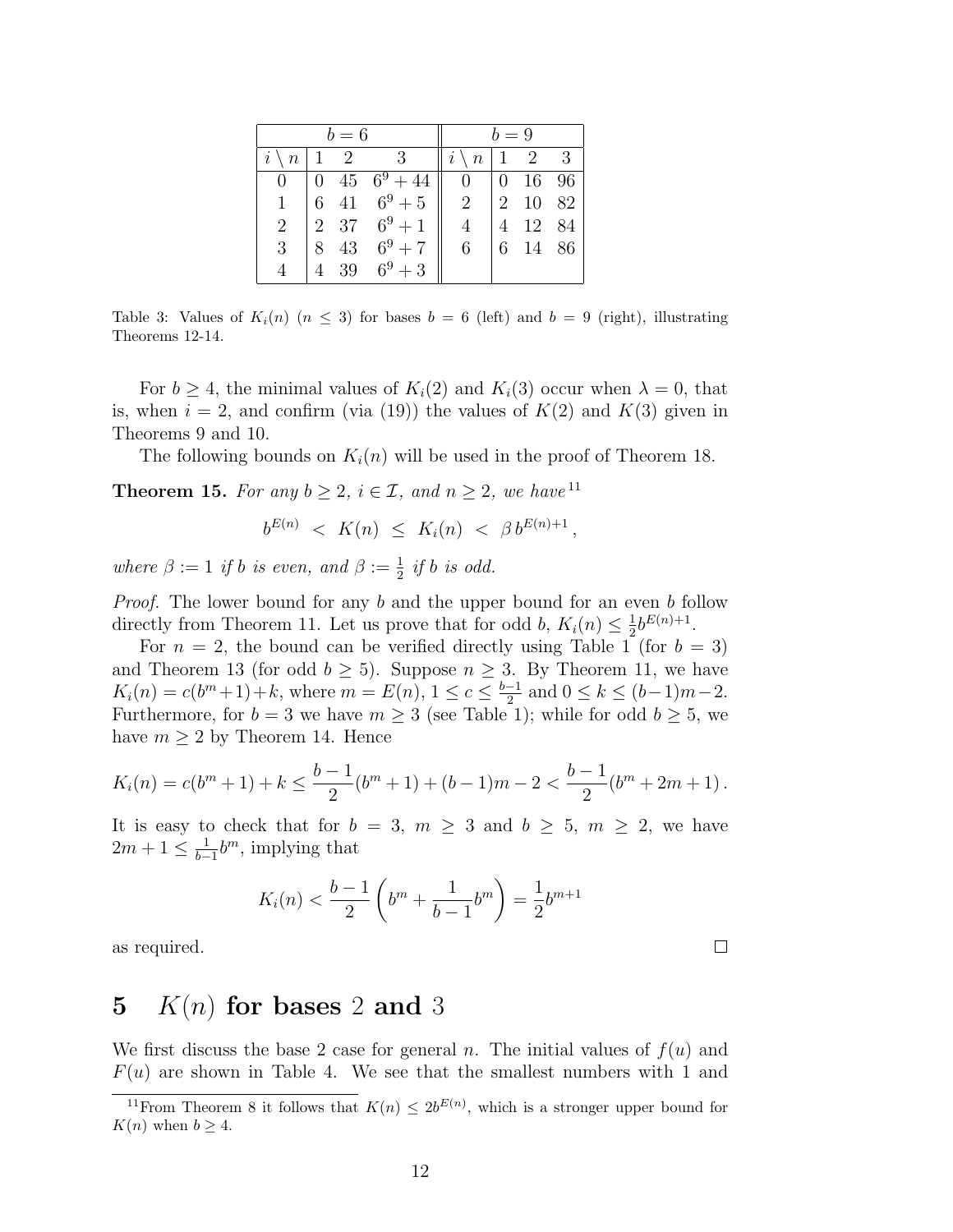<span id="page-12-0"></span>

|                                                         |  |  |  |  |  |  | u 0 1 2 3 4 5 6 7 8 9 10 11 12 13 14 15 16 17 18 |  |  |  |
|---------------------------------------------------------|--|--|--|--|--|--|--------------------------------------------------|--|--|--|
| $f(u)$ 0 2 3 5 5 7 8 10 9 11 12 14 14 16 17 19 17 19 20 |  |  |  |  |  |  |                                                  |  |  |  |
| $ F(u)  1 \t0 1 1 0 2 0 1 1 1 1 1 1 0 2 0 1 2 0$        |  |  |  |  |  |  |                                                  |  |  |  |

Table 4: Values of  $f(u)$  and  $F(u)$  in base 2 [\(A092391,](http://oeis.org/A092391) [A228085](http://oeis.org/A228085))

2 generators are  $K(1) = 0$  and  $K(2) = 5$ , respectively. Direct search by computer gives  $K(3) = 129$  and  $K(4) = 4102$ , as we have already seen in Table [1](#page-7-1) (although  $K(5) = 2^{136} + 6$  is out of reach). The general solution is given by the following pair of recurrences.

<span id="page-12-5"></span>**Theorem 16.** For  $b = 2$  and any  $n \geq 2$ , we have

<span id="page-12-3"></span>
$$
E(n) = K\left(\left\lceil \frac{n}{2} \right\rceil\right) + K\left(\left\lfloor \frac{n}{2} \right\rfloor\right) + 2 \tag{30}
$$

*and*

<span id="page-12-4"></span>
$$
K(n) = 2^{E(n)} + 1 + K\left(\left\lfloor \frac{n}{2} \right\rfloor\right). \tag{31}
$$

*Also*

<span id="page-12-1"></span>
$$
K(n) > 2K(n-1). \tag{32}
$$

*Proof.* The proof is by induction on *n*. The results are true for  $n \leq 3$ , so we assume  $n \geq 4$ . As in Theorem [8,](#page-8-1) let  $u := K(n) = 2^m + 1 + k$ , where  $m := E(n)$ and 0 ≤ *k* ≤ *m* − 2. By [\(14](#page-6-1)), *n* = *F*(*u*) = *F*(*k*) + *F*(*m* − *k* − 2). Let *x* := *F*(*k*), *y* := *F*( $m - k - 2$ ) so that  $x + y = n$ . Then  $k ≥ K(x)$ ,  $m - k - 2 ≥ K(y)$ , and thus

<span id="page-12-2"></span>
$$
m \ge K(x) + K(y) + 2. \tag{33}
$$

We know from ([32](#page-12-1)) that the sequence  $(K(n))_{n\geq 1}$  is of exponential type, so by Lemma [4](#page-4-4) the right-hand side of [\(33\)](#page-12-2) is minimized only when either  $x = \frac{n}{2}$  $\frac{n}{2}$ ,  $y = \frac{n}{2}$  $\frac{n}{2}$  or  $x = \frac{n}{2}$  $\frac{n}{2}$ ,  $y = \left\lceil \frac{n}{2} \right\rceil$  $\frac{n}{2}$  (there is no difference if *n* is even). From Lemma  $5(ii)$  $5(ii)$ , it follows that the value of  $E(n)$  is given by ([30](#page-12-3)), and that *k* equals the smaller of  $K(\frac{n}{2})$  $\frac{n}{2}$ ) and  $K(\frac{n}{2})$  $\frac{n}{2}$ ), which is  $K(\frac{n}{2})$  $\frac{n}{2}$ ) by induction and ([32](#page-12-1)). This proves [\(31\)](#page-12-4). The proof of ([32\)](#page-12-1) is now a routine calculation; we omit the details.  $\Box$ 

**Remark.** The proof of Theorem [16](#page-12-5) also shows that

Gen(*K*(*n*)) = *{*2 *<sup>E</sup>*(*n*) + *v | v ∈* Gen ( *K* (⌊*<sup>n</sup>* 2 ⌋))*} ∪ {*2 *<sup>E</sup>*(*n*) *−* 1 *− v | v ∈* Gen ( *K* (⌈*<sup>n</sup>* 2 ⌉))*} .* (34)

Table [5](#page-13-1) extends the  $b = 2$  column of Table [1](#page-7-1) to  $n = 16$ . (The first 100 terms of  $E(n)$  and  $K(n)$  are given in the entries [A230302](http://oeis.org/A230302) and [A230303](http://oeis.org/A230303) in [\[12\]](#page-33-9).

There is a similar pair of recurrences in the base 3 case.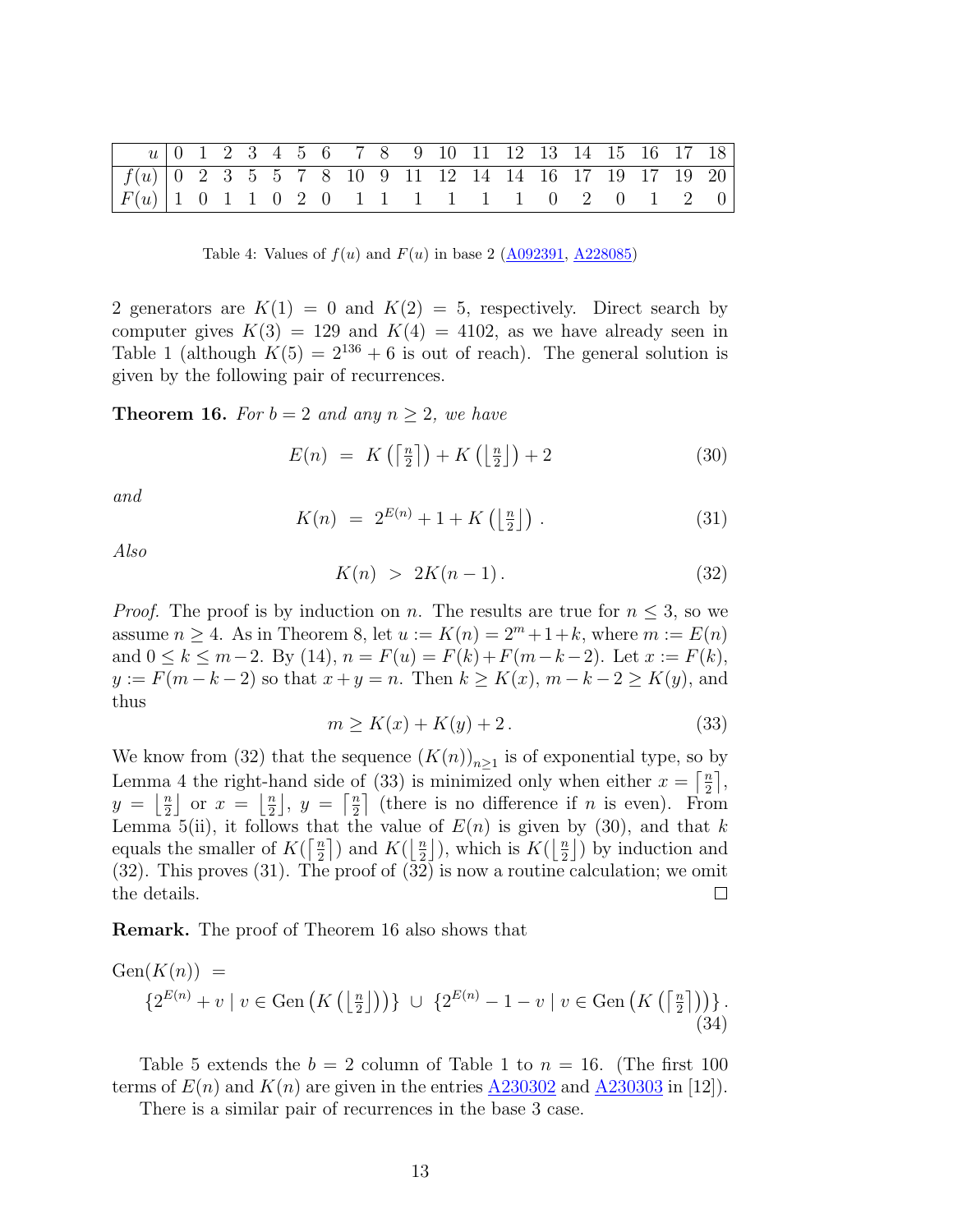<span id="page-13-1"></span>

| $n_{\rm}$ | E(n)                         | K(n)                          |
|-----------|------------------------------|-------------------------------|
| 8         | 8206                         | $2^{8206} + 4103$             |
| 9         | $2^{136} + 4110$             | $2^{E(9)} + 4103$             |
| 10        | $2^{137}+14$                 | $2^{E(10)} + 2^{136} + 7$     |
| 11        | $2^{260} + 2^{136} + 138$    | $2^{E(11)} + 2^{136} + 7$     |
| 12        | $2^{261} + 262$              | $2^{E(12)} + 2^{260} + 131$   |
| 13        | $2^{4233} + 2^{260} + 262$   | $2^{E(13)} + 2^{260} + 131$   |
| 14        | $2^{4234} + 262$             | $2^{E(14)} + 2^{4233} + 131$  |
| 15        | $2^{8206} + 2^{4233} + 4235$ | $2^{E(15)} + 2^{4233} + 131$  |
| 16        | $2^{8207} + 8208$            | $2^{E(16)} + 2^{8206} + 4104$ |

Table 5: Base 2:  $E(n)$  and  $K(n)$  for  $n = 8, \ldots, 16$  $n = 8, \ldots, 16$  $n = 8, \ldots, 16$ , extending Table 1.

**Theorem 17.** For  $b = 3$  and any  $n \geq 2$ , we have

$$
E(n) = \frac{K\left(\left\lceil \frac{n}{2} \right\rceil\right) + K\left(\left\lfloor \frac{n}{2} \right\rfloor\right) + 2}{2} \tag{35}
$$

*and*

$$
K(n) = 3^{E(n)} + 1 + K\left(\frac{n}{2}\right). \tag{36}
$$

*Also*

<span id="page-13-3"></span>
$$
K(n) > 3K(n-1). \tag{37}
$$

*Proof.* The proof is similar to that of Theorem [16](#page-12-5), except at one step. Again we use induction on  $n \geq 4$  and let  $u := K(n) = 3<sup>m</sup> + 1 + k$ , where  $m := E(n)$ and 0 ≤  $k$  ≤ 2*m* − 2. Then  $n = F(u) = F(k) + F(2m - k - 2) = x + y$ , say, with  $x + y = n$ . Then  $k ≥ K(x)$ ,  $2m - k - 2 ≥ K(y)$ , so

<span id="page-13-2"></span>
$$
2m \ge K(x) + K(y) + 2. \tag{38}
$$

The difference from ([33](#page-12-2)) in the base 2 case lies in the presence of the factor of 2 (in general it will be *b −* 1) on the left-hand side of this inequality. So now we must minimize the sum  $K(x) + K(y)$  subject to the additional requirement that the sum is even. Here that does not cause any difficulty, because all values of *K* are even (by Lemma 1). We complete the proof as in the base 2 case, by taking  $x = \frac{n}{2}$  $\frac{n}{2}$ ,  $y = \left\lceil \frac{n}{2} \right\rceil$  $\frac{n}{2}$ .  $\Box$ 

The first seven terms of  $E(n)$  and  $K(n)$  for base 3 are shown in Table [1;](#page-7-1) the first 100 terms may be found in [A230639](http://oeis.org/A230639) and [A230640.](http://oeis.org/A230640)

## <span id="page-13-0"></span>**6** *K*(*n*) **for a general base** *b*

In this section we give a set of recurrences that determine  $K(n)$  for a general base  $b \geq 2$ . The divisibility requirement that we encountered in ([38\)](#page-13-2) for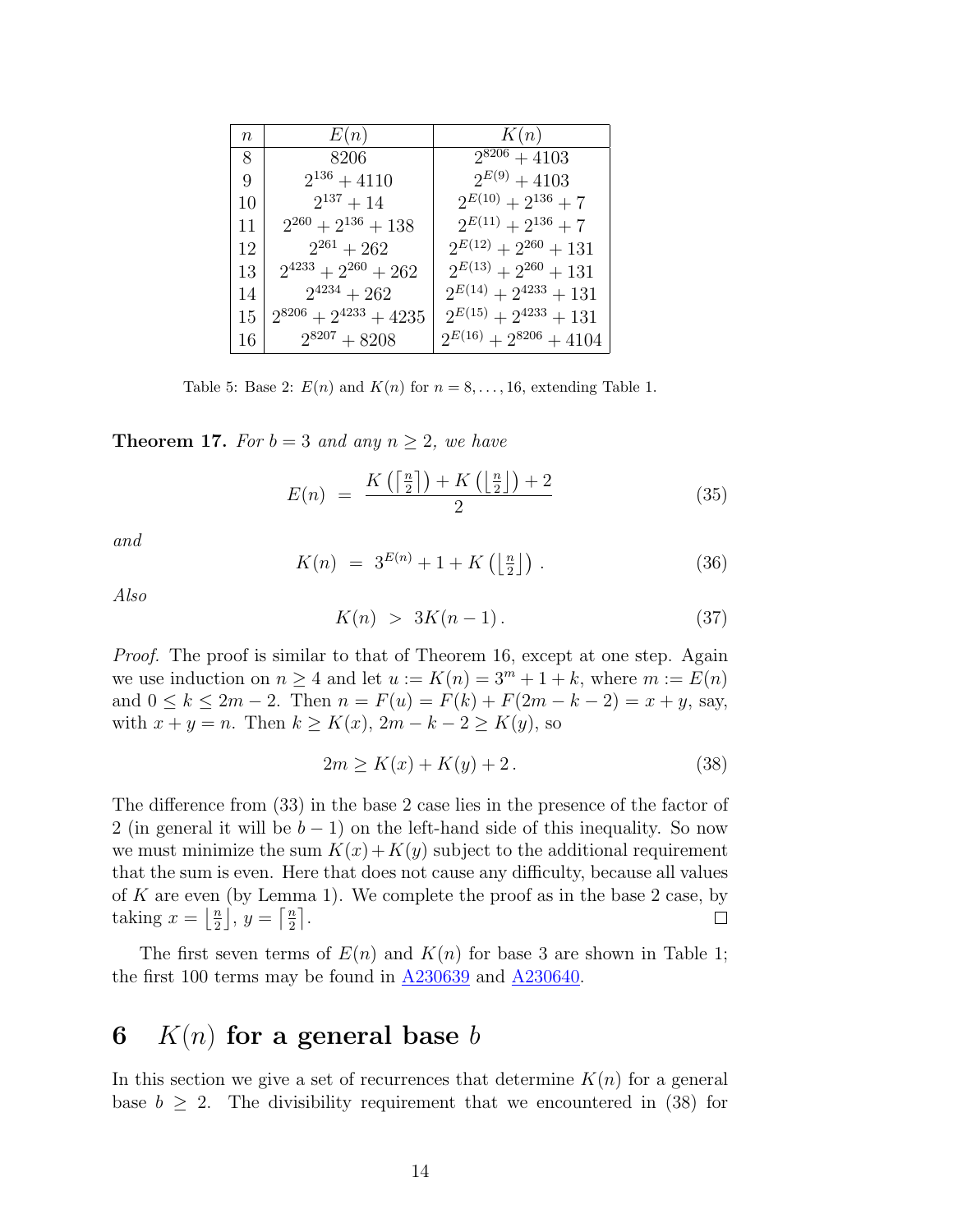the base 3 case makes the recurrences in the general case considerably more complicated.

We know from Theorem [8](#page-8-1) that *K*(*n*) has the form

$$
K(n) = b^{E(n)} + 1 + k, \tag{39}
$$

where  $0 \le k \le (b-1)E(n) - 2$ . Then by ([14](#page-6-1)),

$$
n = F(K(n)) = F(k) + F((b-1)E(n) - k - 2) = x + y,
$$

where  $x := F(k)$  and  $y := F((b-1)E(n) - k - 2)$ . Since both  $k$  and  $(b 1/E(n) - k - 2$  are smaller than  $K(n)$  and thus cannot have *n* generators, the values of *x, y* must be in the range from 1 to  $n-1$ .

The definitions of *x, y* imply  $k \geq K(x)$ ,  $(b-1)E(n) - k - 2 \geq K(y)$ , and therefore

<span id="page-14-0"></span>
$$
(b-1)E(n) \ge K(x) + K(y) + 2.
$$
 (40)

Since in general  $K(x)+K(y)+2$  will not be a multiple of  $b-1$ , the implied lower bound on  $E(b)$  cannot always be attained. We therefore refine the inequality  $(40)$  $(40)$  $(40)$  using the functions  $K_i(n)$  introduced in Section [4,](#page-8-0) and replace ([40\)](#page-14-0) with an inequality where the implied lower bound on  $E(n)$  *can* be attained. If  $k \equiv i$ (mod  $b-1$ ) for  $i \in \mathcal{I}$ , then  $(b-1)E(n) - k - 2 \equiv -i - 2 \pmod{b-1}$  and so *k* ≥  $K_i(x)$ ,  $(b-1)E(n) - k - 2 \ge K_{-i-2}(y)$ , and

<span id="page-14-1"></span>
$$
(b-1)E(n) \ge K_i(x) + K_{-i-2}(y) + 2.
$$
 (41)

Now, in contrast to [\(40](#page-14-0)), the right-hand side is divisible by  $b-1$ , and so we obtain an integer-valued lower bound on  $E(n)$  (for some *i* and  $x + y = n$ ). Namely, ([41](#page-14-1)) implies

<span id="page-14-2"></span>
$$
E(n) \ge \frac{\min_{i \in \mathcal{I}} \min_{1 \le x \le n-1} K_i(x) + K_{-i-2}(n-x) + 2}{b - 1}.
$$
 (42)

We will show by induction that for any  $i \in \mathcal{I}$ , the sequences  $(K_i(n))_{n \geq 1}$ and  $(K_{-i-2}(n))_{n\geq 1}$  form a pair of sequences of exponential type. Then by Lemma [4,](#page-4-4) we will be able to replace the inner minimum in [\(42](#page-14-2)) with

<span id="page-14-4"></span>
$$
K'_{i}(n) := \min\left\{K_{i}\left(\left\lceil \frac{n}{2} \right\rceil\right) + K_{-i-2}\left(\left\lfloor \frac{n}{2} \right\rfloor\right), K_{i}\left(\left\lfloor \frac{n}{2} \right\rfloor\right) + K_{-i-2}\left(\left\lceil \frac{n}{2} \right\rceil\right)\right\}. (43)
$$

In fact, we will prove that equality holds in ([42](#page-14-2)), i.e.,  $E(n) = E(n)$ , where

<span id="page-14-3"></span>
$$
\hat{E}(n) := \frac{\min_{i \in \mathcal{I}} K_i'(n) + 2}{b - 1} = \frac{\min_{i \in \mathcal{I}} K_i\left(\left\lceil \frac{n}{2} \right\rceil\right) + K_{-i-2}\left(\left\lfloor \frac{n}{2} \right\rfloor\right) + 2}{b - 1}, \quad (44)
$$

where the latter expression follows from the symmetry between  $i$  and  $-i-2$ . For  $n \geq 2$  and  $i \in \mathcal{I}$ , we define

<span id="page-14-5"></span>
$$
c_{i,n} := \text{smallest integer } c \ge 1 \text{ such that } K'_{i-2c}(n) = \min_{j \in \mathcal{I}} K'_j(n) \qquad (45)
$$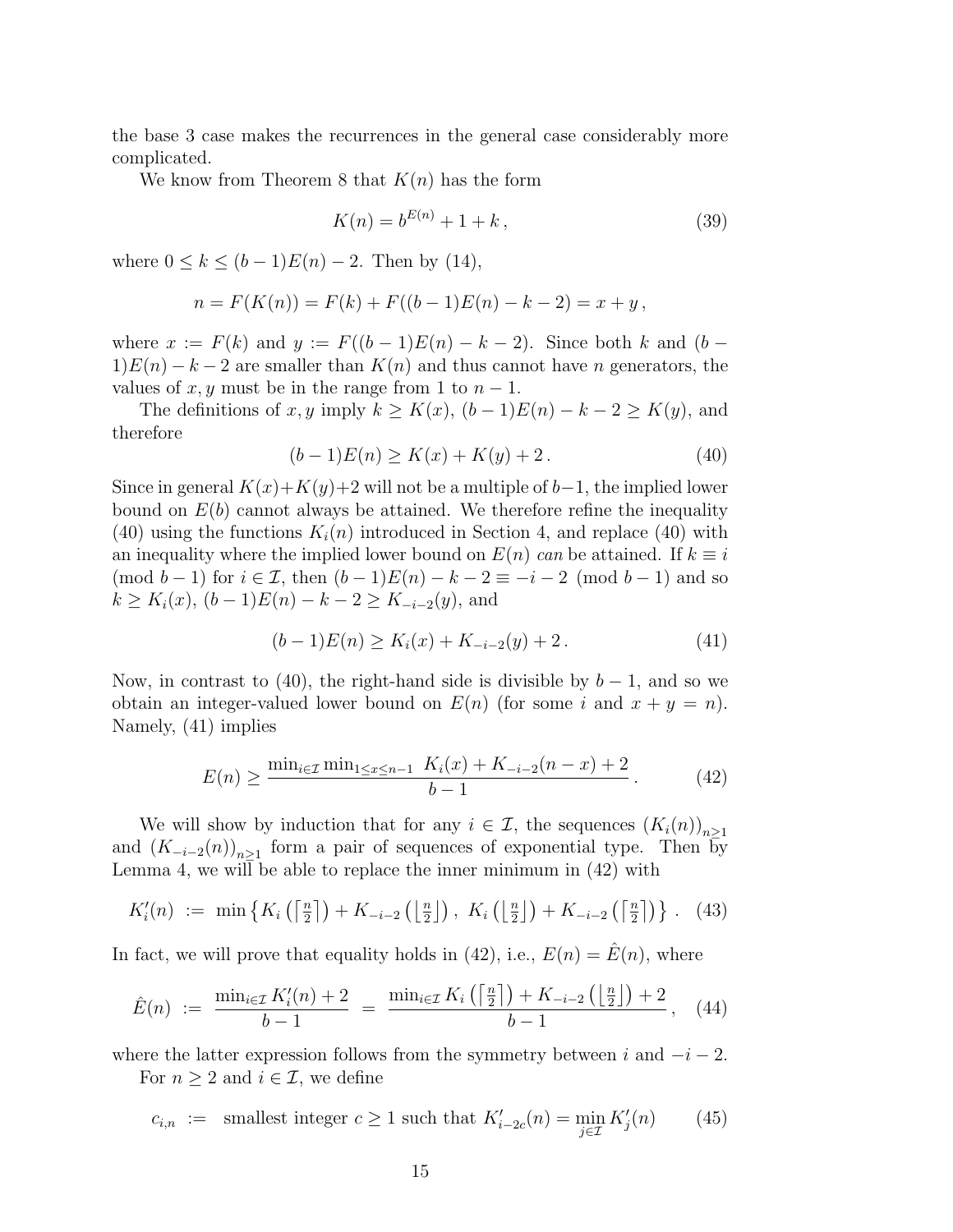and

$$
h_{i,n} := \left\lceil \frac{n}{2} \right\rceil \quad \text{if } K_{i-2c_{i,n}}\left(\left\lceil \frac{n}{2} \right\rceil\right) + K_{2c_{i,n}-i-2}\left(\left\lfloor \frac{n}{2} \right\rfloor\right) \\
\qquad \qquad \le K_{i-2c_{i,n}}\left(\left\lfloor \frac{n}{2} \right\rfloor\right) + K_{2c_{i,n}-i-2}\left(\left\lceil \frac{n}{2} \right\rceil\right); \\
h_{i,n} := \left\lfloor \frac{n}{2} \right\rfloor \quad \text{otherwise} \,.
$$
\n(46)

These definitions allow us to express  $\hat{E}(n)$  as

<span id="page-15-6"></span>
$$
\hat{E}(n) = \frac{K'_{i-2c_{i,n}}(n) + 2}{b-1} = \frac{K_{i-2c_{i,n}}(h_{i,n}) + K_{2c_{i,n}-i-2}(n-h_{i,n}) + 2}{b-1}, \quad (47)
$$

which holds for any  $i \in \mathcal{I}$ .

<span id="page-15-0"></span>**Theorem 18.** *For all*  $n \geq 2$ *,* 

<span id="page-15-2"></span>
$$
\min_{1 \le j \le n-1} K_i(j) + K_{-i-2}(n-j) = K'_i(n) \text{ for all } i \in \mathcal{I},
$$
\n(48)

*and*

<span id="page-15-7"></span><span id="page-15-3"></span>
$$
E(n) = \hat{E}(n). \tag{49}
$$

*Furthermore, for all*  $n \geq 3$ <sup>[12](#page-15-1)</sup>

<span id="page-15-4"></span>
$$
E(n) \geq \begin{cases} E(n-1) + 1, & \text{if } b \text{ is odd and } n \in \{3, 4\}; \\ E(n-1) + 2, & \text{otherwise.} \end{cases}
$$
(50)

*Proof.* We will prove all three statements  $(48)$  $(48)$ ,  $(49)$  $(49)$  $(49)$ , and  $(50)$  together by induction on *n*. We write  $(48)_j$  $(48)_j$ ,  $(49)_j$ ,  $(50)_j$ , to refer to the statements  $(48)$ , ([49](#page-15-3)), ([50](#page-15-4)) for  $n = j$ . We divide the proof into the following four parts:

- (I)  $(48)_2$ ,  $(49)_2$ ,  $(49)_3$ ,  $(50)_3$  are true.
- (II) For  $n \ge 3$ ,  $(48)_n$  follows from  $(50)_j$  for  $3 \le j < n$ .
- (III) For  $n \ge 4$ ,  $(49)_n$  follows from  $(48)_n$  and  $(50)_j$  for  $3 \le j < n$ .
- (IV) For  $n \geq 4$ ,  $(50)_n$  follows from  $(49)_n$ ,  $(49)_{n-1}$ ,  $(50)_j$  for  $3 ≤ j < n$ .

*Proof of (I).* This is easily verified using the values of  $K(n)$  and  $K<sub>i</sub>(n)$  from Theorems [9,](#page-8-3) [10,](#page-8-4) [12,](#page-10-1) [13](#page-10-3), and noticing that  $c_{i,2} = 1$  and  $h_{i,2} = 1$  for all  $i \in \mathcal{I}$ .

*Proof of (II)*. Let  $n \geq 3$  and  $i \in \mathcal{I}$ . To establish  $(48)_n$ , we will first show that

<span id="page-15-5"></span>
$$
K_i(m+1) > K_i(m) + K_{-i-2}(m) \tag{51}
$$

holds for all  $m = 1, 2, \ldots, n-2$ , and then apply Lemma [4](#page-4-4)(ii). The inequal-ity [\(51](#page-15-5)) can be verified directly for  $m = 1$  using Theorems [12](#page-10-1) and [13.](#page-10-3) If  $m \geq 2$ , we consider two cases depending on the parity of *b*, and use Theorem [15](#page-11-3) to

<span id="page-15-1"></span><sup>&</sup>lt;sup>12</sup>Note that  $E(1)$  is not defined, which is why we start [\(50](#page-15-4)) at  $n = 3$ .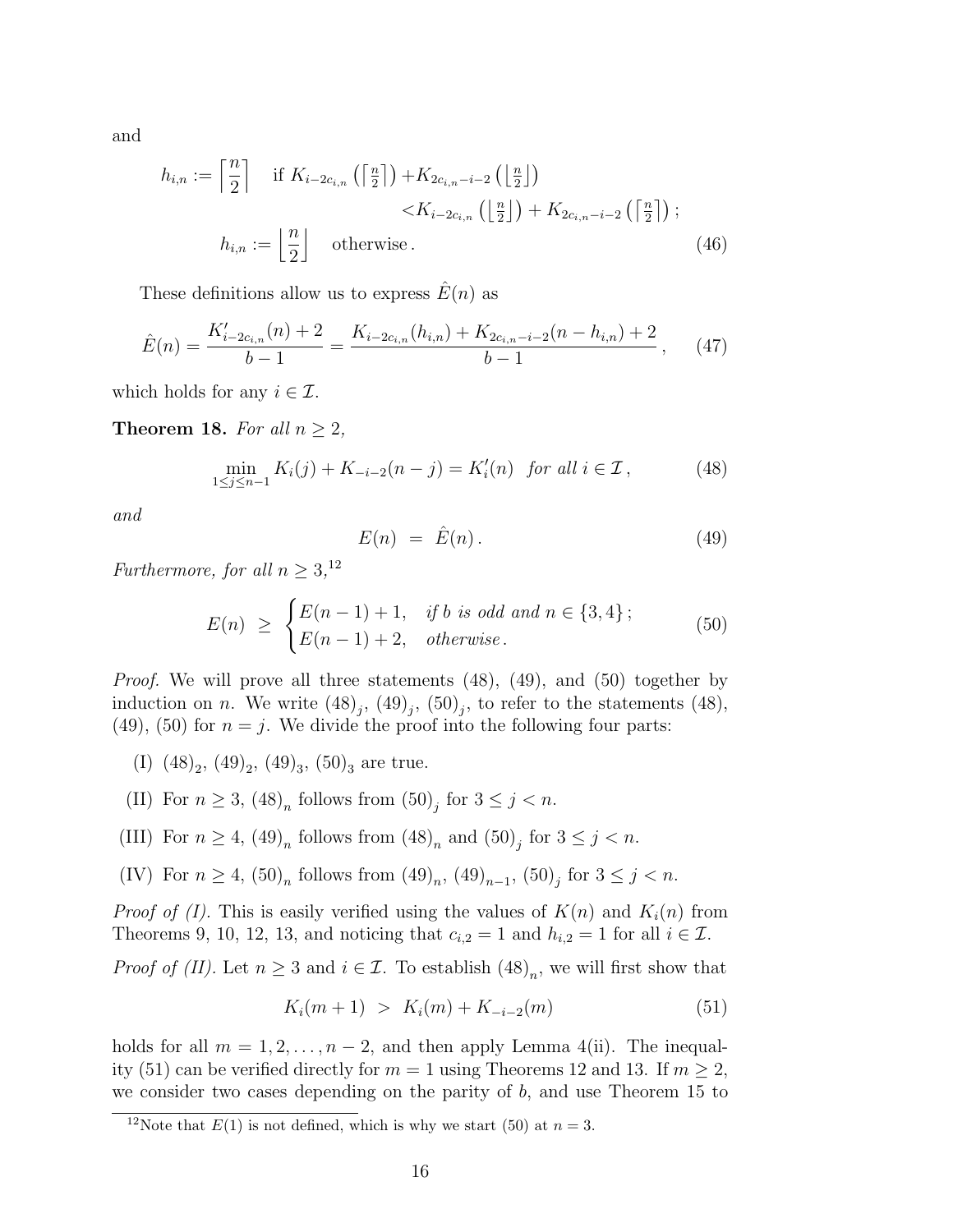bound the terms in [\(51](#page-15-5)). For even *b*, we have  $K_i(m+1) > b^{E(m+1)} \ge b^{E(m)+2}$ by  $(50)_{m+1}$ , while the right-hand side of  $(51)$  $(51)$  is at most  $2b^{E(m)+1} \leq b^{E(m)+2}$ (since  $b \ge 2$ ). For odd *b*, we have  $K_i(m + 1) > b^{E(m+1)} \ge b^{E(m)+1}$  by  $(50)_{m+1}$ , while the right-hand side of  $(51)$  $(51)$  is at most  $b^{E(m)+1}$ . This proves  $(51)$  $(51)$  $(51)$ , which by Lemma [4\(](#page-4-4)ii) (taking  $a(m) = K_i(m)$ ,  $b(m) = K_{-i-2}(m)$ ) implies  $(48)_n$ .

*Proof of (III).* Let  $n \geq 4$ . We fix an arbitrary  $i \in \mathcal{I}$ . To prove  $(49)_n$ , we first use Theorem [11](#page-9-3) to write  $K_i(n) = c(b^{E(n)} + 1) + k$  for some integers *c* and *k* satisfying  $1 \leq c \leq b-1$  and  $0 \leq k \leq (b-1)E(n)-2$ . Then [\(14\)](#page-6-1) implies  $n = F(K_i(n)) = F(k) + F((b-1)E(n) - k - 2).$ 

Since  $K_i(n) \equiv i \pmod{b-1}$ , we have  $k \equiv i-2c \pmod{b-1}$ . Let  $x := F(k)$ . Then  $k \geq K_{i-2c}(x)$  and  $(b-1)E(n) - k - 2 \geq K_{2c-i-2}(n-x)$ , thus

<span id="page-16-2"></span>
$$
E(n) \geq \frac{K_{i-2c}(x) + K_{2c-i-2}(n-x) + 2}{b-1} \geq \frac{K'_{i-2c}(n) + 2}{b-1} \geq \hat{E}(n), \quad (52)
$$

where inequality (i) is immediate, (ii) follows from  $(48)<sub>n</sub>$ , and (iii) follows from ([44](#page-14-3)).

Conversely, we now prove that  $E(n) \leq \hat{E}(n)$ . First, we notice that  $(50)_i$ for  $3 \leq j \leq \lceil \frac{n}{2} \rceil$  $\frac{n}{2}$  and Theorem [9](#page-8-3) imply that  $E\left(\left\lceil \frac{n}{2}\right\rceil\right) \geq E(2) \geq 1$ . Together with [\(47\)](#page-15-6) and Theorem [15](#page-11-3), this further gives

<span id="page-16-0"></span>
$$
\hat{E}(n) \ge \frac{K\left(\left\lceil \frac{n}{2} \right\rceil\right) + 2}{b - 1} > \frac{b^{E\left(\left\lceil \frac{n}{2} \right\rceil\right)} + 2}{b - 1} \ge \frac{b + 2}{b - 1} > 1.
$$
\n(53)

Now, let us define  $L := c_{i,n} (b^{\hat{E}(n)} + 1) + K_{i-2c_{i,n}}(h_{i,n})$ , which has the form ([11](#page-5-0)) since

$$
K_{i-2c_{i,n}}(h_{i,n}) \le (b-1)\hat{E}(n) - 2 \le b^{\hat{E}(n)} - b + 1
$$

as follows from  $(47)$  $(47)$ ,  $(53)$  $(53)$ , and Lemma [6.](#page-5-3) Using  $(14)$  $(14)$  and  $(47)$  $(47)$ , we have

<span id="page-16-1"></span>
$$
F(L) = F(K_{i-2c_{i,n}}(h_{i,n})) + F((b-1)\hat{E}(n) - K_{i-2c_{i,n}}(h_{i,n}) - 2)
$$
  
=  $F(K_{i-2c_{i,n}}(h_{i,n})) + F(K_{2c_{i,n}-i-2}(n - h_{i,n}))$   
=  $h_{i,n} + n - h_{i,n}$   
= n. (54)

From [\(54](#page-16-1)) and  $L \equiv 2c_{i,n}+(i-2c_{i,n}) \equiv i \pmod{b-1}$ , it follows that  $K_i(n) \leq L$ . Then Lemma [5](#page-5-2) implies that  $E(n) \leq E(n)$ , which together with ([52](#page-16-2)) establishes  $(49)_n$ .

*Proof of (IV)*. For  $n = 4$ , we use the identity  $(49)_4$  and Theorem [13](#page-10-3) to obtain

<span id="page-16-3"></span>
$$
E(4) = \begin{cases} 12, & \text{if } b = 2; \\ 5, & \text{if } b = 3; \\ 4, & \text{if } b = 5; \\ 2b + 4, & \text{if } b \ge 4 \text{ is even}; \\ 3, & \text{if } b \ge 7 \text{ is odd}. \end{cases}
$$
(55)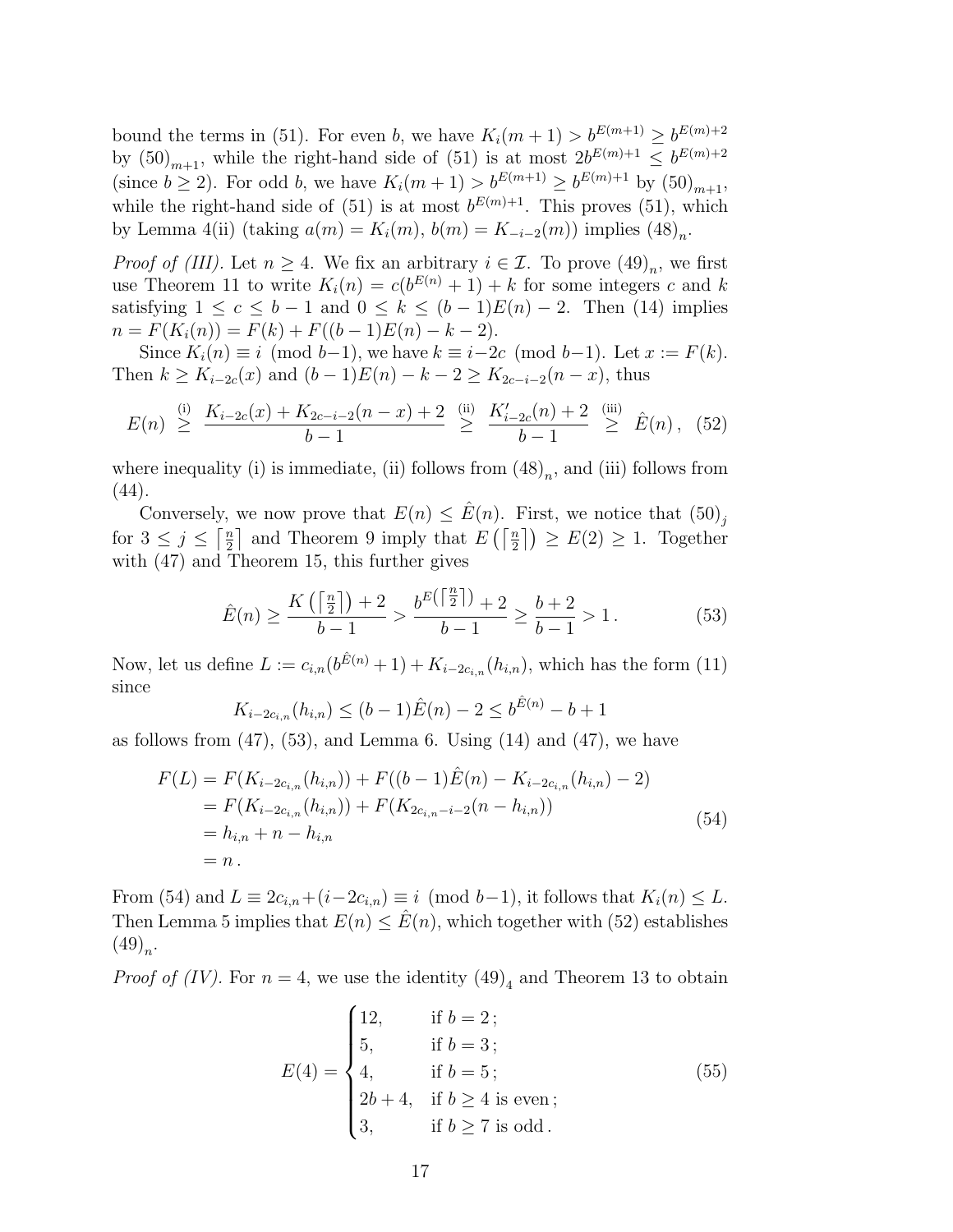Comparing these values to those of  $E(3)$  given in Theorem [10,](#page-8-4) we conclude that  $(50)_4$  holds.

Let  $n \geq 5$ . To prove  $(50)_n$ , we consider two cases depending on the parity of *n*.

First, suppose that *n* is even, i.e.,  $n = 2t$  for some  $t \geq 3$ . The identity  $(49)_n$ gives

$$
E(n) = \frac{K_{i-2c_{i,n}}(t) + K_{2c_{i,n}-i-2}(t) + 2}{b-1} \ge \frac{2K(t) + 2}{b-1},
$$
 (56)

while  $(49)_{n-1}$  gives

<span id="page-17-0"></span>
$$
E(n-1) = \frac{\min_j K_j(t) + K_{-j-2}(t-1) + 2}{b-1}.
$$
 (57)

We obtain an upper bound on the right-hand side of ([57](#page-17-0)) if we choose any particular value of *j*, so let us choose  $j = \ell$  such that  $K_{\ell}(t) = K(t)$ . Then

$$
E(n-1) \le \frac{K(t) + K_{-\ell-2}(t-1) + 2}{b-1}
$$

The inequality  $(50)_n$  will follow if we show that

$$
\frac{2K(t)+2}{b-1} \ge \frac{K(t)+K_{-\ell-2}(t-1)+2}{b-1}+2\,,
$$

or, equivalently,

<span id="page-17-1"></span>
$$
K(t) \ge K_{-\ell-2}(t-1) + 2(b-1).
$$
 (58)

*.*

In fact, [\(58\)](#page-17-1) holds for any *t* such that  $(50)<sub>t</sub>$  holds and any  $\ell \in \mathcal{I}$ . To prove it, we consider two cases depending on the parity of *b* and use Lemma [6,](#page-5-3) Theorem [15](#page-11-3), and  $(50)<sub>t</sub>$ . For even *b*, the inequality ([58\)](#page-17-1) follows from

$$
K(t) > b^{E(t)} \ge b^{E(t-1)+2} \ge b^{E(t-1)+1} + 2(b-1) > K_{-\ell-2}(t-1) + 2(b-1).
$$

For odd *b*, the inequality [\(58](#page-17-1)) follows from

$$
K(t) > b^{E(t)} \ge b^{E(t-1)+1} \ge \frac{1}{2} b^{E(t-1)+1} + 2(b-1) > K_{-\ell-2}(t-1) + 2(b-1).
$$

This completes the proof of  $(58)$  and thus  $(50)<sub>n</sub>$  for even *n*.

Second, suppose that *n* is odd, i.e.,  $n = 2t - 1$  for some  $t \geq 3$ . Arguing as before, we have

$$
E(n) \ge \frac{K(t) + K(t - 1) + 2}{b - 1}
$$
 and  $E(n - 1) \le \frac{K(t - 1) + K_{-\ell - 2}(t - 1) + 2}{b - 1}$ 

for some  $\ell \in \mathcal{I}$ . We know from the previous paragraph that the inequality ([58](#page-17-1)) holds, and this again implies  $(50)_n$ .

This completes the proof of the theorem.

From ([48\)](#page-15-2) we immediately have

 $\Box$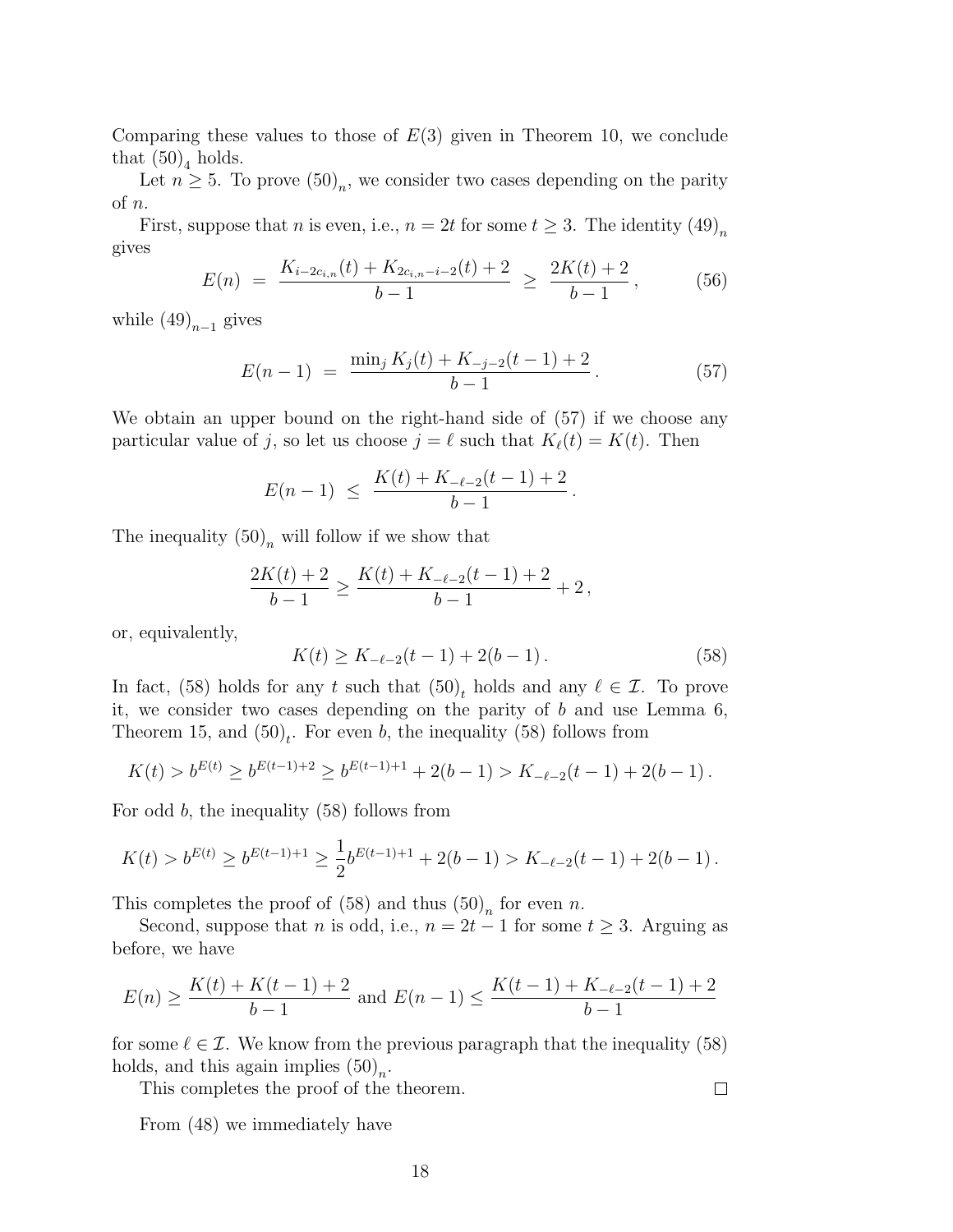**Corollary 19.** For any  $i \in \mathcal{I}$ , the sequences  $(K_i(n))_{n \geq 1}$  and  $(K_{-i-2}(n))_{n \geq 1}$ *form a pair of sequences of exponential type.*

<span id="page-18-0"></span>**Theorem 20.** For any  $b \geq 2$ ,  $i \in \mathcal{I}$ , and  $n \geq 2$ , we have

<span id="page-18-1"></span>
$$
K_i(n) = c_{i,n}(b^{E(n)} + 1) + K_{i-2c_{i,n}}(h_{i,n}).
$$
\n(59)

*Moreover, the representation* [\(59\)](#page-18-1) *has the form* ([20](#page-9-1))*.*

*Proof.* For  $n = 2$  and  $n = 3$ , the statement follows from Theorems [9](#page-8-3), [10](#page-8-4), [12,](#page-10-1) [13,](#page-10-3) and [14.](#page-10-2) It can be verified that  $c_{i,2} = c_{i,3} = 1$  and  $h_{i,2} = h_{i,3} = 1$  for all  $i \in \mathcal{I}$ , except for  $h_{0,3} = 2$  when  $b \geq 4$ .

For  $n \geq 4$ , the proof emerges from the proof of Part (III) of Theorem [18.](#page-15-0) We use Theorem [11](#page-9-3) to write  $K_i(n) = c(b^{E(n)} + 1) + k$  for some integers *c* and *k* satisfying  $1 \le c \le b - 1$  and  $0 \le k \le (b - 1)E(n) - 2$ . Since  $E(n) = E(n)$ (by Theorem [18](#page-15-0)), the chain of inequalities (i), (ii), and (iii) in [\(52](#page-16-2)) are all equalities.

By ([44](#page-14-3)), the equality (iii) is equivalent to  $K'_{i-2c}(n) = \min_{i \in \mathcal{I}} K'_{i}(n)$ , implying that  $c \geq c_{i,n}$  (by the definition of  $c_{i,n}$ ). Again, we consider  $L :=$  $c_{i,n}(b^{\hat{E}(n)}+1) + K_{i-2c_{i,n}}(h_{i,n})$ , for which we proved that  $K_i(n) \leq L$ . Since  $E(n) = \hat{E}(n)$ , Lemma [5](#page-5-2) now implies  $c \leq c_{i,n}$ , and thus  $c = c_{i,n}$ .

Since  $c = c_{i,n}$ , the equality (i) implies  $k = K_{i-2c_{i,n}}(x)$ , while the equality (ii) implies that  $K_{i-2c_{i,n}}(x)+K_{2c_{i,n}-i-2}(n-x)$  equals its minimum value  $K'_{i-2c_{i,n}}(n)$ . Then from Lemma [4](#page-4-4) it follows that  $x = \frac{\pi}{2}$  $\frac{n}{2}$  or  $x = \left\lceil \frac{n}{2} \right\rceil$  $\frac{n}{2}$ . Furthermore,  $K_i(n) \leq L$  implies that  $k = K_{i-2c_i,n}(x) \leq \overline{K}_{i-2c_i,n}(h_{i,n})$  (by Lemma [5\)](#page-5-2) and thus  $x \leq h_{i,n}$ . When  $h_{i,n} = \left\lfloor \frac{n}{2} \right\rfloor$  $\frac{n}{2}$  (in particular, when *n* is even), we must have  $x = h_{i,n}$ . On the other hand, if *n* is odd and  $h_{i,n} = \left[\frac{n}{2}\right]$  $\frac{n}{2}$ , then  $x = \left\lfloor \frac{n}{2} \right\rfloor$  $\frac{n}{2}$   $\neq h_{i,n}$ does not produce the minimum of  $K_{i-2c_{i,n}}(x) + K_{2c_{i,n}-i-2}(n-x)$  as follows from [\(46](#page-15-7)). Hence in all cases we have  $x = h_{i,n}$  and thus  $k = K_{i-2c_{i,n}}(h_{i,n})$ . in which cases  $x = h_{i,n}$  by ([46](#page-15-7)). In the case when *n* is odd and the two sums above are equals, both  $x = \frac{y}{2}$  $\left[\frac{n}{2}\right] = h_{i,n}$  and  $x = \left[\frac{n}{2}\right]$  $\left\lfloor \frac{n}{2} \right\rfloor = n - h_{i,n}$  deliver the minimum of  $K_{i-2c_i,n}(x) + K_{2c_i,n-i-2}(n-x)$ . However, here  $K_i(n) \leq L$  implies that  $k = K_{i-2c_i,n}(x) \leq K_{i-2c_i,n}(h_{i,n})$  (by Lemma [5\)](#page-5-2) and thus  $x = h_{i,n}$ . Therefore, in all cases we have  $k = K_{i-2c_i,n}(h_{i,n})$ , which completes the proof.  $\Box$ 

#### <span id="page-18-2"></span>**Corollary 21.**

$$
K(n) \ge b^{E(n)} + 1 + K\left(\left\lfloor \frac{n}{2} \right\rfloor\right). \tag{60}
$$

*Proof.* From ([19](#page-9-2)) and Theorem [20](#page-18-0) it follows that  $K(n) = K_i(n) = c_{i,n}(b^{E(n)})$ 1) +  $K_{i-2c_i,n}(h_{i,n})$  for some  $i \in I$ , for which we also have  $c_{i,n} = 1$  by Theorem [8](#page-8-1) and  $h_{i,n} \geq \left\lfloor \frac{n}{2} \right\rfloor$  $\frac{\pi}{2}$  by ([46\)](#page-15-7). Hence

$$
K(n) = b^{E(n)} + 1 + K_{i-2}(h_{i,n}) \ge b^{E(n)} + 1 + K\left(\left\lfloor \frac{n}{2} \right\rfloor\right).
$$

**Remarks on Theorems [18](#page-15-0) and [20.](#page-18-0)**

 $\Box$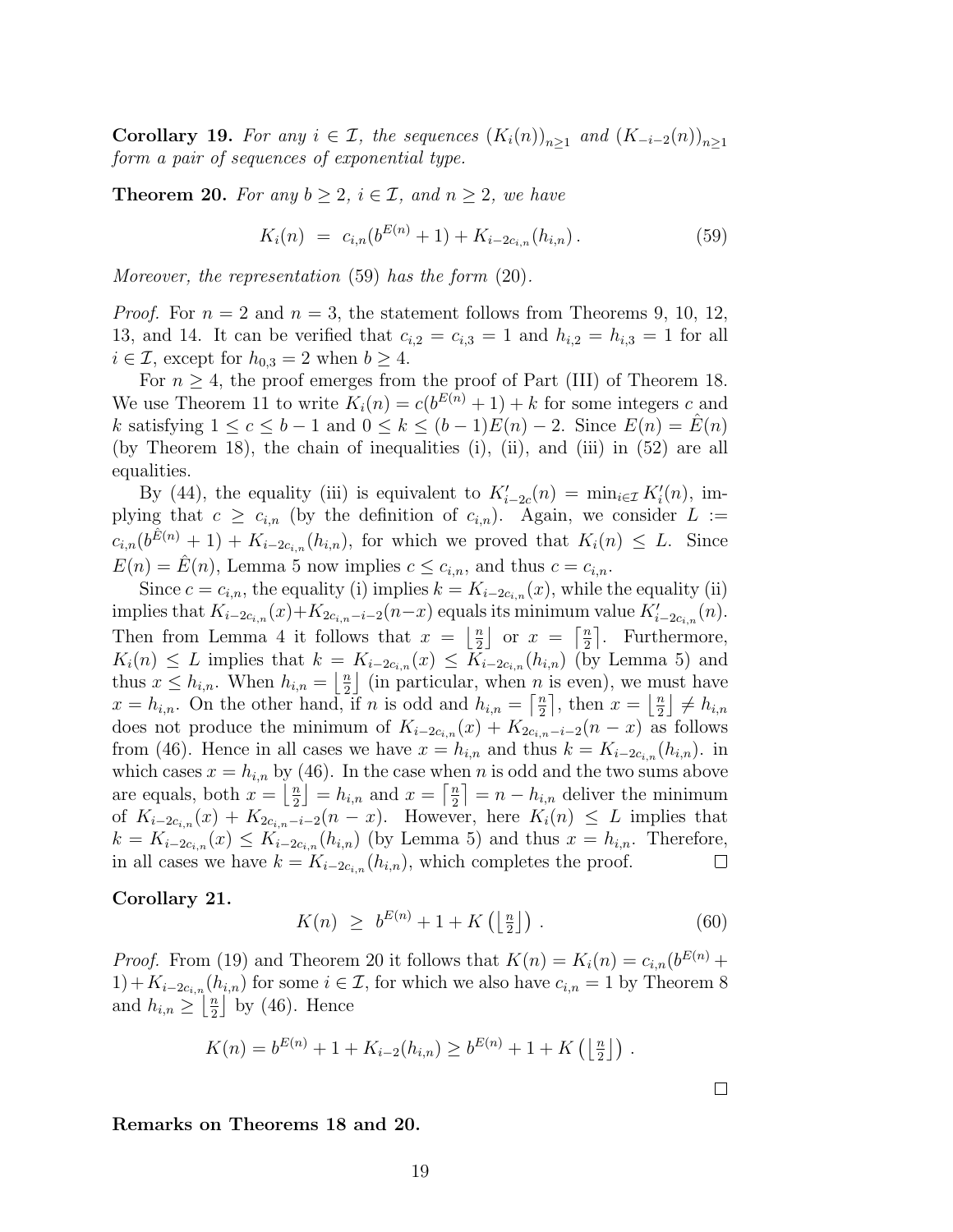(1) Since, by definition,  $K_i(n) \equiv i \pmod{b-1}$ , we have  $K_i(n) \neq K_i(n)$  for  $i \neq j$  from *I*. It follows that the choice of  $i \in I$  in ([19\)](#page-9-2) is unique, and so we may define a "generalized Thue–Morse sequence"  $(\tau(n))_{n\geq 1}$  for base *b* by:

<span id="page-19-0"></span>
$$
K(n) = \begin{cases} K_{\tau(n)}(n), & \text{if } b \text{ is even,} \\ K_{2\tau(n)}(n), & \text{if } b \text{ is odd,} \end{cases}
$$
 (61)

where  $0 \leq \tau(n) \leq b-2$  if *b* is even, and  $0 \leq \tau(n) \leq \frac{b-3}{2}$  if *b* is odd. The name comes from the fact that in base  $b = 5$  this is the classical Thue–Morse sequence (see Section [8\)](#page-25-0).

From [\(61\)](#page-19-0) and Theorems [8](#page-8-1) and [20](#page-18-0) it follows that

$$
c_{\tau(n),n} = 1 \text{ if } b \text{ is even}, \quad c_{2\tau(n),n} = 1 \text{ if } b \text{ is odd}. \tag{62}
$$

- (2) The  $K_i'(n)$  are not all distinct. It follows at once from [\(43\)](#page-14-4) that:
	- (i) if *b* is even, the distinct  $K_i'(n)$  are

<span id="page-19-1"></span>
$$
K'_{i}(n)
$$
, for  $0 \le i \le \frac{b-4}{2}$ , and  $K'_{b-2}(n)$ , (63)

where the remaining values are given by  $K'_{i}(n) = K'_{b-i-3}(n);$ 

(ii) if  $b \equiv -1 \pmod{4}$ , the distinct  $K'_{i}(n)$  are

$$
K'_{2i}(n)
$$
, for  $0 \le i \le \frac{b-7}{4}$ , and  $K'_{\frac{b-3}{2}}(n)$ , (64)

where the remaining values are given by  $K'_{2i}(n) = K'_{b-2i-3}(n)$ ; and (iii) if  $b \equiv 1 \pmod{4}$ , the distinct  $K'_{i}(n)$  are

$$
K'_{2i}(n)
$$
, for  $0 \le i \le \frac{b-5}{4}$ , (65)

where the remaining values are given by  $K'_{2i}(n) = K'_{b-2i-3}(n)$ .

In fact, the calculations for the case  $b = 4m-1$  are (apart from a relabeling of the variables) essentially the same as the calculations for the case  $b =$ 2*m*. For  $m = 1$ , this can be seen from Theorems [9](#page-8-3) and [10,](#page-8-4) which establish similar recurrences for  $K(n)$  in bases  $b = 2$  and  $b = 3$ . We will formally prove this similarity for general *m* in Theorem [24](#page-24-0) in the next section.

(3) If *n* is even, no minimization is needed in the formula ([43\)](#page-14-4) for  $K_i'(n)$ , since the two terms inside the braces are the same, and also  $h_{i,n} = \frac{n}{2}$  $\frac{n}{2}$  for all  $i \in \mathcal{I}$ . If *n* is odd, the two terms inside the braces in ([43\)](#page-14-4) may still coincide, including the case of  $K'_{i-2c_{i,n}}(n)$  (which happens always when  $b = 2, 3$ , quite frequently when  $b \geq 4$  is even, and sometimes when  $b \geq 5$ is odd). While both  $\frac{n}{2}$  $\frac{n}{2}$  and  $\frac{n}{2}$  $\frac{n}{2}$  in this case may serve as  $h_{i,n}$  in [\(47](#page-15-6)), the choice of  $h_{i,n} = \left\lceil \frac{n}{2} \right\rceil$  $\frac{\pi}{2}$  is dictated by Theorem [20,](#page-18-0) which expects the contribution of  $K_{i-2c_{i,n}}(h_{i,n})$  be as small as possible.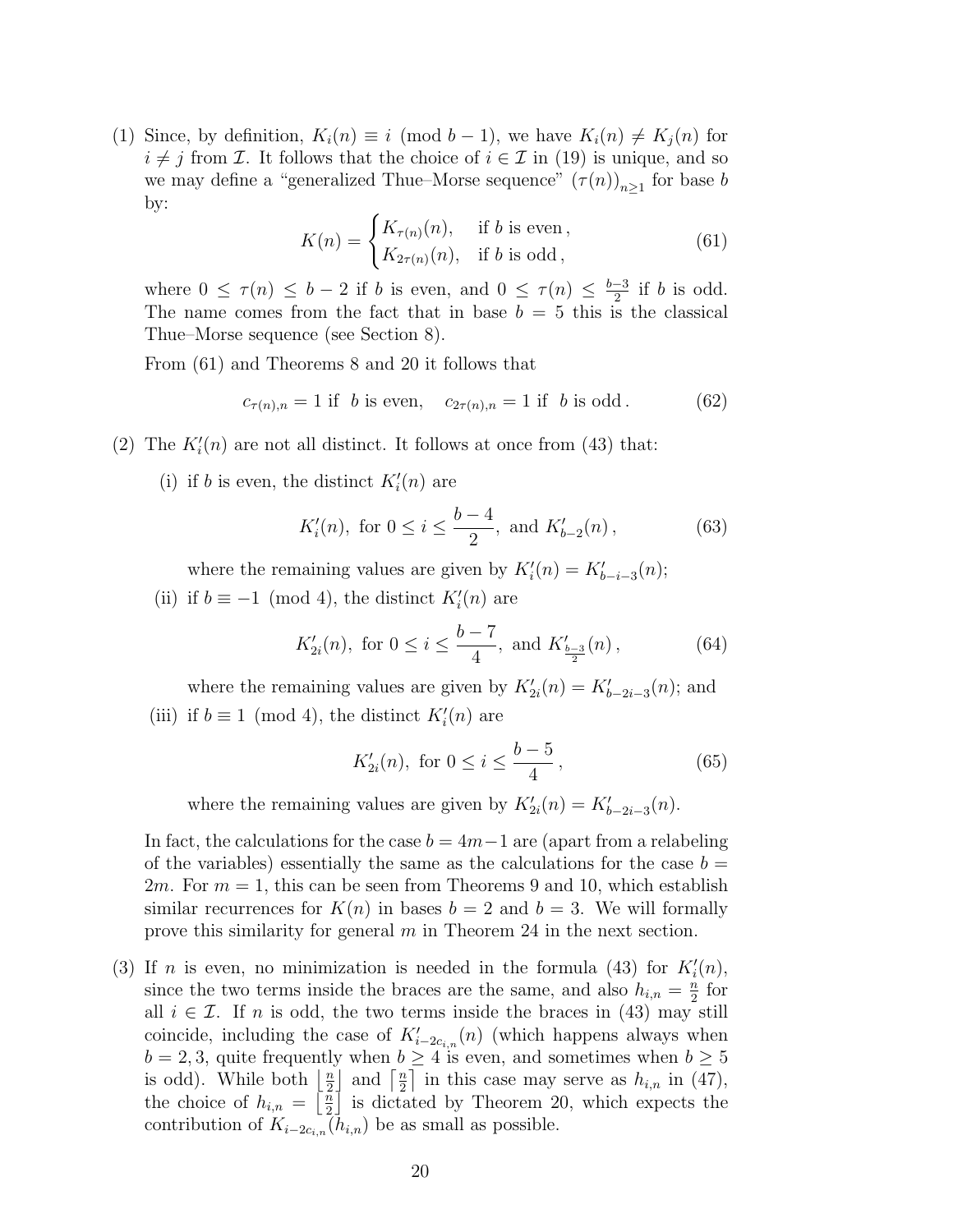(4) We initially thought that the minimization in ([44\)](#page-14-3) would be determined by choosing the index *i* to be either *j* or  $-j-2$ , where  $K_j\left(\left\lceil \frac{n}{2}\right\rceil\right) = K\left(\left\lceil \frac{n}{2}\right\rceil\right)$ . This would imply that

<span id="page-20-0"></span>
$$
\min_{i \in \mathcal{I}} K_i'(n) \stackrel{?}{=} K\left(\left\lceil \frac{n}{2} \right\rceil\right) + K_\ell\left(\left\lfloor \frac{n}{2} \right\rfloor\right) ,\tag{66}
$$

for some  $\ell \in \mathcal{I}$ . To prevent others from falling into this trap, we mention that ([66](#page-20-0)) is false. There are counter-examples when  $b = 7$  and  $n = 13$ , and when  $b = 9$  and  $n = 9$  (see details in [Appendix B](#page-34-0)).

**Computing**  $E(n)$  and  $K(n)$ . It may be helpful to summarize the steps involved in using the recurrences to compute  $E(n)$  and  $K(n)$ :

- Step 1: For every  $i \in \mathcal{I}$ , compute  $K'_{i}(n)$  from [\(43\)](#page-14-4), omitting the duplicates mentioned in Remark (2) above.
- Step 2: For every  $i \in \mathcal{I}$ , compute  $c_{i,n}$  and  $h_{i,n}$  using [\(45\)](#page-14-5) and [\(46\)](#page-15-7), or using the equivalent formulas [\(71](#page-21-0)) and ([72\)](#page-21-1) given below.
- Step 3: Compute *E*(*n*) with the formula

<span id="page-20-1"></span>
$$
E(n) = \frac{K'_{i-2c_{i,n}}(n) + 2}{b-1}, \tag{67}
$$

which follows from ([47](#page-15-6)) and [\(49\)](#page-15-3), and holds for any  $i \in \mathcal{I}$ .

Step 4: For every  $i \in \mathcal{I}$ , compute  $K_i(n)$  using Theorem [20](#page-18-0).

Step 5: Finally, compute  $K(n)$  from [\(19\)](#page-9-2).

Below we illustrate the computations for even  $b \geq 4$ , while in the next two sections we provide further information about bases 4, 5, 7, and 10. Additional illustrations of the computation flow are given in [Appendix B](#page-34-0).

**Examples.** We illustrate the computations using Theorems [18](#page-15-0) and [20](#page-18-0) in the case when  $b \geq 4$  is even and  $n = 2, 3, 4$ .

For  $n = 2$ , we find that  $E(2) = (2b - 2)/(b - 1) = 2$ , and  $K'_{i}(2) = 2b - 4$ ,  $c_{i,2} = 1$  and  $h_{i,2} = 1$  for all *i*. From this we obtain the values of  $K_i(2)$  that we saw in Theorem [13](#page-10-3).

For  $n = 3$ , we find that  $E(3) = (b^2 + 2b - 3)/(b-1) = b+3$ ,  $K'_{i}(3) = b^2 + 2b - 5$ and  $c_{i,3} = 1$  for all *i*, and  $h_{0,3} = 2$ ,  $h_{1,3} = h_{2,3} = h_{3,3} = \cdots = 1$ . From this we obtain the values of  $K_i(3)$  that we saw in Theorem [14.](#page-10-2)

For  $n = 4$ , we find that  $K'_0(4) = 2b^2 + 2b - 8$ ,  $K'_i(4) = 2b^2 + 2b - 6$  for  $i \ge 1$ ,  $E(4) = (2b^2 + 2b - 4)/(b - 1) = 2b + 4$ ,  $c_{0,4} = 2$ ,  $c_{1,4} = 1$ ,  $c_{2,4} = 3$ ,  $c_{i,4} = 1$  for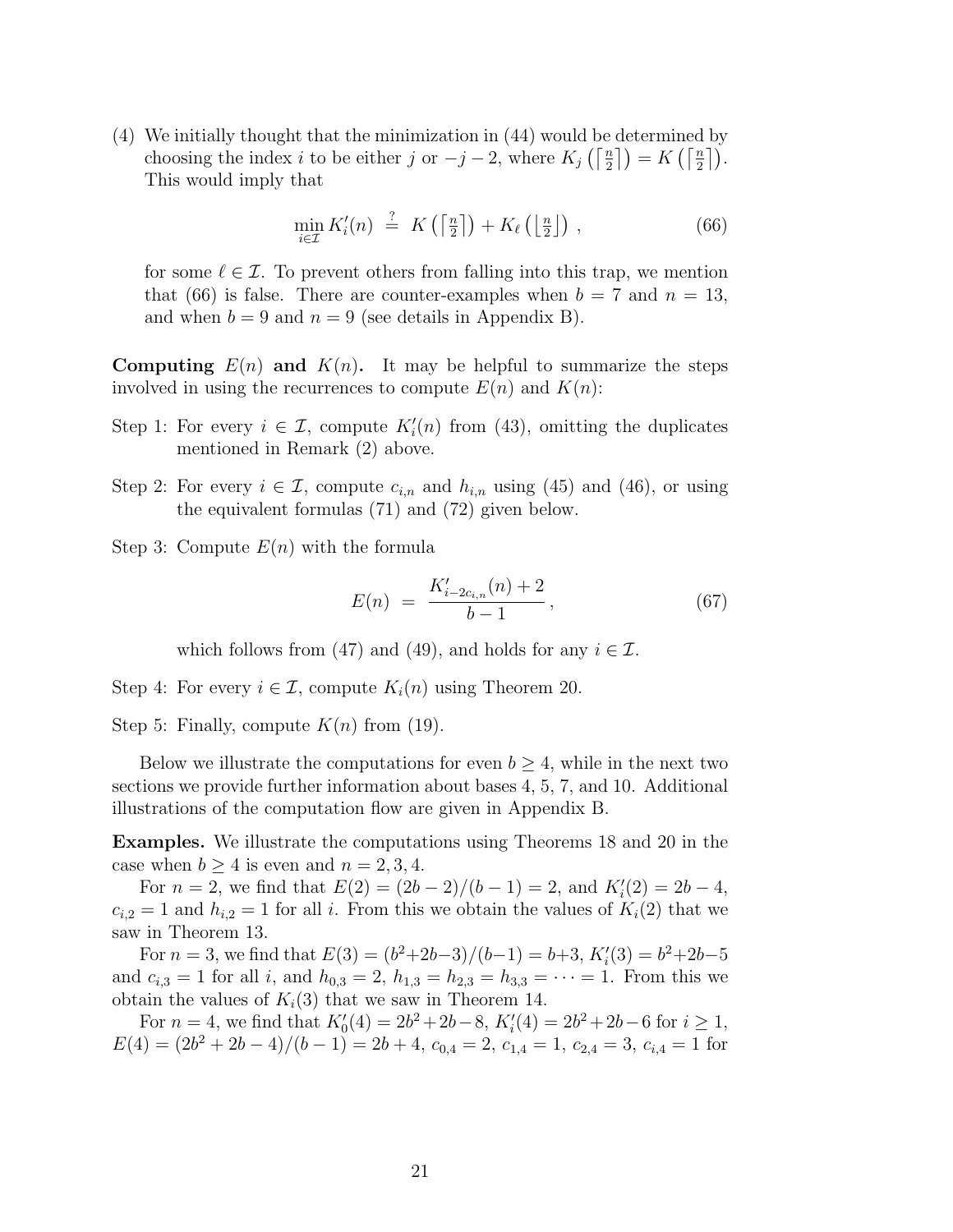3 ≤ *i* ≤ *b* − 2, and all  $h_{i,4} = 2$ . Then

$$
K_0(4) = 2b^{2b+4} + b^2 + 2b - 5,
$$
  
\n
$$
K_1(4) = b^{2b+4} + b^2 + b - 2,
$$
  
\n
$$
K_2(4) = 3b^{2b+4} + b^2 + 2b - 4,
$$
  
\n
$$
K_3(4) = b^{2b+4} + b^2 + b,
$$
  
\n
$$
K_4(4) = b^{2b+4} + b^2 + 2,
$$
\n(68)

and thus

$$
K(4) = K_4(4) = b^{2b+4} + b^2 + 2.
$$
 (69)

This confirms Kaprekar's conjecture of  $10^{24} + 102$  in base 10.

Table [6](#page-21-2) summarizes the results from the recurrence for  $n \leq 7$  and even bases  $b \geq 4$  and odd bases  $b \geq 7$ . (For smaller values of *b*, see Tables [1,](#page-7-1) [2,](#page-7-0) [5.](#page-13-1))

<span id="page-21-2"></span>

|                | even $b > 4$                     |                          |                | odd $b > 7$          |
|----------------|----------------------------------|--------------------------|----------------|----------------------|
| $\it n$        | E(n)                             | K(n)                     | E(n)           | K(n)                 |
| 1              |                                  |                          |                |                      |
| $\overline{2}$ |                                  | $b^2 + 1$                |                | $b+1$                |
| 3              | $b+3$                            | $b^{b+3}+1$              | 2              | $b^2 + 1$            |
| 4              | $2b + 4$                         | $b^{2b+4} + b^2 + 2$     | 3              | $b^3 + b + 2$        |
| 5              | $\displaystyle b^{b+3}+b^2+2b-4$ | $b^{E(5)} + b^2 + 2$     | $b+3$          | $b^{b+3} + b + 2$    |
| 6              | $2b^{b+3}+2b-4$                  | $b^{E(6)} + b^{b+3} + 2$ | $2b + 3$       | $b^{2b+3} + b^2 + 2$ |
| $\overline{ }$ | $b^{2b+4}+b^{b+3}+b^2+2b-5$      | $b^{E(7)} + b^{b+3} + 2$ | $b^2 + 2b + 4$ | $b^{E(7)} + b^2 + 2$ |

Table 6: Values of  $E(n)$  and  $K(n)$  for  $n \leq 7$  and even bases  $b \geq 4$ , odd bases  $b \geq 7$ . See also Fig. [3](#page-36-0) and Figs. [5](#page-38-0)[–9](#page-42-0) in [Appendix B.](#page-34-0)

Let us define the set

<span id="page-21-3"></span>
$$
J(n) := \{ j \in \mathcal{I} \mid \min_{\ell \in \mathcal{I}} K_{\ell} \left( \left\lceil \frac{n}{2} \right\rceil \right) + K_{-\ell-2} \left( \left\lfloor \frac{n}{2} \right\rfloor \right) \text{ is attained at } \ell = j \}. \tag{70}
$$

Then  $c_{i,n}$  and  $h_{i,n}$  can be equivalently expressed as

<span id="page-21-0"></span> $c_{i,n}$  = smallest integer  $c \geq 1$  such that  $i - 2c \in J(n)$  or  $2c - i - 2 \in J(n)$ (71)

and

<span id="page-21-1"></span>
$$
h_{i,n} = \begin{cases} \left\lceil \frac{n}{2} \right\rceil, & \text{if } 2c_{i,n} - i - 2 \notin J(n); \\ \left\lfloor \frac{n}{2} \right\rfloor, & \text{otherwise.} \end{cases}
$$
 (72)

In bases  $b = 2$  and  $b = 3$ , we trivially have  $J(n) = \mathcal{I} = \{0\}$  for all  $n \geq 2$ . In bases  $b = 4$  and  $b \ge 6$ , from Theorems [12](#page-10-1), [13](#page-10-3), and [10](#page-8-4) it can be verified that

$$
J(2) = \mathcal{I},
$$
  
\n
$$
J(3) = \mathcal{I} \setminus \{0\},
$$
  
\n
$$
J(4) = J(5) = J(6) = \mathcal{I} \setminus \{0, b - 3\}.
$$
\n(73)

<span id="page-21-4"></span>In particular, this implies that in bases  $b = 4$  and  $b \ge 6$ ,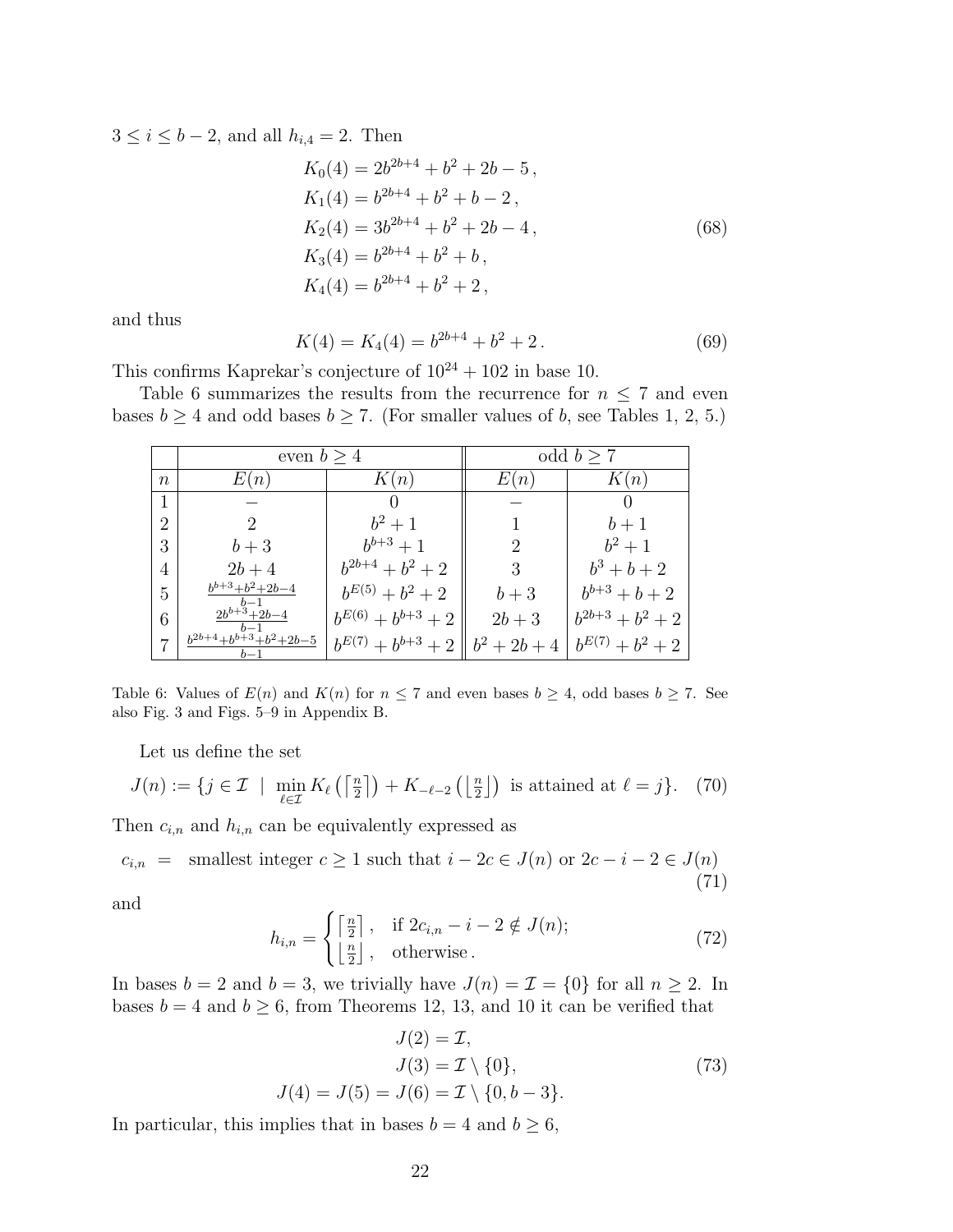- $c_{i,2} = c_{i,3} = 1$  and  $h_{i,2} = h_{i,3} = 1$  for all  $i \in \mathcal{I}$ , with the exception of  $h_{0,3} = 2$  (as was already noted in the proof of Theorem [20\)](#page-18-0);
- $c_{i,4} = c_{i,5} = c_{i,6} = 1$ ,  $h_{i,4} = h_{i,5} = 2$  and  $h_{i,6} = 3$  for all  $i \in \mathcal{I}$ , with the exception of  $c_{0,4} = c_{0,5} = c_{0,6} = 2$  and  $c_{2,4} = c_{2,5} = c_{2,6} = 3$ .

For base  $b = 5$ , we have  $J(2) = J(4) = J(6) = \{0, 2\} = \mathcal{I}$  and  $J(3) =$  $J(5) = \{2\}$ ,<sup>[13](#page-22-0)</sup> implying that  $c_{i,2} = c_{i,3} = c_{i,4} = c_{i,5} = c_{i,6} = 1$ ,  $h_{i,2} = h_{i,3} = 1$ ,  $h_{i,4} = h_{i,3} = 2$ , and  $h_{i,6} = 3$  for all  $i \in \mathcal{I}$ , with the exception of  $h_{0,3} = 2$  and  $h_{0,5} = 3$ . More details can be found in Section [8](#page-25-0).

## **7 Quasi-positional representation for** *K*(*n*)

Theorem [20](#page-18-0) suggests that  $K_i(n)$  can be expressed as a linear combination of terms

$$
\mathcal{B}(m) := b^{E(m)} + 1\tag{74}
$$

and a single term  $K_\beta(1)$  for some  $\beta \in \mathcal{I}$ . In this section we investigate properties of this representation and show that it resembles a conventional positional numeral system.

**Theorem 22.** For any  $n \geq 1$  and  $i \in \mathcal{I}$ ,  $K_i(n)$  is uniquely represented as

<span id="page-22-1"></span>
$$
K_i(n) = \alpha_1 \mathcal{B}(n_1) + \alpha_2 \mathcal{B}(n_2) + \dots + \alpha_t \mathcal{B}(n_t) + K_\beta(1) \tag{75}
$$

*for some*  $t \geq 0$ *, where* 

- $\alpha_1, \alpha_2, \ldots, \alpha_t$  *are integers from the interval*  $[1, b 1]$  *if b is even, or the*  $interval \left[1, \frac{b-1}{2}\right]$  *if b is odd;*
- *• β ∈ I; and*
- if  $t > 0$ , then  $n_1 > n_2 > \cdots > n_t$  with  $n_j \in \{ \left\lfloor \frac{n_{j-1}}{2} \right\rfloor, \left\lceil \frac{n_{j-1}}{2} \right\rceil \}$  for  $j = 2, 3, \ldots, t, \text{ and } n_t \in \{2, 3\}.$

*Proof.* If  $n = 1$ , we set  $t := 0$  and  $\beta := i$ . If  $n \geq 2$ , we set  $n_1 := n$ . From Theorem [20](#page-18-0) it follows that  $K_i(n_1) = \alpha_1 \mathcal{B}(n_1) + K_{i-2\alpha_1}(n_2)$ , where  $\alpha_1 := c_{i,n_1}$ and  $n_2 := h_{i,n_1} \in \{\left\lfloor \frac{n_1}{2} \right\rfloor, \left\lceil \frac{n_1}{2} \right\rceil$  $\left\{\frac{n_1}{2}\right\}$ . If  $n_2 > 1$ , we represent  $K_{i-2\alpha_1}(n_2)$  in a similar way, and continue the process until we get a representation ([75\)](#page-22-1), where  $n_j := h_{i-2(\alpha_1+\alpha_2+\cdots+\alpha_{j-2}),n_{j-1}}$  and  $\alpha_j := c_{i-2(\alpha_1+\alpha_2+\cdots+\alpha_{j-1}),n_j}$  for  $j \geq 2$ , and  $\beta := i - 2(\alpha_1 + \alpha_2 + \cdots + \alpha_t)$ . The properties of  $\alpha_j$  and  $n_j$  easily follow from this construction.

We prove that the representation [\(75](#page-22-1)) is unique by induction on *t*. For *t* = 0, the statement follows from Theorem [12](#page-10-1) as all  $K_\beta(1)$  for  $\beta \in \mathcal{I}$  are distinct. For  $t \geq 1$ , we let  $k := K_i(n) - \alpha_1 \mathcal{B}(n_1)$  and show that  $\alpha_1(b^{E(n_1)}+1) + k$ has the form  $(11)$ . Indeed, if  $t = 1$ , then

<span id="page-22-0"></span><sup>&</sup>lt;sup>13</sup>The apparent pattern does not continue here as  $J(7) = \{0\}.$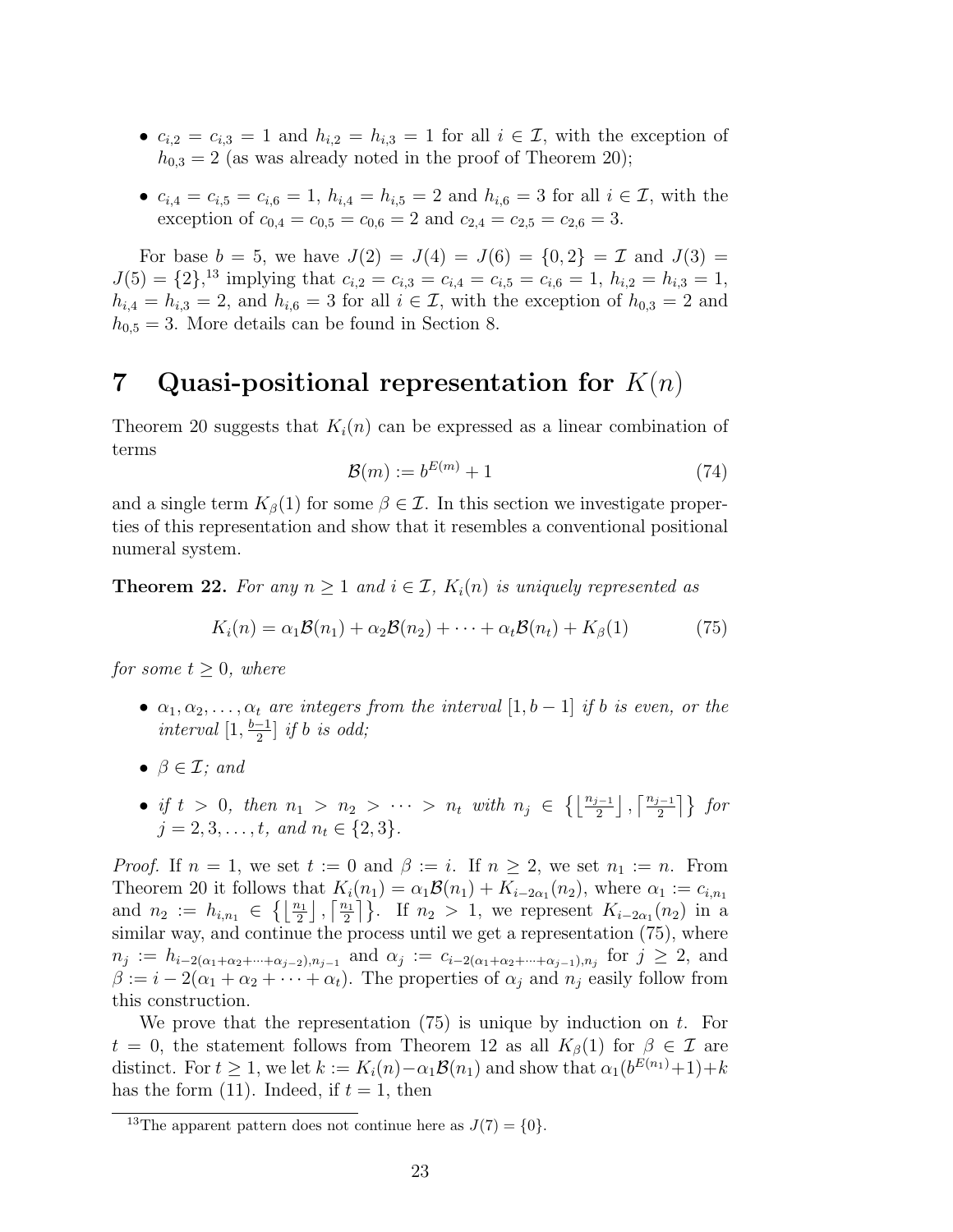- when *b* is even,  $k = K_\beta(1) \leq 2b-4$  (by Theorem [12](#page-10-1)) and  $E(n_1) \geq E(2)$ 2 (by Theorem [9](#page-8-3)), implying that  $k \le 2b - 4 \le b^2 - b + 1 \le b^{E(n_1)} - b + 1$ satisfying [\(12\)](#page-5-4);
- when *b* is odd,  $k = K_{\beta}(1) \leq b-3$  (by Theorem [12](#page-10-1)),  $\alpha_1 \leq \frac{b-1}{2} < b-1$ , and  $E(n_1) \geq E(2) = 1$  (by Theorem [9](#page-8-3)), implying that  $k \leq b-3 \leq b \leq b^{E(n_1)}$ satisfying [\(12\)](#page-5-4).

Finally, if  $t \geq 2$ , then  $n_1 \geq 4$  and  $n_1 - n_2 \geq 2$ , implying by ([50\)](#page-15-4) that  $E(n_1) \geq 2$  $E(n_2) + 2$ . Then by induction  $k = \alpha_2(b^{E(n_2)} + 1) + \cdots$  has the form ([11\)](#page-5-0) and since  $\alpha_2 \leq b-1$ , we get

$$
k \leq \alpha_2(b^{E(n_2)}+1) + b^{E(n_2)} \leq b^{E(n_2)+1} + b - 1 \leq b^{E(n_1)} - b + 1,
$$

satisfying ([12](#page-5-4)). That is, we have proved that  $\alpha_1(b^{E(n_1)}+1)+k$  has the form [\(11](#page-5-0)), and then the uniqueness of the representation ([75\)](#page-22-1) follows from that of [\(11](#page-5-0)).  $\Box$ 

Our proof suggests that the representation ([75](#page-22-1)) can be viewed as the result of iterative application of Lemma [5](#page-5-2), which enables positional comparison of such representations. In particular, for bounding purposes we will find it convenient to introduce a generic notation  $O_B(n_1)$  for the right-hand side of  $(75)$  $(75)$  $(75)$  (when  $t \geq 1$ ).

We will need the following lemma.

<span id="page-23-0"></span>**Lemma 23.** *Let*  $n \geq 3$ *. Then for any*  $x, y \in \{1, 2, \ldots, n-1\}$  *and any*  $i, j \in \mathcal{I}$ *,* 

$$
K_i(x) + K_j(y) < \mathcal{B}(n).
$$

*Proof.* From Theorems [12](#page-10-1) and [10](#page-8-4), it follows that for any  $i \in \mathcal{I}$ 

$$
K_i(1) \le 2b - 4 < \frac{b^2 + 1}{2} \le \frac{1}{2}\mathcal{B}(3) \le \frac{1}{2}\mathcal{B}(n).
$$

For  $x > 1$  and any  $i \in \mathcal{I}$ , from Theorems [15](#page-11-3) and [18,](#page-15-0) it follows that for odd *b*

$$
K_i(x) < \frac{1}{2}b^{E(x)+1} < \frac{1}{2}b^{E(n-1)+1} \le \frac{1}{2}b^{E(n)} < \frac{1}{2}\mathcal{B}(n),
$$

while for even *b*

$$
K_i(x) < b^{E(x)+1} < b^{E(n-1)+1} \leq \frac{1}{2} b^{E(n-1)+2} \leq \frac{1}{2} b^{E(n)} < \frac{1}{2} \mathcal{B}(n).
$$

Hence in all cases,

$$
K_i(x) + K_j(y) < \frac{1}{2}\mathcal{B}(n) + \frac{1}{2}\mathcal{B}(n) = \mathcal{B}(n).
$$

 $\Box$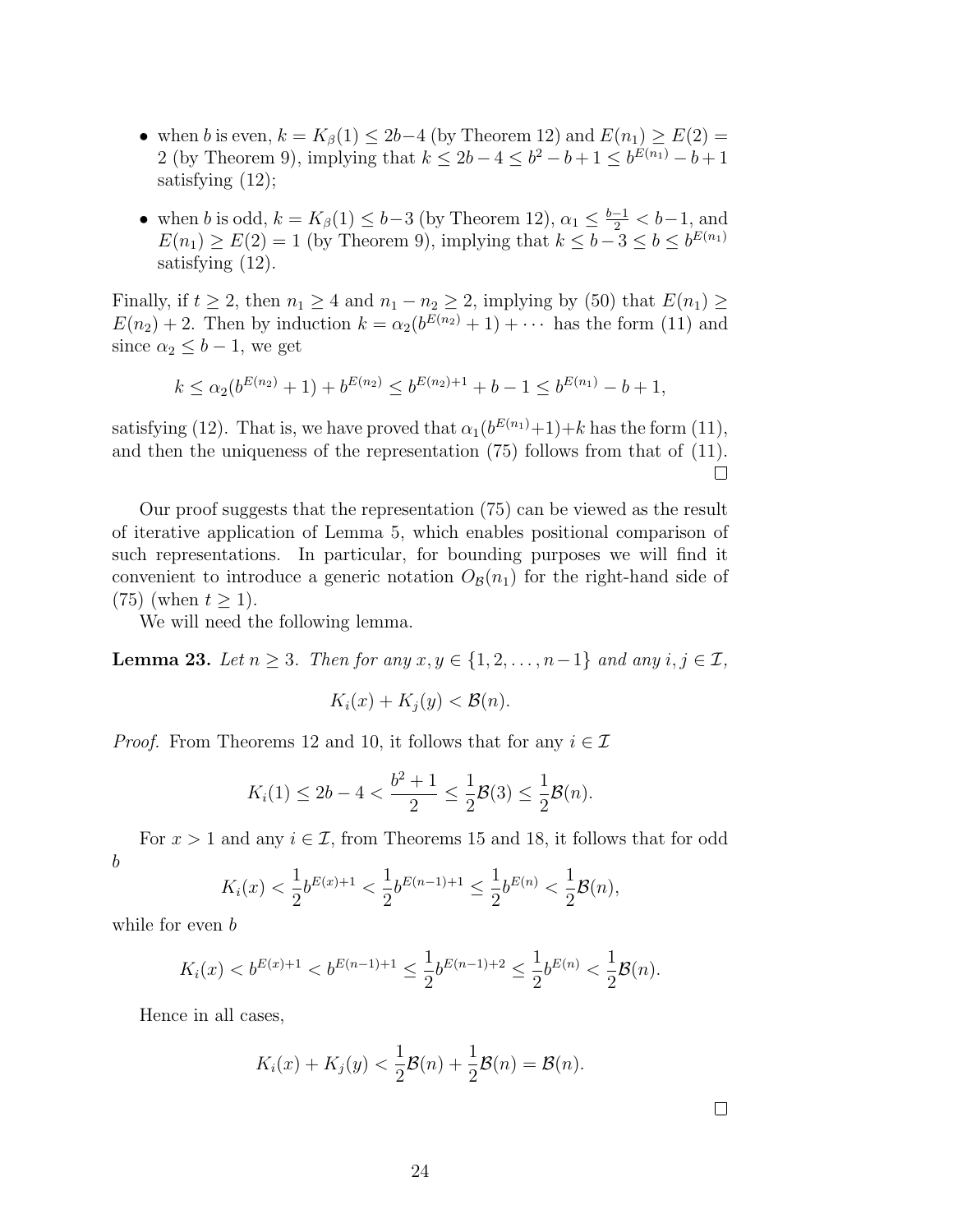The following theorem shows that the quasi-positional representations for  $K(n)$  in bases  $b_1 = 2m$  and  $b_2 = 4m - 1$  are essentially the same. We use superscripts  $(b_1)$  and  $(b_2)$  to distinguish between the bases.

<span id="page-24-0"></span>**Theorem 24.** For an integer  $m \ge 1$ , let  $b_1 := 2m$  and  $b_2 := 4m - 1$ . We *identify the additive groups*  $\mathcal{I}^{(b_1)}$  (*consisting of the residues modulo*  $2m-1$ ) *and*  $\mathcal{I}^{(b_2)}$  (*consisting of the even residues modulo*  $2(2m-1)$ ).<sup>[14](#page-24-1)</sup> *Then for any n* ≥ 1 *and any i* ∈ *I* =  $\mathcal{I}^{(b_1)} \cong \mathcal{I}^{(b_2)}$ ,  $K_i^{(b_1)}$ *i* (*n*) *has a representation in the form* ([75](#page-22-1))

$$
K_i^{(b_1)}(n) = \alpha_1 \mathcal{B}^{(b_1)}(n_1) + \alpha_2 \mathcal{B}^{(b_1)}(n_2) + \cdots + \alpha_t \mathcal{B}^{(b_1)}(n_t) + K_\beta^{(b_1)}(1)
$$

*if and only if*  $K_i^{(b_2)}$ *i* (*n*) *has a representation:*

$$
K_i^{(b_2)}(n) = \alpha_1 \mathcal{B}^{(b_2)}(n_1) + \alpha_2 \mathcal{B}^{(b_2)}(n_2) + \cdots + \alpha_t \mathcal{B}^{(b_2)}(n_t) + K_\beta^{(b_2)}(1).
$$

*Proof.* The proof is by induction on *n*. For  $n = 1$ , the statement follows from Theorem [12](#page-10-1), which gives  $K^{(b_1)}_{\beta}$  $\beta^{(b_1)}(\mathbb{1})=K^{(b_2)}_{\beta}$  $\beta^{\left(\frac{b_2}{2}\right)}(1)$  for all  $\beta \in \mathcal{I}$ .

Let  $n \geq 2$ . For any  $i \in \mathcal{I}$ , Theorem [20](#page-18-0) gives

$$
K_i^{(b_1)}(n) = c_{i,n}^{(b_1)} \mathcal{B}^{(b_1)}(n) + K_{i-2c_{i,n}^{(b_1)}}^{(b_1)}(h_{i,n}^{(b_1)})
$$

and

$$
K_i^{(b_2)}(n) = c_{i,n}^{(b_2)} \mathcal{B}^{(b_2)}(n) + K_{i-2c_{i,n}^{(b_2)}}^{(b_2)}(h_{i,n}^{(b_2)}).
$$

The statement will follow by induction if we show that  $c_{i,n}^{(b_1)} = c_{i,n}^{(b_2)}$  and  $h_{i,n}^{(b_1)} =$  $h_{i,n}^{(b_2)}$ . In each base, the values of  $c_{i,n}$  and  $h_{i,n}$  are entirely determined by the set of indices  $J(n) \subset \mathcal{I}$  defined in ([70](#page-21-3)). It is therefore sufficient to show that  $J^{(b_1)}(n) = J^{(b_2)}(n)$ . This equality holds for  $n \leq 6$  as established by ([73](#page-21-4)) (notice that  $b_1 - 3 = b_2 - 3$  as residues in *I*). For the rest of the proof we assume that  $n \geq 7$ .

The set  $J(n)$  consists of the indices *j* producing the minimum of  $K_j\left(\left\lceil \frac{n}{2}\right\rceil\right)+$  $K_{-j-2}\left(\left\lfloor \frac{n}{2} \right\rfloor\right)$ . Hence we need to show that comparing two such sums gives the same result (" $\langle$ ", "=", or " $\rangle$ ") in the two bases. More generally, we will prove the following statement:

(\*) For any positive integers  $u, v, u', v'$  less than *n* and any  $i, j, i', j' \in \mathcal{I}$ , the result of comparing  $X^{(b)} := K_i^{(b)}$  $\kappa_i^{(b)}(u)+K_j^{(b)}$  $f_j^{(b)}(v)$  and  $Y^{(b)} := K_{i'}^{(b)}$  $a_i^{(0)}(u') +$  $K^{(b)}_{i'}$  $j'$ <sup>(*v*</sup>) is the same in bases  $b = b_1$  and  $b = b_2$ .

Without loss of generality we assume that  $\max\{u, v, u', v'\} = u$ , and prove the statement by induction on *u*. For  $u = 1, 2, \star$  follows from Theorems [12](#page-10-1) and [13.](#page-10-3) Suppose now that  $2 < u < n$ .

<span id="page-24-1"></span><sup>&</sup>lt;sup>14</sup>More formally, we may define an isomorphism of additive groups  $\pi$  :  $\mathcal{I}^{(4m-1)} \to \mathcal{I}^{(2m)}$ by  $\pi([i \mod 2(2m-1)]) = [i \mod (2m-1)].$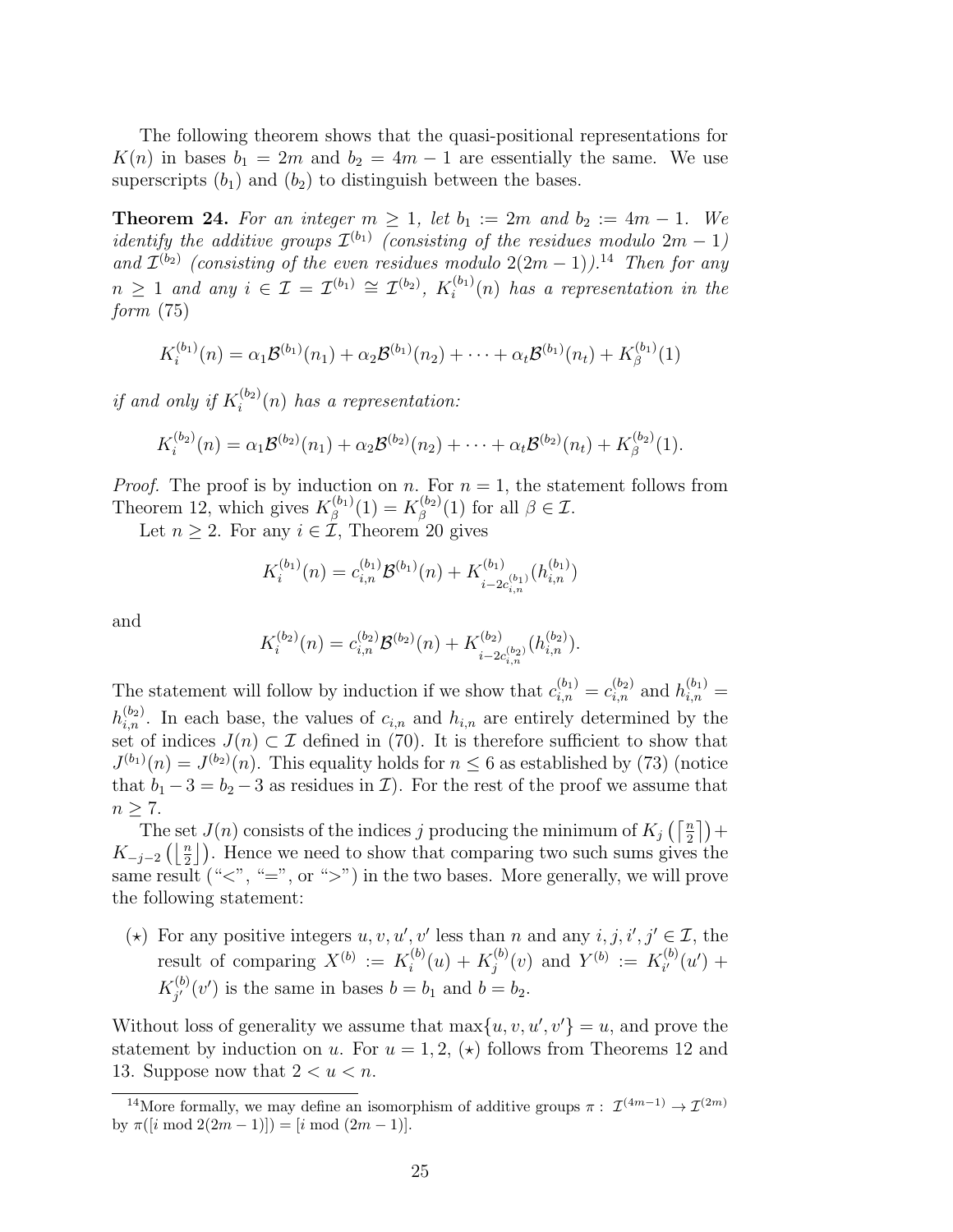Let  $(x, k) \in \{(u, i), (v, j), (u', i'), (v', j')\}$ . If  $x = u$ , we have  $x < n$ , and by induction on *n*,  $c_{k,x}^{(b_1)} = c_{k,x}^{(b_2)} =: \alpha_{k,x}$  and  $h_{k,x}^{(b_1)} = h_{k,x}^{(b_2)} =: w_{k,x}$ . Then by Theorem [20](#page-18-0),

<span id="page-25-1"></span>
$$
K_k^{(b)}(x) = \alpha_{k,x} \mathcal{B}^{(b)}(u) + K_{k-2\alpha_{k,x}}^{(b)}(w_{k,x}), \qquad b \in \{b_1, b_2\}.
$$
 (76)

If  $x < u$ , we obtain the same representations ([76\)](#page-25-1) by setting  $\alpha_{k,x} := 0$  and  $w_{k,x} := x$ . Notice that in all cases, we have  $w_{k,x} < u$ .

Using the representations [\(76\)](#page-25-1), we get

$$
X^{(b)} = (\alpha_{i,u} + \alpha_{j,v})\mathcal{B}^{(b)}(u) + K_{i-2\alpha_{i,u}}^{(b)}(w_{i,u}) + K_{j-2\alpha_{j,v}}^{(b)}(w_{j,v})
$$

and

$$
Y^{(b)} = (\alpha_{i',u'} + \alpha_{j',v'}) \mathcal{B}^{(b)}(u) + K_{i'-2\alpha_{i',u'}}^{(b)}(w_{i',u'}) + K_{j'-2\alpha_{j',v'}}^{(b)}(w_{j',v'}).
$$

By Lemma [23,](#page-23-0) the sum of two K's in  $X^{(b)}$  is smaller than  $\mathcal{B}^{(b)}(u)$ , and so is the sum of two *K*'s in  $Y^{(b)}$ . Hence, if  $\alpha_{i,u} + \alpha_{j,v}$  and  $\alpha_{i',u'} + \alpha_{j',v'}$  are not equal, then their comparison completely determines the result of comparison of  $X^{(b)}$  and  $Y^{(b)}$  in each base *b*.

On the other hand, if  $\alpha_{i,u} + \alpha_{j,v} = \alpha_{i',u'} + \alpha_{j',v'}$ , then the result of comparison of  $X^{(b)}$  and  $Y^{(b)}$  is determined by comparison of  $K_{i-1}^{(b)}$  $K_{i-2\alpha_{i,u}}^{(b)}(w_{i,u})+K_{j-1}^{(b)}$  $\int\limits_{j-2\alpha_{j,v}}^{(0)}(w_{j,v})$ and  $K_{i' -}^{(b)}$  $i'$ <sup>*-*</sup>-2*α*<sub>*i'*</sub></sup>,*u'*</sub> (*w*<sub>*i'*,*u'*</sub>)+*K*<sup>(*b*)</sup><sub>*j′*-</sub>  $j'$ <sup>*-*</sup>-2*α*<sub>*j'*</sub>*,v*</sub><sup>*/*</sup>(*w<sub>j'</sub>,v*<sup>*/*</sup>), which is the same for  $b = b_1$  and  $b = b_2$ by induction (since all *w*'s are smaller than *u*). This completes the proof of statement ( $\star$ ), which further implies that  $J(n)$  is the same for  $b = b_1$  and  $b = b_2$ , and thus proves the theorem by induction for all  $n \geq 1$ .

Theorem [24](#page-24-0) explains why the flow-charts in [Appendix B](#page-34-0) for *b* = 2 and  $b = 3$  (Figs. [1](#page-35-0) and [2\)](#page-36-1) are the same apart from the labels, as are the flow-charts for  $b = 4$  and  $b = 7$  (Figs. [3](#page-36-0) and [6](#page-39-0)).

#### <span id="page-25-0"></span>**8** *K*(*n*) **for bases** 4**,** 5**, and** 7

We discuss base 5 first, since this turns out to be simpler than bases 4 or 7.

For  $b = 5$ , the index set is  $\mathcal{I} = \{0, 2\}$ . From [\(63\)](#page-19-1), there is only one  $K_i'(n)$ to consider, namely

<span id="page-25-2"></span>
$$
K_0'(n) = \min \left\{ K_0\left( \left\lceil \frac{n}{2} \right\rceil \right) + K_2\left( \left\lfloor \frac{n}{2} \right\rfloor \right), K_0\left( \left\lfloor \frac{n}{2} \right\rfloor \right) + K_2\left( \left\lceil \frac{n}{2} \right\rceil \right) \right\}.
$$
 (77)

Then  $E(n) = (K'_0(n) + 2)/4$ ,  $c_{0,n} = c_{2,n} = 1$  for all *n*,

$$
h_{0,n} = \begin{cases} \left\lceil \frac{n}{2} \right\rceil, & \text{if } K_0 \left( \left\lfloor \frac{n}{2} \right\rfloor \right) + K_2 \left( \left\lceil \frac{n}{2} \right\rceil \right) < K_0 \left( \left\lceil \frac{n}{2} \right\rceil \right) + K_2 \left( \left\lfloor \frac{n}{2} \right\rfloor \right), \\ \left\lfloor \frac{n}{2} \right\rfloor, & \text{otherwise} \end{cases} \tag{78}
$$

and  $h_{2,n} = n - h_{0,n}$ . Also

<span id="page-25-3"></span>
$$
K_0(n) = 5^{E(n)} + K_2(h_{0,n}) + 1, \quad K_2(n) = 5^{E(n)} + K_0(h_{2,n}) + 1, \tag{79}
$$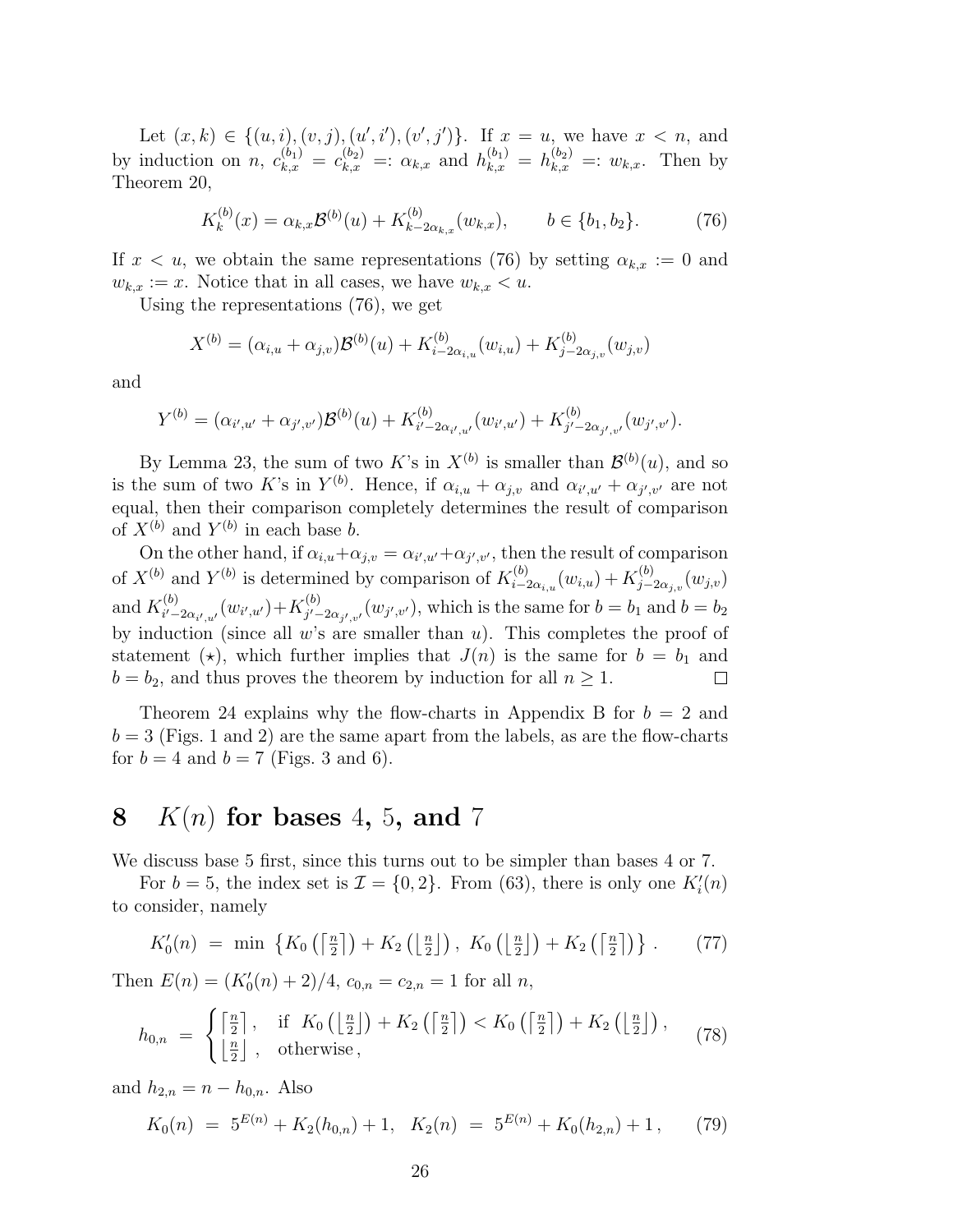<span id="page-26-0"></span>

| $\, n$         | $K_0(n)$           | E(n)   | $h_{0,n}$ | $h_{2,n}$      | $K_0(n)$              | $K_2(n)$                              |
|----------------|--------------------|--------|-----------|----------------|-----------------------|---------------------------------------|
| 1              |                    |        |           |                | $\bf{0}$              | 2                                     |
| $\overline{2}$ | 2                  |        |           |                | $5+3$                 | ${\bf 5}+1$                           |
| 3              | 6                  | 2      | 2         |                | $5^2 + 7$             | $5^2+1$                               |
| 4              | 14                 |        | 2         | 2              | $5^4 + 7$             | $5^4 + 9$                             |
| 5              | 34                 | 9      | 3         | 2              | $5^9 + 27$            | $5^9+9$                               |
| 6              | 58                 | 15     | 3         | 3              | $5^{15}+27$           | $5^{15}+33$                           |
| $\overline{7}$ | 658                | 165    | 3         | 4              | $5^{165}+27$          | $5^{165} + 633$                       |
| 8              | 1266               | 317    | 4         | 4              | $5^{317} + 635$       | $5^{317} + 633$                       |
| 9              | $5^9 + 5^4 + 16$   | 488442 | 5         | 4              | $5^{E(9)} + 5^9 + 10$ | ${\bf 5}^{E(9)} {\bf +5}^4 + {\bf 8}$ |
| 10             | $2 \cdot 5^9 + 36$ | 976572 | 5         | $\overline{5}$ | $5^{E(10)}+5^9+10$    | $5^{E(10)} + 5^9 + 28$                |

Table 7: Base 5:  $K(n)$  (shown in bold font) is the smaller of the entries in the last two columns. The meaning of the arrows is explained in the text. See also Fig. [4](#page-37-0) in [Appendix B](#page-34-0).

and  $K(n) = \min\{K_0(n), K_2(n)\}.$  The initial values of these variables are shown in Table [7](#page-26-0). The value of  $K(n)$  is shown in bold font (the first 100 values of  $E(n)$  and  $K(n)$  can be found in [A230868](http://oeis.org/A230868) and [A230867](http://oeis.org/A230867). The symbol in the penultimate column of the table indicates the choice made in ([77](#page-25-2)) when calculating  $K'_{0}(n)$  for odd *n*. An arrow  $\searrow$  in row *i* indicates that  $K'_{0}(2i+1)$  =  $K_0(i) + K_2(i + 1)$ , while an arrow  $\swarrow$  indicates that  $K'_0(2i + 1) = K_0(i + 1) +$  $K_2(i).^{15}$  $K_2(i).^{15}$  $K_2(i).^{15}$ 

<span id="page-26-2"></span>The values of the generalized Thue–Morse sequence  $\tau(n)$  (see [\(61\)](#page-19-0)) are shown in Table [8](#page-26-2).

| $\boxed{\tau(n)$ 0 1 1 0 1 0 0 1 1 0 0 1 0 1 1 0 $\boxed{1}$ |  |  |  |  |  |  |  |  |
|--------------------------------------------------------------|--|--|--|--|--|--|--|--|

Table 8: Initial values of  $\tau(n)$  (this is essentially the Thue–Morse sequence  $\triangle 010060$ ).

In this case  $\tau(n)$  actually *is* the classical Thue–Morse sequence, except shifted by one step.<sup>[16](#page-26-3)</sup> We prove this in the next theorem.

**Theorem 25.** *For*  $n \geq 1$ *,* 

$$
\tau(n) = \begin{cases} \tau(\lceil \frac{n}{2} \rceil), & \text{if } n \text{ is odd;} \\ 1 - \tau(\frac{n}{2}), & \text{if } n \text{ is even.} \end{cases}
$$

*Proof.* (Sketch.) The basis for the inductive proof are the following observations.

<span id="page-26-1"></span><sup>&</sup>lt;sup>15</sup>The arrows are intended to suggest, for the four elements  $K_0(i)$ ,  $K_2(i)$ ,  $K_0(i+1)$ ,  $K_2(i+1)$ 1), whether it is better to pair up the North West and South East entries, or the North East and South West entries.

<span id="page-26-3"></span><sup>&</sup>lt;sup>16</sup>The classical sequence is  $\tau(n-1)$ .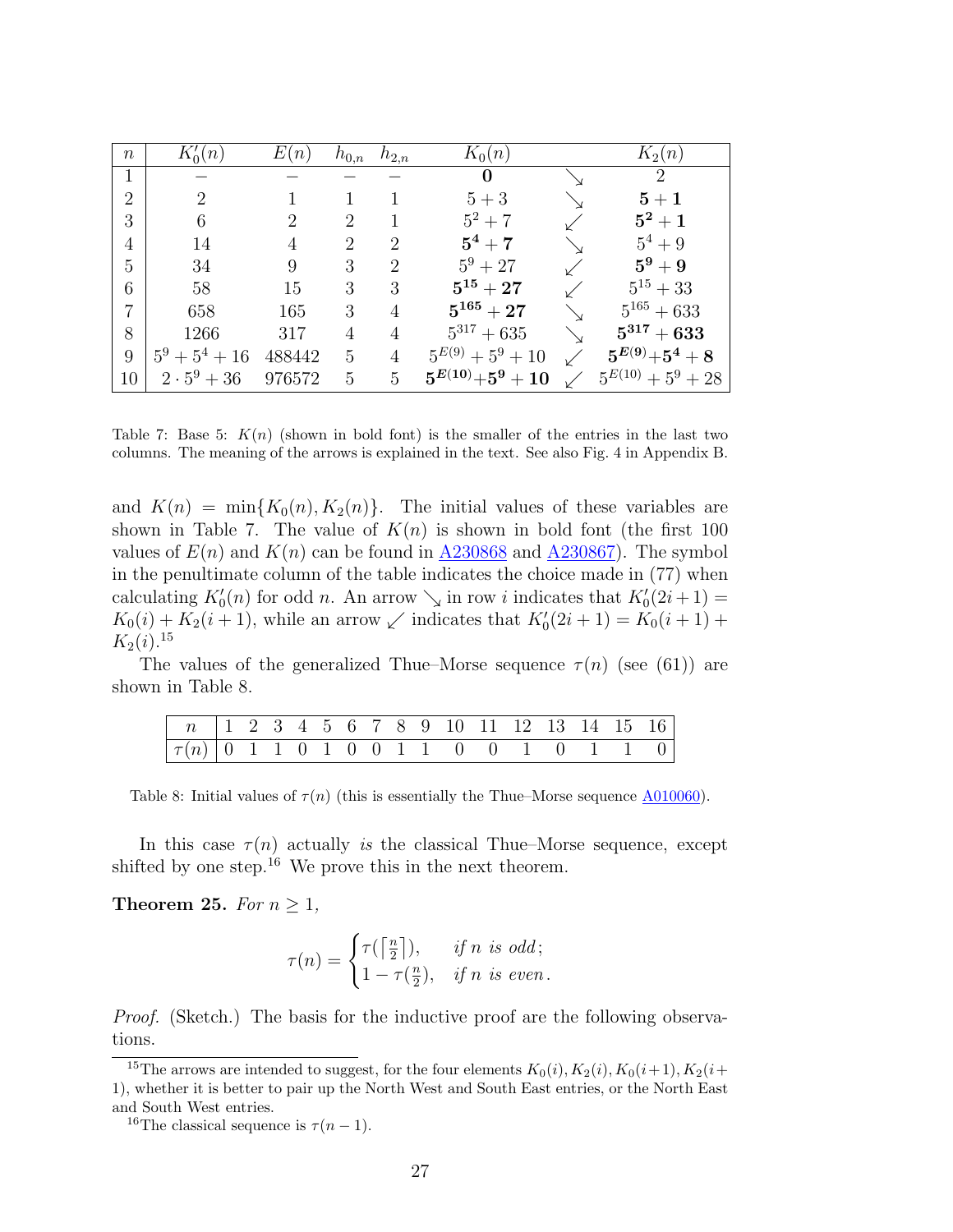(i) If *n* is even, then [\(79\)](#page-25-3) implies that  $K_0(n) < K_2(n)$  if and only if  $K_2\left(\frac{n}{2}\right)$  $\frac{n}{2}$ ) <  $K_0\left(\frac{n}{2}\right)$  $\left(\frac{n}{2}\right)$ , and hence  $\tau(n) = 1 - \tau\left(\frac{n}{2}\right)$  $\frac{n}{2}$ .

(ii) Suppose on the other hand that  $n = 2i + 1$  is odd. There are two possibilities. If

<span id="page-27-1"></span>
$$
K_0(i) + K_2(i+1) < K_0(i+1) + K_2(i) \tag{80}
$$

 $(\text{the }\searrow \text{case in Table 7}), \text{ then } K_2(i+1) < K_0(i+1), \tau(i+1) = 2, K(n) = K_2(n),$  $(\text{the }\searrow \text{case in Table 7}), \text{ then } K_2(i+1) < K_0(i+1), \tau(i+1) = 2, K(n) = K_2(n),$  $(\text{the }\searrow \text{case in Table 7}), \text{ then } K_2(i+1) < K_0(i+1), \tau(i+1) = 2, K(n) = K_2(n),$ and hence  $\tau(n) = 1 = \tau(\frac{n}{2})$  $\left(\frac{n}{2}\right)$ . If the inequality in [\(80\)](#page-27-1) is reversed, we similarly find that  $\tau(n) = 2 = \tau(\int_{0}^{n}$  $\frac{\ln n}{2}$ ).

For the induction to work, we need to also show that the values of  $E(n)$ ,  $K_0(n)$ , and  $K_2(n)$  are considerably larger than the values of  $E(n-1)$ ,  $K_2(n-1)$ , and  $K_0(n-1)$ , respectively, but this follows from Theorem [15](#page-11-3) and ([50\)](#page-15-4). We omit the details of the proof.  $\Box$ 

The situation is more complicated in base 4. Here the index set is  $\mathcal{I} =$  $\{0, 1, 2\}$  (modulo 3),  $K(n)$  is the minimum of the three terms  $K_0(n)$ ,  $K_1(n)$ ,  $K_2(n)$ , and so is specified by a ternary sequence  $\tau(n) \in \mathcal{I}$ . The first 100 values of  $E(n)$  and  $K(n)$  can be found in [A230637](http://oeis.org/A230637) and [A230638](http://oeis.org/A230638), and the first 100 terms of  $\tau(n)$  are:

0*,* 2*,* 2*,* 1*,* 1*,* 1*,* 2*,* 0*,* 2*,* 0*,* 2*,* 0*,* 0*,* 1*,* 1*,* 1*,* 1*,* 1*,* 1*,* 1*,* 1*,* 1*,* 1*,* 1*,* 1*,* 1*,* 2*,* 0*,* 2*,* 0*,* 2*,* 0*,* 2*,* 0*,* 2*,* 0*,* 2*,* 0*,* 2*,* 0*,* 2*,* 0*,* 2*,* 0*,* 2*,* 0*,* 2*,* 0*,* 2*,* 0*,* 2*,* 0*,* 0*,* 1*,* 1*,* 1*,* 1*,* 1*,* 1*,* 1*,* 1*,* 1*,* 1*,* 1*,* 1*,* 1*,* 1*,* 1*,* 1*,* 1*,* 1*,* 1*,* 1*,* 1*,* 1*,* 1*,* 1*,* 1*,* 1*,* 1*,* 1*,* 1*,* 1*,* 1*,* 1*,* 1*,* 1*,* 1*,* 1*,* 1*,* 1*,* 1*,* 1*,* 1*,* 1*,* 1*,* 1*,* 1*,* 1*,* 1*, . . .* (81)

([A239110](http://oeis.org/A239110)). If we write  $(2,0)^{13}$  to denote a run of 13 copies of 2,0, etc., then the first 1000 terms of this sequence are

$$
0, 2^2, 1^3, (2, 0)^3, 0, 1^{13}, (2, 0)^{13}, 0, 1^{53}, (2, 0)^{53}, 0, 1^{213}, (0, 2)^{213}, 0, 1^{\geq 147}, \quad (82)
$$

which suggests that after the initial three terms, there is a repeating pattern

<span id="page-27-0"></span>
$$
1^{\delta_j}, (2,0)^{\delta_j}, 0,
$$

where  $\delta_j = \frac{10 \cdot 4^j - 1}{3}$  (see <u>A072197</u>). The next theorem shows that this pattern continues for ever.

**Theorem 26.** Let  $b = 4$  and let  $d \geq 0$  be an integer. For an integer n,

(i) if 
$$
\frac{10 \cdot 4^d + 2}{3} \le n < \frac{20 \cdot 4^d + 1}{3}
$$
, then  
\n
$$
K_0(n) = 2\mathcal{B}(n) + \mathcal{B}(\lfloor \frac{n}{2} \rfloor) + O_{\mathcal{B}}(\lfloor \frac{n}{4} \rfloor),
$$
\n
$$
K_1(n) = \mathcal{B}(n) + \mathcal{B}(\lfloor \frac{n}{2} \rfloor) + O_{\mathcal{B}}(\lfloor \frac{n}{4} \rfloor),
$$
\n
$$
K_2(n) = 3\mathcal{B}(n) + \mathcal{B}(\lfloor \frac{n}{2} \rfloor) + O_{\mathcal{B}}(\lfloor \frac{n}{4} \rfloor),
$$

*and thus*  $\tau(n) = 1$ ;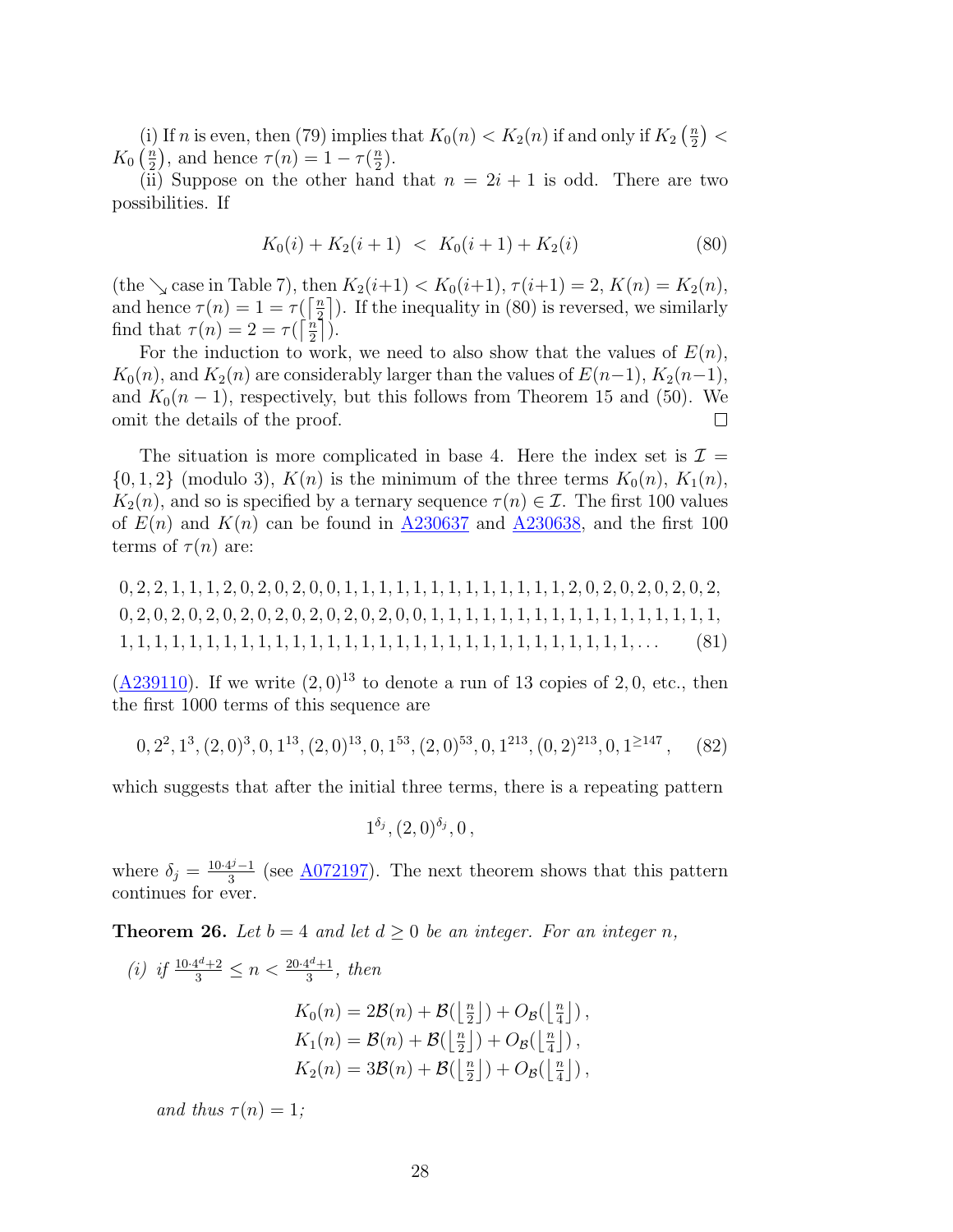(ii) if 
$$
\frac{20 \cdot 4^d + 2}{3} \le n < \frac{10 \cdot 4^{d+1} - 1}{3}
$$
, then\n $K_0(n) = \mathcal{B}(n) + \mathcal{B}(\lceil \frac{n}{2} \rceil) + O_{\mathcal{B}}(\lceil \frac{n}{4} \rceil)$ ,\n $K_1(n) = 2\mathcal{B}(n) + (2 - (n \mod 2))\mathcal{B}(\lfloor \frac{n}{2} \rfloor) + O_{\mathcal{B}}(\lfloor \frac{n}{4} \rfloor)$ ,\n $K_2(n) = \mathcal{B}(n) + (2 - (n \mod 2))\mathcal{B}(\lfloor \frac{n}{2} \rfloor) + O_{\mathcal{B}}(\lfloor \frac{n}{4} \rfloor)$ ,

*and thus*  $\tau(n) = 2$  *when n is odd, and*  $\tau(n) = 0$  *when n is even;* 

(iii) if 
$$
n = \frac{10 \cdot 4^{d+1} - 1}{3}
$$
, then

$$
K_0(n) = \mathcal{B}(n) + \mathcal{B}(\lfloor \frac{n}{2} \rfloor) + O_{\mathcal{B}}(\lceil \frac{n}{4} \rceil),
$$
  
\n
$$
K_1(n) = 2\mathcal{B}(n) + \mathcal{B}(\lceil \frac{n}{2} \rceil) + O_{\mathcal{B}}(\lfloor \frac{n}{4} \rfloor),
$$
  
\n
$$
K_2(n) = \mathcal{B}(n) + \mathcal{B}(\lceil \frac{n}{2} \rceil) + O_{\mathcal{B}}(\lfloor \frac{n}{4} \rfloor),
$$

*and thus*  $\tau(n) = 0$ .

*Proof.* We prove the statement by induction on *d*. For  $d = 0$  (i.e.,  $4 \le n \le 13$ ), the statement can be verified directly (e.g., see Fig. [3](#page-36-0)). Let  $d > 0$ .

(i) Let *n* belong to the interval  $\frac{10 \cdot 4^d + 2}{3} \le n < \frac{20 \cdot 4^d + 1}{3}$ (i) Let *n* belong to the interval  $\frac{10 \cdot 4^{n} + 2}{3} \leq n < \frac{20 \cdot 4^{n} + 1}{3}$ . Then both  $m = \lceil \frac{n}{2} \rceil$  and  $n - m = \lceil \frac{n}{2} \rceil$  are in the interval (ii). If *n* is even, the values of  $\left[\frac{n}{2}\right]$  and  $n-m = \left[\frac{n}{2}\right]$  $\frac{n}{2}$  are in the interval (ii). If *n* is even, the values of  $K_j(m) + K_{-2-j}(m)$  are

$$
K_0(m) + K_1(m) = 3\mathcal{B}(m) + O_{\mathcal{B}}(\left\lceil \frac{m}{2} \right\rceil),
$$
  

$$
K_2(m) + K_2(m) = 2\mathcal{B}(m) + O_{\mathcal{B}}(\left\lceil \frac{m}{2} \right\rceil),
$$

implying that  $J(n) = \{2\}$ . If *n* is odd, the values of  $K_i(m) + K_{-2-i}(m-1)$ are

$$
K_0(m) + K_1(m - 1) = \mathcal{B}(m) + 2\mathcal{B}(m - 1) + O_{\mathcal{B}}(\lceil \frac{m}{2} \rceil),
$$
  
\n
$$
K_1(m) + K_0(m - 1) = 2\mathcal{B}(m) + \mathcal{B}(m - 1) + O_{\mathcal{B}}(\lceil \frac{m}{2} \rceil),
$$
  
\n
$$
K_2(m) + K_2(m - 1) = \mathcal{B}(m) + \mathcal{B}(m - 1) + O_{\mathcal{B}}(\lceil \frac{m}{2} \rceil),
$$

also implying that  $J(n) = \{2\}$ . From [\(71\)](#page-21-0) and [\(72](#page-21-1)), it follows that  $c_{0,n} = 2$ ,  $c_{1,n} = 1, c_{2,n} = 3$  and  $h_{0,n} = h_{1,n} = h_{2,n} = \frac{n}{2}$  $\frac{n}{2}$ . Statement (i) now follows by induction from formula [\(59\)](#page-18-1).

Statements (ii) and (iii) are proved similarly. We omit the details.  $\Box$ 

Theorem [24](#page-24-0) implies that essentially the same sequence  $(\tau(n))_{n\geq 1}$  arises in base 7, with the only difference being that 1s and 2s are interchanged.

### <span id="page-28-0"></span>**9** *K*(*n*) **for base** 10

In base  $b = 10$ , the case studied by Kaprekar and others, the index set is  $\mathcal{I} = \{0, 1, 2, \ldots, 8\}$  (modulo 9), and, from ([63](#page-19-1)), there are five distinct  $K'_{i}(n)$ , namely  $K'_0(n) = K'_7(n)$ ,  $K'_1(n) = K'_6(n)$ ,  $K'_2(n) = K'_5(n)$ ,  $K'_3(n) = K'_4(n)$ , and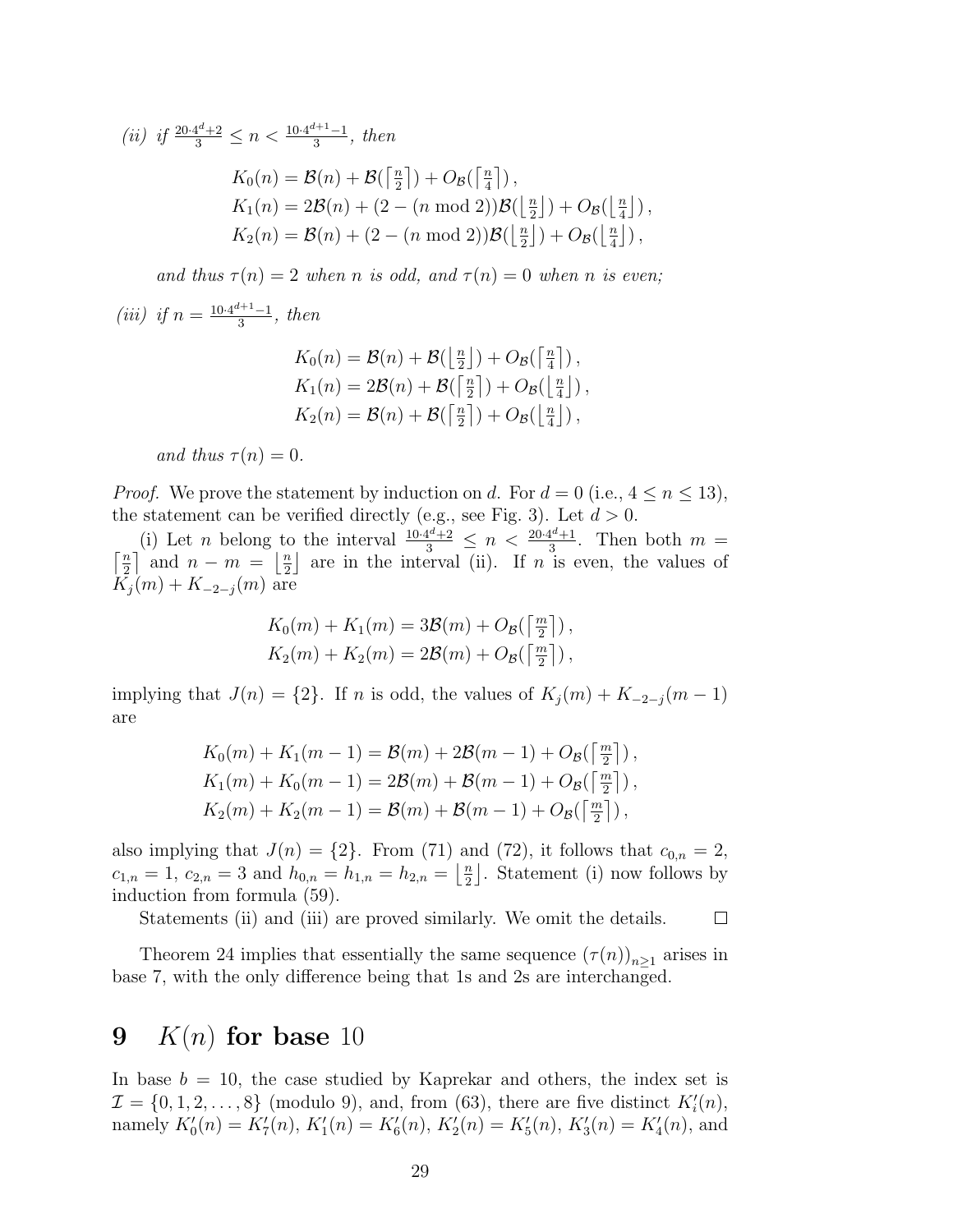$K'_8(n)$ . There are nine variables  $c_{i,n}$ ,  $h_{i,n}$ , and  $K_i(n)$ , with  $0 \leq i \leq 8$ . The values of  $K_i(n)$  for  $n \leq 7$  are shown in Table [9.](#page-29-0) Then

$$
K(n) = \min_{0 \le i \le 8} K_i(n) = 10^{E(n)} + \text{ terms of smaller order.}
$$
 (83)

We have already seen  $E(n)$  and  $K(n)$  for  $n \leq 7$  in Table [1](#page-7-1). Tables [10](#page-29-1) and [11](#page-30-0) extend these values to  $n = 16$ , going far enough that we can see – and confirm! – the values for *K*(4)*, . . . , K*(8), and *K*(16) found by Kaprekar and Narasinga Rao more than fifty years ago (see the discussion in the Introduction). The first 100 terms of these two sequences can be seen in entries  $\triangle 230857$  and [A006064](http://oeis.org/A006064) in [[12](#page-33-9)].

<span id="page-29-0"></span>

|          | $i=0$                    | $i=1$             | $i=2$                     | $i=3$             | $i=4$                      |
|----------|--------------------------|-------------------|---------------------------|-------------------|----------------------------|
| $K_i(1)$ | $\mathbf{0}$             | 10                | $\overline{2}$            | 12                | $\overline{4}$             |
| $K_i(2)$ | 117                      | 109               | 101                       | 111               | 103                        |
| $K_i(3)$ | $10^{13} + 116$          | $10^{13} + 9$     | $10^{13}+1$               | $10^{13} + 11$    | $10^{13}+3$                |
| $K_i(4)$ | $2 \cdot 10^{24} + 115$  | $10^{24} + 108$   | $3 \cdot 10^{24} + 116$   | $10^{24} + 110$   | $10^{24}+102$              |
| $K_i(5)$ | $2\cdot 10^{E(5)} + 115$ | $10^{E(5)} + 108$ | $3 \cdot 10^{E(5)} + 116$ | $10^{E(5)} + 108$ | $10^{\mathbf{E(5)}} + 102$ |
|          | $i=5$                    | $i=6$             | $i=7$                     | $i=8$             |                            |
| $K_i(1)$ | 14                       | 6                 | 16                        | 8                 |                            |
| $K_i(2)$ | 113                      | 105               | 115                       | 107               |                            |
| $K_i(3)$ | $10^{13} + 13$           | $10^{13} + 5$     | $10^{13}+15$              | $10^{13} + 7$     |                            |
| $K_i(4)$ | $10^{24} + 112$          | $10^{24} + 104$   | $10^{24} + 114$           | $10^{24} + 106$   |                            |
| $K_i(5)$ | $10^{E(5)} + 112$        | $10^{E(5)} + 104$ | $10^{E(5)} + 114$         | $10^{E(5)} + 106$ |                            |

<span id="page-29-1"></span>Table 9: Base 10:  $K_i(n)$  for  $n \leq 5$ ; the value of  $K(n)$  [\(A006064](http://oeis.org/A006064)) is shown in bold font. In the  $K_i(5)$  rows,  $E(5) = (10^{13} + 116)/9 = 1111111111124$  $E(5) = (10^{13} + 116)/9 = 1111111111124$  $E(5) = (10^{13} + 116)/9 = 1111111111124$  as in Table [1.](#page-7-1) See also Fig. 9 in [Appendix B](#page-34-0).

| $\boldsymbol{n}$ | E(n)                                                                 |
|------------------|----------------------------------------------------------------------|
| 8                | $\sqrt{(2\cdot 10^{24}+214)/9}$                                      |
| 9                | $(10^{(10^{13}+116)/9}+10^{24}+214)/9$                               |
| 10               | $(2\cdot 10^{(10^{13}+116)/9}+214)/9$                                |
| 11               | $(10^{(2\cdot 10^{13}+16)/9}+10^{(10^{13}+116)/9}+10^{13}+114)/9$    |
| 12               | $(2\cdot 10^{(2\cdot 10^{13}+16)/9}+2\cdot 10^{13}+14)/9$            |
| 13               | $(10^{E(7)} + 10^{(2\cdot 10^{13} + 16)/9} + 2\cdot 10^{13} + 14)/9$ |
| 14               | $(2\cdot 10^{E(7)} + 2\cdot 10^{13} + 14)/9$                         |
| 15               | $(10^{E(8)} + 10^{E(7)} + E(7) - 2)/9$                               |
| 16               | $(2\cdot 10^{E(8)} + E(8) - 2)/9$                                    |

Table 10: Base 10:  $E(n)$  for  $8 \le n \le 16$ , extending Table [1;](#page-7-1)  $E(7) = (10^{24} + 10^{13} + 115)/9$ . See also Fig. [9](#page-42-0) in [Appendix B.](#page-34-0)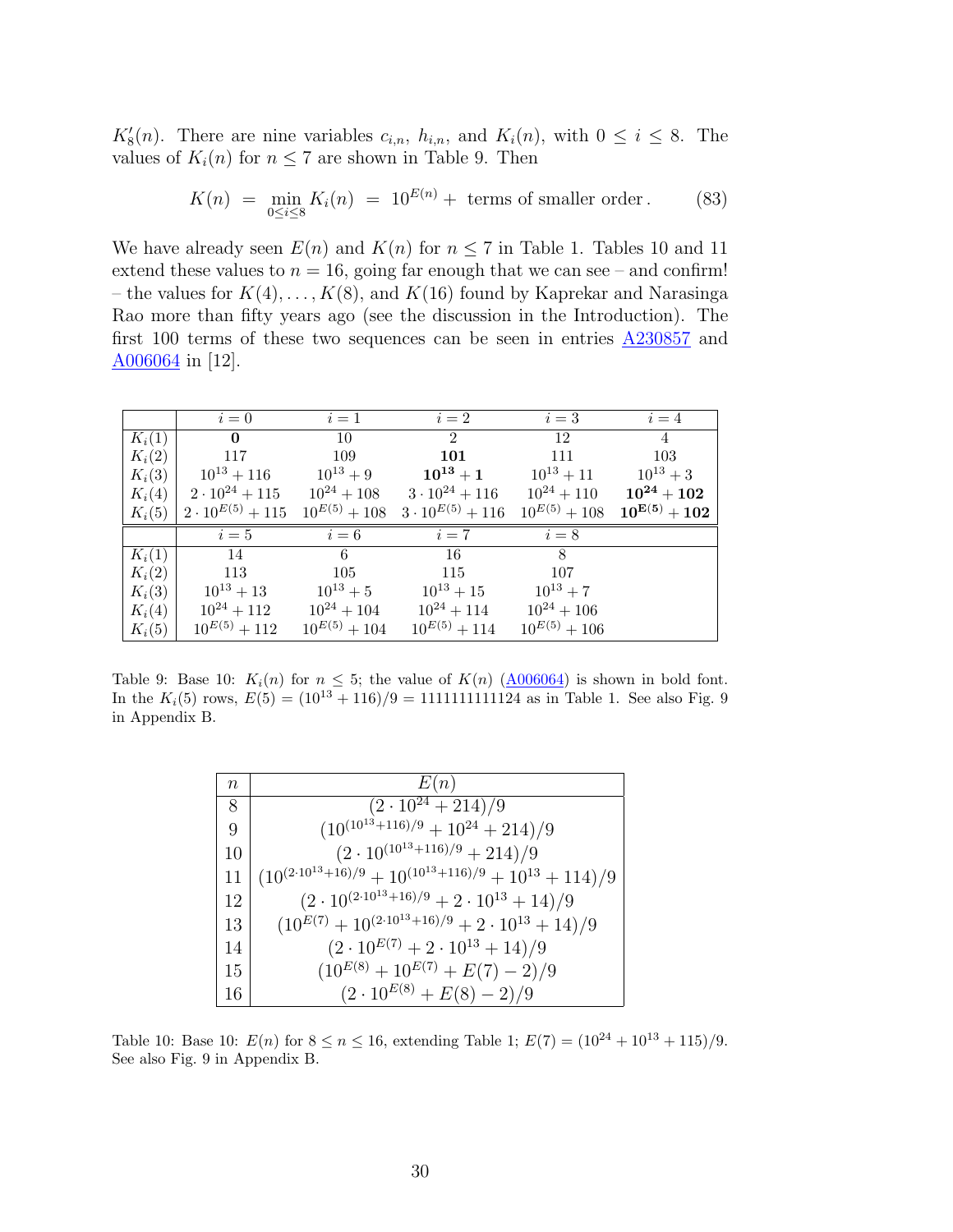<span id="page-30-0"></span>

| $\, n$ | K(n)                                                          |
|--------|---------------------------------------------------------------|
| 8      | $\overline{10}^{E(8)} + 10^{24} + 103$                        |
| 9      | $10^{E(9)} + 10^{24} + 103$                                   |
| 10     | $10^{E(10)} + 10^{(10^{13} + 116)/9} + 103$                   |
| 11     | $10^{E(11)} + 10^{(10^{13} + 116)/9} + 103$                   |
| 12     | $10^{E(12)} + 10^{(2\cdot 10^{13} + 16)/9} + 10^{13} + 3$     |
| 13     | $10^{E(13)} + 10^{(2\cdot 10^{13} + 16)/9} + 10^{13} + 3$     |
| 14     | $10^{E(14)} + 10^{(10^{24} + 10^{13} + 115)/9} + 10^{13} + 3$ |
| 15     | $10^{E(15)} + 10^{(10^{24} + 10^{13} + 115)/9} + 10^{13} + 3$ |
| 16     | $10^{E(16)} + 10^{(2 \cdot 10^{24} + 214)/9} + 10^{24} + 104$ |

Table 11: Base 10:  $K(n)$  for  $8 \le n \le 16$ , extending Table [1.](#page-7-1) See also Fig. [9](#page-42-0) in [Appendix B](#page-34-0).

The first 100 terms of the base 10 generalized Thue–Morse sequence  $\tau(n)$ are as follows:

0*,* 2*,* 2*,* 4*,* 4*,* 4*,* 4*,* 6*,* 6*,* 6*,* 6*,* 6*,* 6*,* 6*,* 6*,* 8*,* 8*,* 8*,* 8*,* 8*,* 8*,* 8*,* 8*,* 8*,* 8*,* 8*,* 8*,* 8*,* 8*,* 8*,* 8*,* 1*,* 1*,* 1*,* 1*,* 1*,* 1*,* 1*,* 1*,* 1*,* 1*,* 1*,* 1*,* 1*,* 1*,* 1*,* 1*,* 1*,* 1*,* 1*,* 1*,* 1*,* 1*,* 1*,* 1*,* 1*,* 1*,* 1*,* 1*,* 1*,* 1*,* 1*,* 8*,* 3*,* 8*,* 3*,* 8*,* 3*,* 8*,* 3*,* 8*,* 3*,* 8*,* 3*,* 8*,* 3*,* 8*,* 3*,* 8*,* 3*,* 8*,* 3*,* 8*,* 3*,* 8*,* 3*,* 8*,* 3*,* 8*,* 3*,* 8*,* 3*,* 8*,* 3*,* 8*,* 3*,* 8*,* 3*,* 8*,* 3*, . . .* (84)

 $(\underline{A}239896)$ . This can be rewritten as  $0, 2^2, 4^4, 6^8, 8^{16}, 1^{31}, (8, 3)^{\geq 19}$ , but now, unlike the base 4 case, there is no obvious pattern.

### <span id="page-30-2"></span>10 Growth of  $K(n)$

In this section we discuss the rate of growth of  $K(n)$  for a fixed *b*.

The following theorem generalizes the inequalities [\(32](#page-12-1)) and ([37](#page-13-3)). It implies that, for any base *b*,  $\{K(n), n \geq 1\}$  is a sequence of exponential type (cf. Lemma [4\)](#page-4-4).

**Theorem 27.** *For*  $b \geq 2$  *and*  $n \geq 1$ *,* 

<span id="page-30-1"></span>
$$
K(n+1) > bK(n), \tag{85}
$$

*except that for odd*  $b \geq 5$ *, we only have* 

$$
K(3) > (b-1)K(2). \tag{86}
$$

*Proof.* For  $n = 1$  and 2, the statement can be verified directly from Theorems [9](#page-8-3) and [10](#page-8-4).

For  $n = 3$  and  $b = 3$  or 5, the statement follows from Table [1.](#page-7-1) For *n* = 3 and odd *b*  $\geq$  7, Corollary [21](#page-18-2), Theorem [9,](#page-8-3) and ([55](#page-16-3)) imply that  $K(4) \geq$  $b^{E(4)} + 1 + K(2) = b^3 + b + 2$ . Since  $K(3) = b^2 + 1$  (by Theorem [10\)](#page-8-4), we have *K*(4)  $≥$  *bK*(3).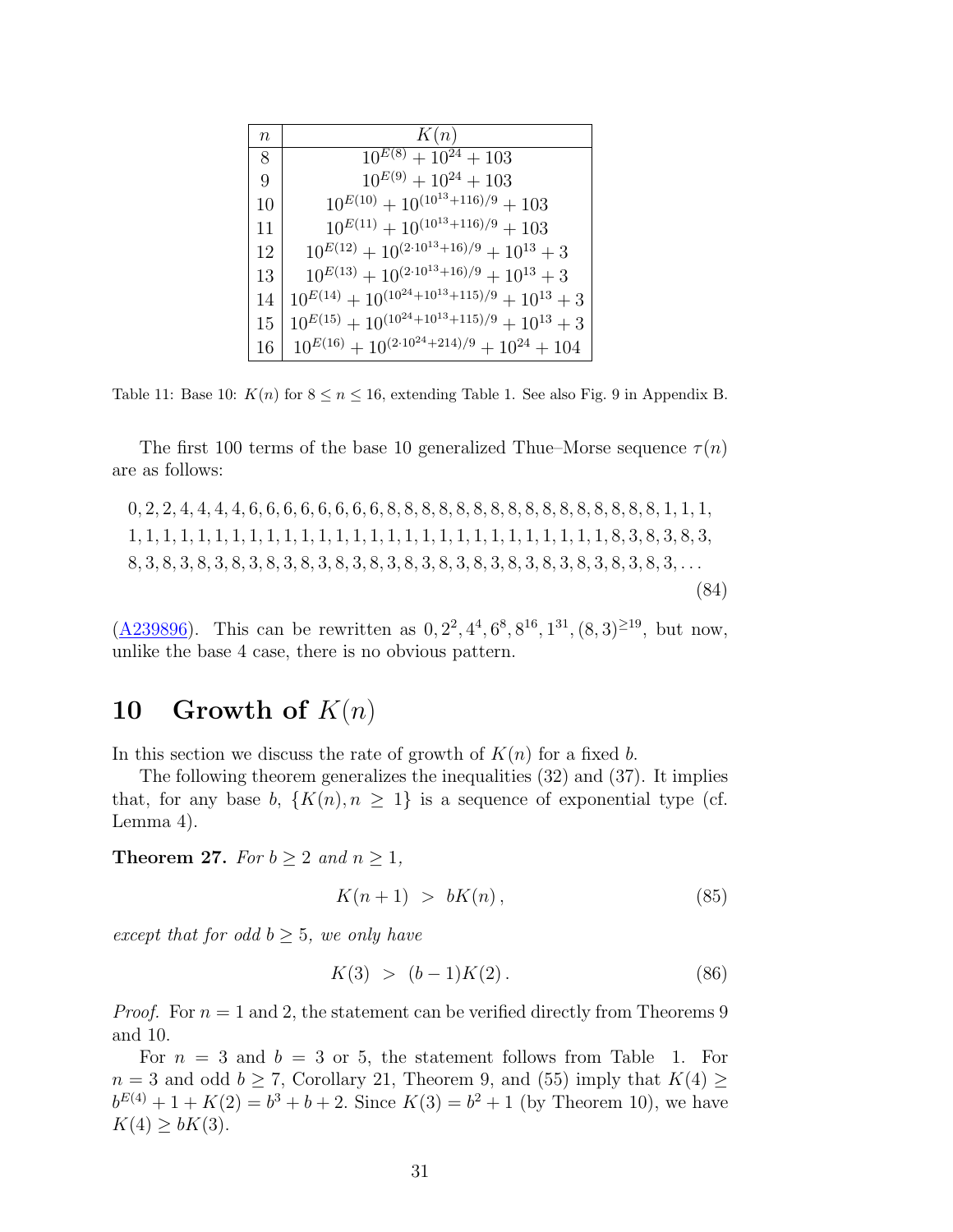For  $n \geq 4$  and any *b*, as well as for  $n = 3$  and even *b*, the inequality ([50](#page-15-4)) and Theorem [15](#page-11-3) imply  $K(n + 1) \ge b^{E(n+1)} \ge b^{E(n)+2} \ge bK(n)$ .  $\Box$ 

Since  $K(n)$  grows rapidly, it is appropriate to describe its value by a tower of exponentials. For  $b \geq 2$ , any number  $u \geq 1$  can be written in a unique way as a "tower"

<span id="page-31-1"></span>
$$
u = b^{b} \cdot \frac{b^{\omega}}{b^{\omega}}, \tag{87}
$$

with  $0 < \omega \leq 1$ . If this tower contains  $h-1$  *b*'s and one  $\omega$ , we call *h* the base *b height* of *u*, denoted by  $\text{ht}(u)$ . Then  $\text{ht}(u)$  is one more than the number of times one has to take logarithms to the base *b* of *u* until reaching a number  $\omega$ *≤* 1.

Examination of the data in Tables [1](#page-7-1), [2,](#page-7-0) [5,](#page-13-1) [7](#page-26-0), [11](#page-30-0) (and in the more extended tables in [[12](#page-33-9)]) suggests the following conjecture.

#### <span id="page-31-0"></span>**Conjecture 28.** *It appears that:*

 $(i)$  If  $b = 2$  and  $n \geq 2$ , then  $\text{ht}(n) = \lceil \log_2(n) \rceil + 3$ ;  $(i)$  If  $b = 3$  and  $n \geq 3$ , then  $\text{ht}(n) = \lceil \log_2(n/5) \rceil + 4$ ;  $(iii)$  If  $b \ge 4$  *is even and*  $n \ge 2$ *, then*  $\text{ht}(n) = \lceil \log_2(n) \rceil + 2$ *; (iii) If*  $b \ge 5$  *is odd and*  $n \ge 2$ *, then*  $\text{ht}(n) = \lceil \log_2(n) \rceil + 1$ *.* 

For example, in base  $b = 10$ ,

$$
K(3) = 10^{13} + 1 = 10^{10^{10^{0.04686...}}},
$$
\n(88)

which has height 4. The heights of  $K(2)$  $K(2)$  $K(2)$  through  $K(16)$  in base 10 (see (2) and Tables [1](#page-7-1), [11](#page-30-0)) are 3*,* 4*,* 4*,* 5*,* 5*,* 5*,* 5*,* 6*,* 6*,* 6*,* 6*,* 6*,* 6*,* 6*,* 6, respectively, in agreement with the conjecture.

There are two reasons for believing the conjecture. First, it is true in every case that we have checked. Second, from Section [6](#page-13-0),  $K(n)$  is very roughly equal to *n n*

<span id="page-31-2"></span>
$$
b^{(K\left(\left\lceil \frac{n}{2}\right\rceil)+K\left(\left\lfloor \frac{n}{2}\right\rfloor\right))/(b-1)},\tag{89}
$$

which suggests that the height of the tower for  $K(n)$  is one greater than the height of the tower for  $K(\lceil \frac{n}{2} \rceil)$  $\frac{n}{2}$ , which would leads to the formulas in the conjecture. However, two difficulties arise when trying to make this argument rigorous. One is the fact that if *u* in ([87\)](#page-31-1) has height *h*, and  $\omega(u)$  is very close to 1,  $b^u$  can have height  $h+2$  instead of  $h+1$ . This seems not to happen with  $K(n)$ , but we cannot rule out that possibility, even for base 2. The second difficulty is that ([89\)](#page-31-2) ignores the choices that must be made (for  $b \geq 4$ ) among the  $K_i(n)$  when determining  $K(n)$ .

The following example shows the first of these difficulties in a simpler setting. Consider the sequence defined by the recurrence

$$
a(1) = 0, \ a(n) = 2^{a(\lceil \frac{n}{2} \rceil) + a(\lfloor \frac{n}{2} \rfloor)}
$$
 for  $n \ge 2$ . (90)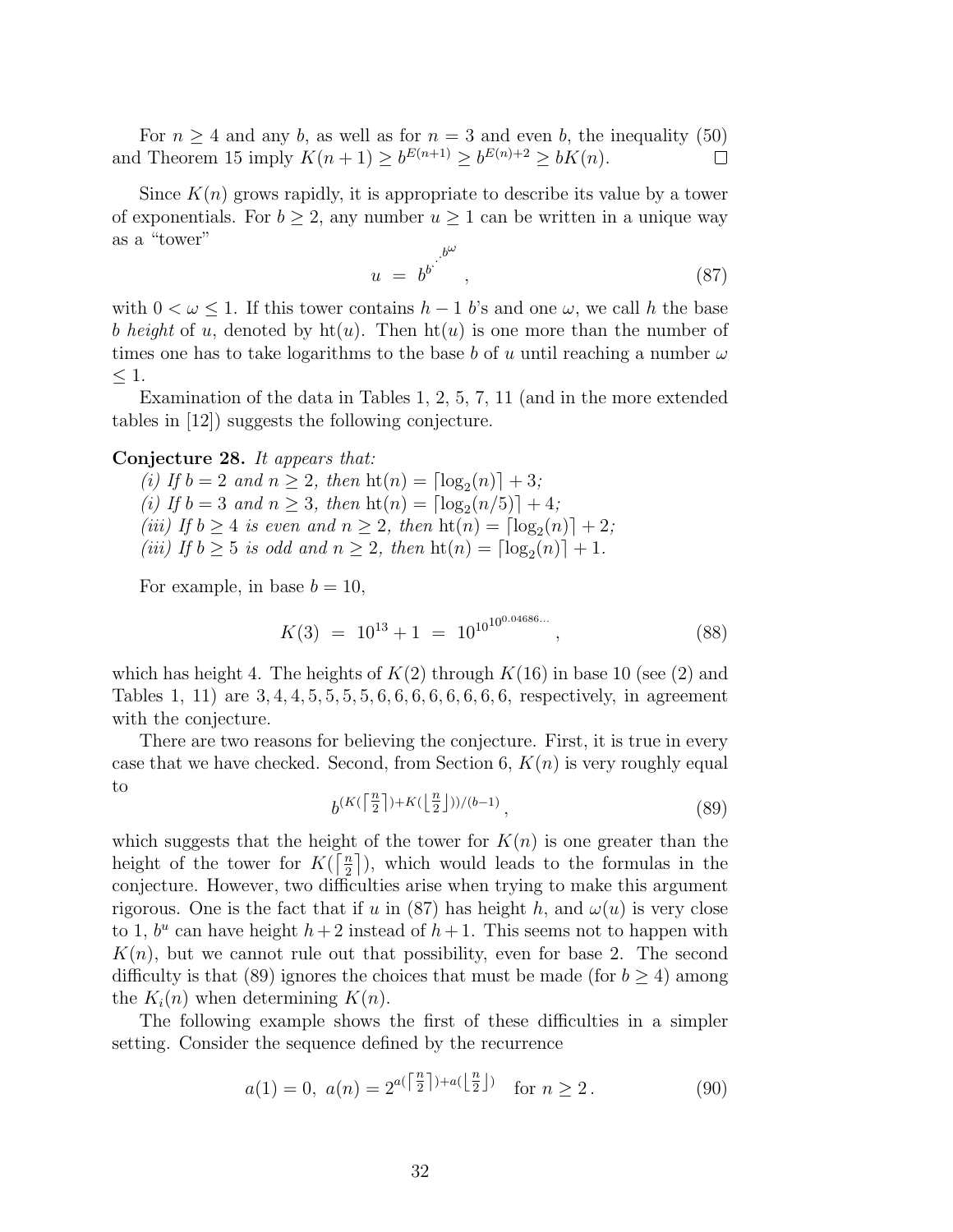This is similar to the recurrence for  $K(n)$  in base 2 given in [\(31\)](#page-12-4) and [\(30](#page-12-3)), except that the additive terms on the right-hand sides of those equations are missing. The initial values of  $a(n)$  for  $n = 1, 2, 3, \ldots$  are

 $0, 1, 2, 4, 8, 16, 64, 2^8, 2^{12}, 2^{16}, 2^{24}, 2^{32}, 2^{80}, 2^{128}, 2^{320}, 2^{512}, 2^{4352}, \ldots,$ 

([A230863](http://oeis.org/A230863)). The heights of  $a(n)$  for  $n = 2, ..., 10$  are 1, 1, 2, 3, 4, 4, 5, 5, 5, 5. For 11 ≤ *n* ≤ 40, if  $9 \cdot 2^{i-1} < n \le 9 \cdot 2^i$  then  $\text{ht}(a(n)) = i + 5$ , although here we do not know if this will hold for all *n*. [17](#page-32-4)

For small values of  $n$ , of course, there is no difficulty in computing the height of  $K(n)$ . From Theorems [9](#page-8-3) and [10,](#page-8-4) for example, we have  $ht(K(2)) = 4$ if  $b = 2$ , or 3 if  $b > 3$ , and

$$
ht(K(3)) = \begin{cases} 5 & \text{if } b = 2, \\ 4, & \text{if } b = 3, \\ 4, & \text{if } b \ge 4 \text{ is even,} \\ 3, & \text{if } b \ge 5 \text{ is odd.} \end{cases}
$$
(91)

## **Acknowledgments**

The authors are grateful to the late Donovan Johnson and Reinhard Zumkeller for carrying out computations during the early stages of this investigation.

## **References**

- <span id="page-32-0"></span>[1] N. Agronomof. Problem 4421. *L'Interm´ediaire des math´ematiciens*, 21:147, 1914.
- <span id="page-32-3"></span>[2] J.-P. Allouche and J. Shallit. The ubiquitous Prouhet–Thue–Morse sequence. In C. Ding, T. Helleseth, and H. Niederreiter, editors, *Sequences and Their Applications: Proceedings of SETA '98*, pages 1–16. Springer, 1999.
- <span id="page-32-2"></span>[3] M. Gardner. *Time Travel and Other Mathematical Bewilderments*, chapter 9, Section 6, Self-numbers, pages 115–117, 122. W. H. Freeman, New York, 1988. Based on his *Mathematical Games* columns in the *Scientific American* for March and April, 1975.
- <span id="page-32-5"></span>[4] J. Janyška, M. Modugno, and R. Vitolo. An algebraic approach to physical scales. *Acta Appl. Math.*, 110:1249–1276, 2010.
- <span id="page-32-1"></span>[5] D. R. Kaprekar. Cycles of recurring decimals (from *N* = 3 to 161 and some other numbers). Published by the author, 311 Devlali Camp, Devlali, India, 1951.

<span id="page-32-4"></span><sup>&</sup>lt;sup>17</sup>The difficulty lies in the fact that terms  $a(n)$ , for which the top entry in the tower,  $\omega$ , is 1 or very close to 1, could disrupt the pattern of the heights.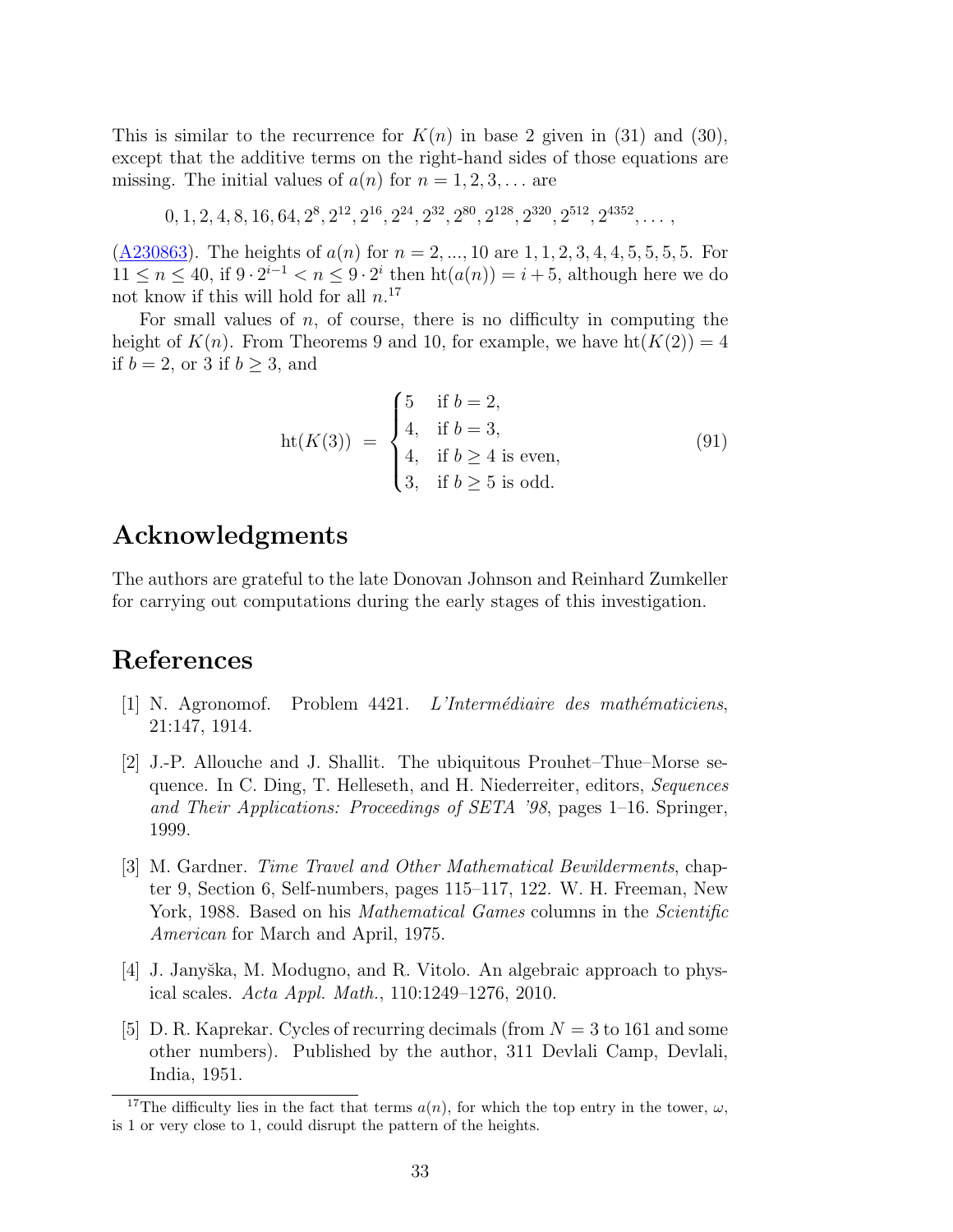- <span id="page-33-5"></span>[6] D. R. Kaprekar. Self-numbers. *Scripta Math.*, 22:80–81, 1956.
- <span id="page-33-1"></span>[7] D. R. Kaprekar. Puzzles of the self-numbers. Published by the author, 311 Devlali Camp, Devlali, India, 1959.
- <span id="page-33-2"></span>[8] D. R. Kaprekar. Self numbers and numbers with 3 and 4 generators. Published by the author, 311 Devlali Camp, Devlali, India, 1962.
- <span id="page-33-3"></span>[9] D. R. Kaprekar. The mathematics of the new self-numbers. Published by the author, 311 Devlali Camp, Devlali, India, 1963.
- <span id="page-33-4"></span>[10] D. R. Kaprekar. The mathematics of the new self-numbers (Part V). Published by the author, 311 Devlali Camp, Devlali, India, 1967.
- <span id="page-33-7"></span>[11] A. Narasinga Rao. On a technique for obtaining numbers with a multiplicity of generators. *Math. Student*, 34:79–84, 1966.
- <span id="page-33-9"></span>[12] OEIS Foundation Inc. The On-Line Encyclopedia of Integer Sequences. Published electronically at <https://oeis.org>. Accessed: 2022-01-01.
- <span id="page-33-6"></span>[13] B. Recamán Santos (proposer) and D. W. Bragg (solver). Problem E2408. *Amer. Math. Monthly*, 80, 81:434, 407, 1973, 1974.
- <span id="page-33-8"></span>[14] R. Schorn. Kaprekar's Sequence and his "Selfnumbers". *DERIVE Newsletter*, 53:30–32, 2004.
- <span id="page-33-0"></span>[15] K. B. Stolarsky. The sum of a digitaddition series. *Proc. Amer. Math. Soc.*, 59:1–5, 1976.

## <span id="page-33-10"></span>**Appendix A Practical Computations**

The most difficult task in programming the algorithm in Section [6](#page-13-0) is in handling the very large numbers that appear. As we saw in Section [10,](#page-30-2) to compute *K*(100) in base 10, for example, we have to work with numbers that are of the order of a tower of 10's of height 9. This problem was solved using  $C++$ by defining a special type of object (we called it the "sparse radix representation"), which represents an integer in the algebraic form:

<span id="page-33-11"></span>
$$
\frac{1}{\gamma} \left( \alpha_1 b^{d_1} + \alpha_2 b^{d_2} + \dots + \alpha_k b^{d_k} \right),\tag{92}
$$

where  $\gamma$  and the  $\alpha_i$  are integers, with  $\gamma \geq 1$  (typically we have  $\gamma = 1$  or  $\gamma = b - 1$ ) and  $1 \leq \alpha_i < b$ , and  $d_i$  are objects of the same type, satisfying  $d_1 > d_2 > \cdots > d_k$ . These objects support the operations of comparison and addition, as well as multiplication by positive rational numbers (so these objects form a semi-vector space [[4\]](#page-32-5) over the semi-field of positive rationals  $\mathbb{Q}^+$ ).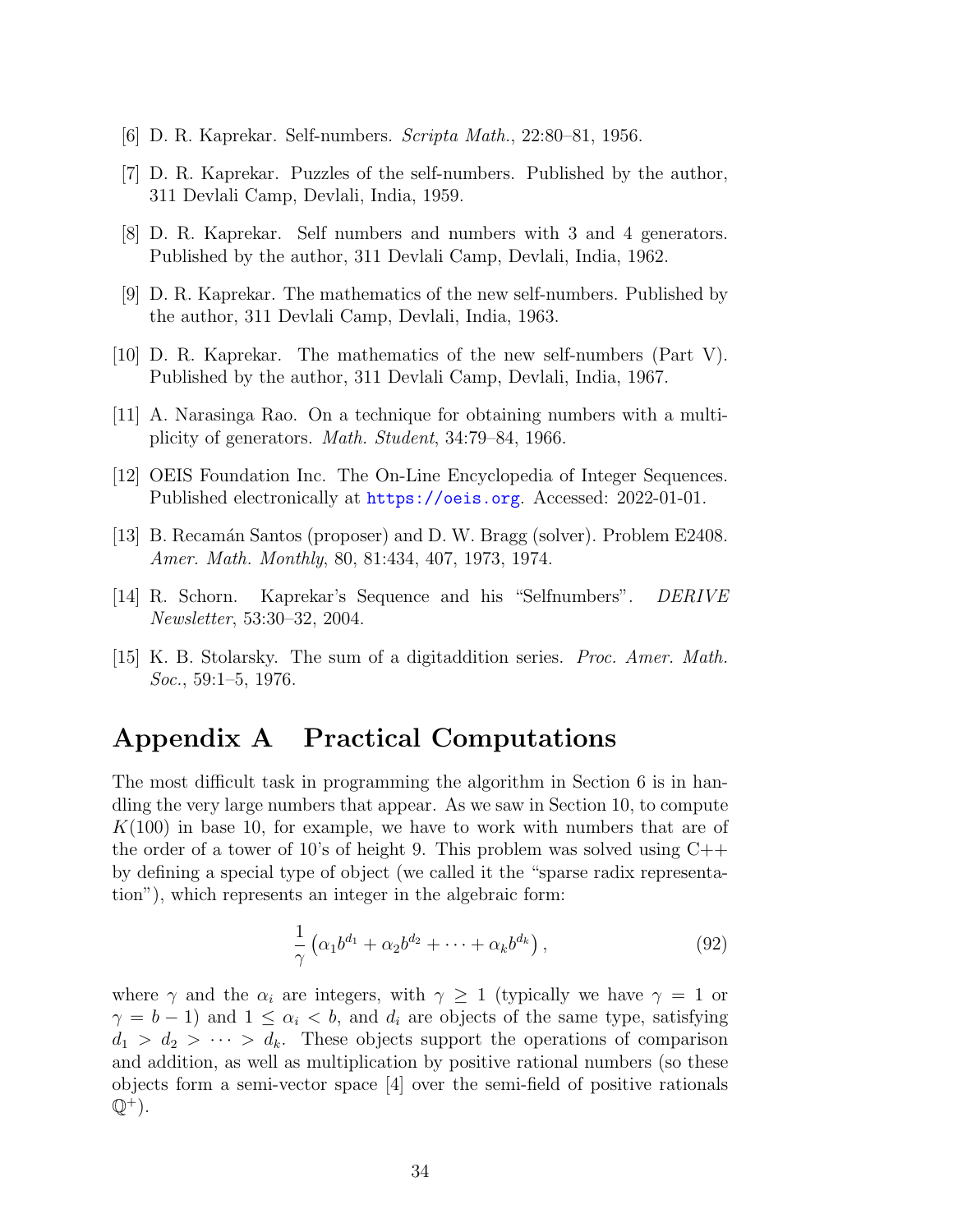Comparison of two objects with  $\gamma = 1$  is done recursively, starting by comparing the highest-order terms, and if these are tied, comparing the nextto-highest terms, and so on. Similarly, addition of two objects with  $\gamma = 1$  is done by first combining powers of *b* with equal exponents, and then reducing the coefficients into the required range (e.g.,  $\beta b^d$  with  $\beta \geq b$  is replaced with  $(\beta \text{ mod } b) b^{d+[\beta/b]}$ , where the addition in the exponents is performed recursively). If the denominator  $\gamma$  of either of the two numbers is not 1, the objects (i.e., the coefficients  $\alpha_i$ ) are first multiplied by *L*, the least common multiple of their  $\gamma$ 's, the coefficients are then reduced into the required range, and the resulting objects are compared or added as above (in the case of addition we set  $\gamma$  for the sum equal to *L*). We remark that although the representation of an integer in the form ([92](#page-33-11)) is not unique (e.g.,  $\frac{1}{b-1}(b^1 + (b-2)b^0)$  and  $2b^0$ represent the same integer 2), any two such representations can be efficiently compared and tested for equality.

We also made extensive use of the following PARI/GP program for computing  $Gen(u)$  and  $F(u)$ . The procedure  $Gen(u,b)$  uses the recurrence in ([13](#page-6-3)) to compute  $Gen(u)$  in base *b* for  $u \in \mathbb{N}$ . For example,  $Gen(10^13+1,10)$  would return the three generators 9999999999892, 9999999999901, 10000000000000 of  $10^{13} + 1$  in base 10. Correspondingly, the number of generators may be obtained as #Gen(u,b).

```
/* The PARI/GP procedure Gen(u,b) */
```

```
\{ Gen(u, b=10) = my(d, m, k);if(u<0 || u==1, return([]); );
  if(u==0, return([0]); ;
  d = # digits(u, b) - 1;m = u\cdot d;while( sumdigits(m,b) > u - m*b^d,
    m--:
    if(m==0, m=b-1; d--; );
  );
  k = u - m*b^d - sumdigits(m,b);\text{vector} (concat (apply(x->x+m*b^d,Gen(k,b)),
                    apply(x->m*b^d-1-x, Gen((b-1)*d-k-2,b)) );
```
}

# <span id="page-34-0"></span>**Appendix B Flow-charts of computations for bases** 2 **through** 10

To illustrate how the computation of the  $K_i(n)$  and  $E(n)$  proceeds, and to show the complexity of their recursive structure, in Figures [1](#page-35-0)[–9](#page-42-0) we provide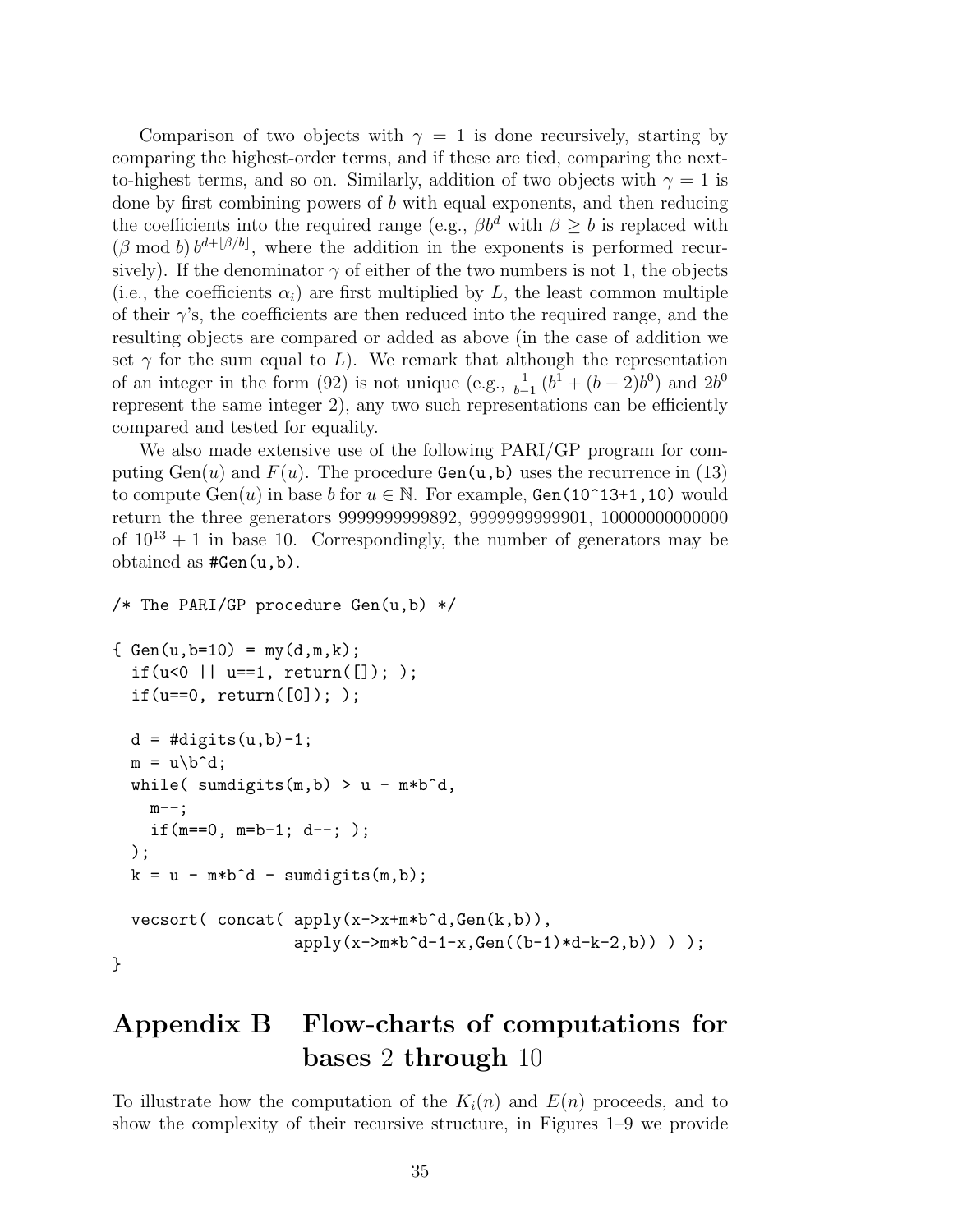<span id="page-35-0"></span>

Figure 1: Flow-chart illustrating the calculation of  $E(n)$ ,  $K_i(n)$ , and  $K(n)$  for  $n \le 16$  in base  $b = 2$ . For a description of these flow-charts see [Appendix B](#page-34-0).

flow-charts of the computation for bases  $b = 2, 3, \ldots, 10$ .

For each  $n \leq 16$ , there is a stack of boxed nodes containing the values of  $E := E(n)$  and  $Ki := K_i(n)$  for  $i \in \mathcal{I}$ . The shaded node denotes the value of  $K(n)$  (having the minimum value among all K-nodes in the stack).

Each arc between K-nodes corresponds to an instance of the formula ([59](#page-18-1)) and connects the K-nodes corresponding to  $K_{i-2c_i,n}(h_{i,n})$  and  $K_i(n)$ . So, for  $n > 1$ , each  $K_i(n)$  node has exactly one incoming arc. The value of  $K_i(n)$  is given in the form  $c_{i,n}(b^{\text{E}}+1)+\ldots$ , where " $\ldots$ " stands for the corresponding value of  $K_{i-2c_i,n}(h_{i,n})$  (located at the starting node of the incoming arc).

Each E-node for  $n > 1$  has two incoming arcs, shown dashed (which may coincide and be shown in bold when *n* is even), illustrating the formula

$$
E(n) = \frac{K_j\left(\left\lceil \frac{n}{2} \right\rceil\right) + K_{-j-2}\left(\left\lfloor \frac{n}{2} \right\rfloor\right) + 2}{b-1},
$$

which holds for some  $j \in \mathcal{I}$  as follows from ([67\)](#page-20-1). The incoming arcs start at the K-nodes corresponding to  $K_j\left(\left\lceil \frac{n}{2} \right\rceil\right)$  and  $K_{-j-2}\left(\left\lfloor \frac{n}{2} \right\rfloor\right)$ . Since there may be several equally good choices for *j*, we assume that *j* is such that  $K_j(\lceil \frac{n}{2} \rceil) =$  $K\left(\left\lceil \frac{n}{2} \right\rceil\right)$  whenever equality holds in [\(66\)](#page-20-0); otherwise *j* is taken to be the smallest of the possible values. So if equality holds in ([66\)](#page-20-0), there exists an incoming arc from the shaded K-node with the value  $K(\lceil \frac{n}{2} \rceil)$ .

It can be seen that for  $b = 4$  (Fig. [3](#page-36-0)) and  $b = 7$  (Fig. [6\)](#page-39-0) there are no incoming arcs to the E-node from shaded K-nodes when  $n \in \{13, 15, 16\}$ . Similarly, there no such arcs for  $b = 9$  (Fig. [8\)](#page-41-0) and  $n \in \{8, 9, 10, 11, 12, 13, 14, 16\}$ . That is, for these *b* and *n*, the formula [\(66](#page-20-0)) does not hold.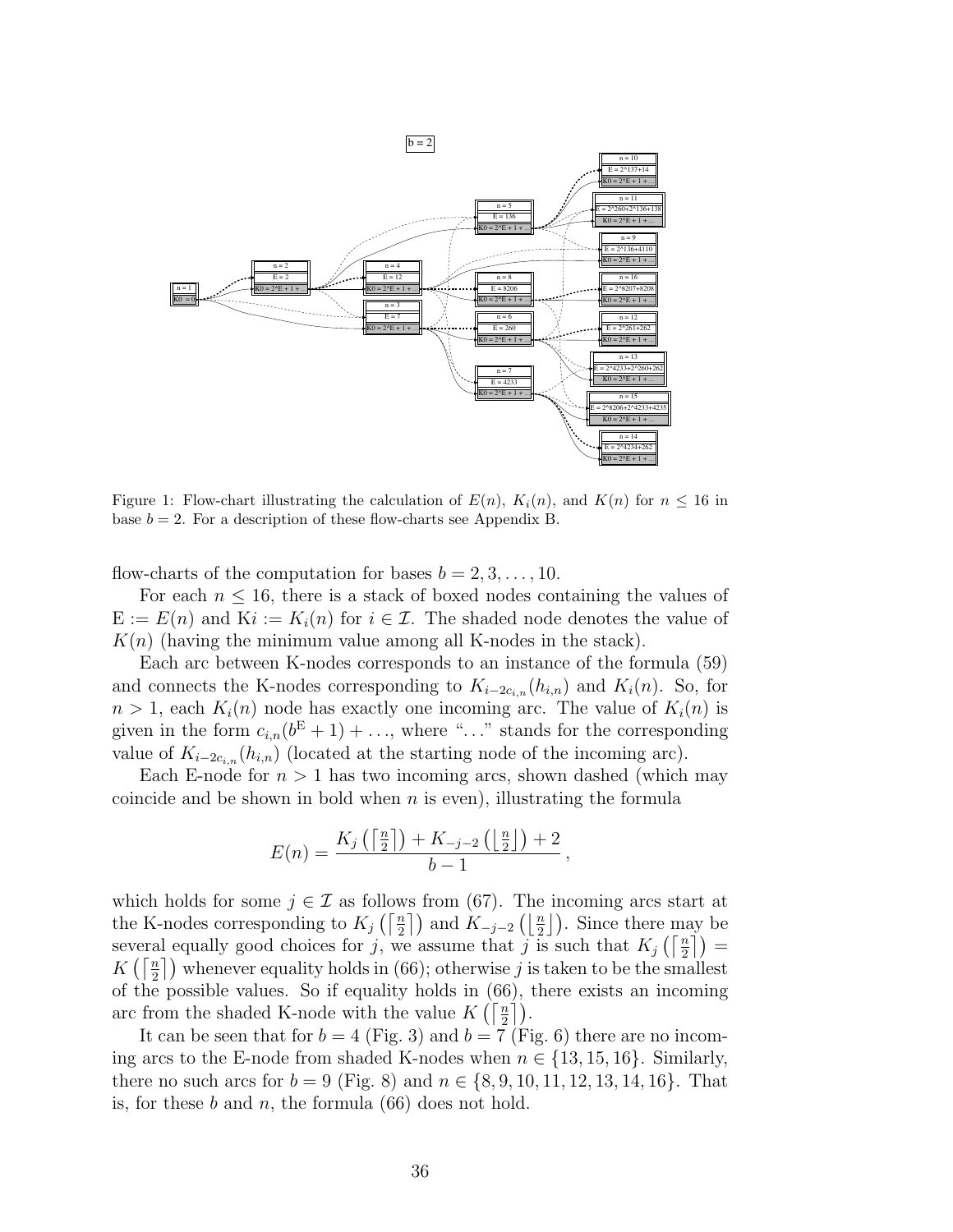<span id="page-36-1"></span>

Figure 2: Flow-chart illustrating the calculation of  $E(n)$ ,  $K_i(n)$ , and  $K(n)$  for  $n \leq 16$  in base  $b = 3$ . Note that apart from the labels, this is the same flow-chart as in Fig. [1.](#page-35-0)

<span id="page-36-0"></span>

Figure 3: Flow-chart illustrating the calculation of  $E(n)$ ,  $K_i(n)$ , and  $K(n)$  for  $n \leq 16$  in base  $b = 4$ .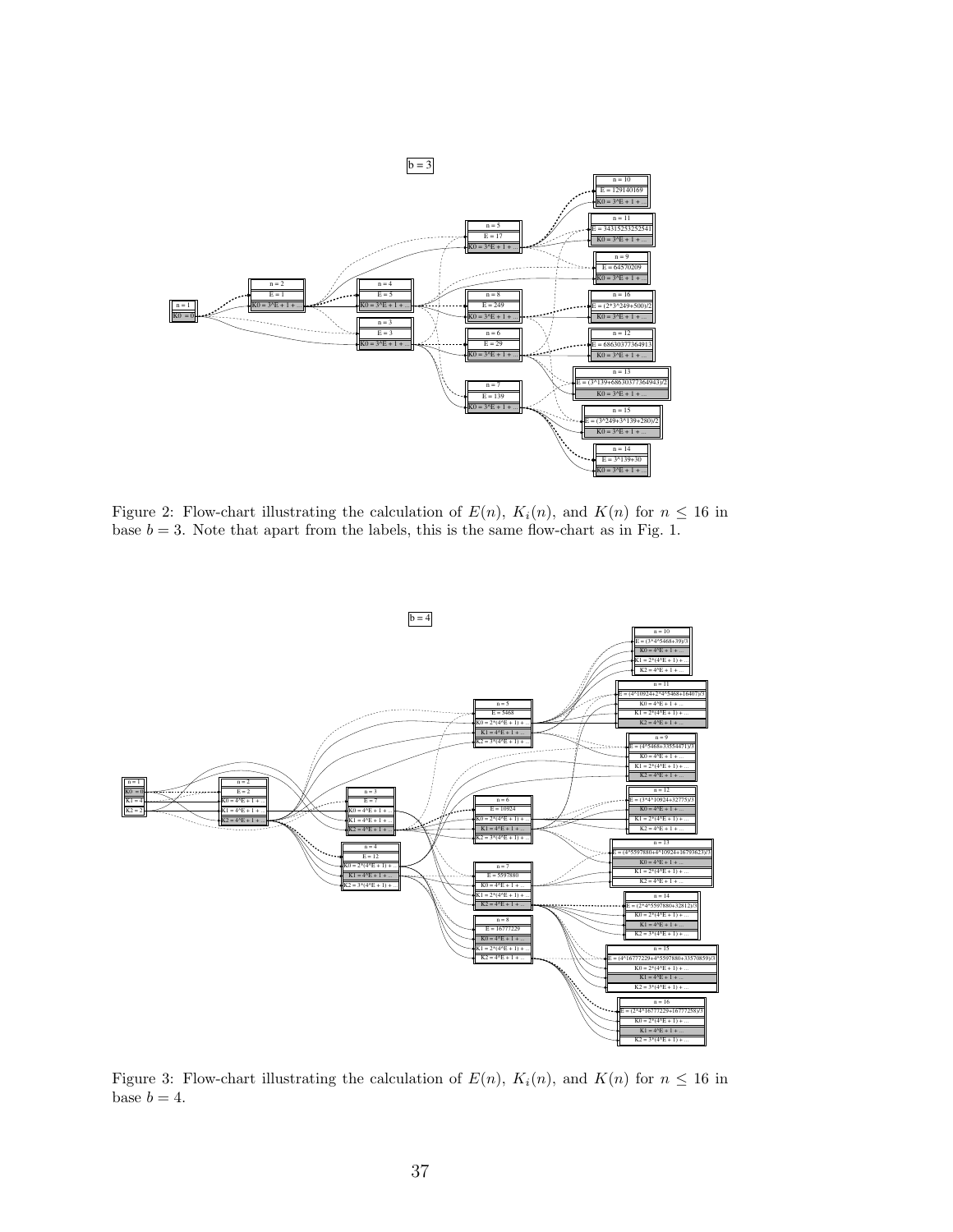<span id="page-37-0"></span>

Figure 4: Flow-chart illustrating the calculation of  $E(n)$ ,  $K_i(n)$ , and  $K(n)$  for  $n \leq 16$  in base  $b = 5$ .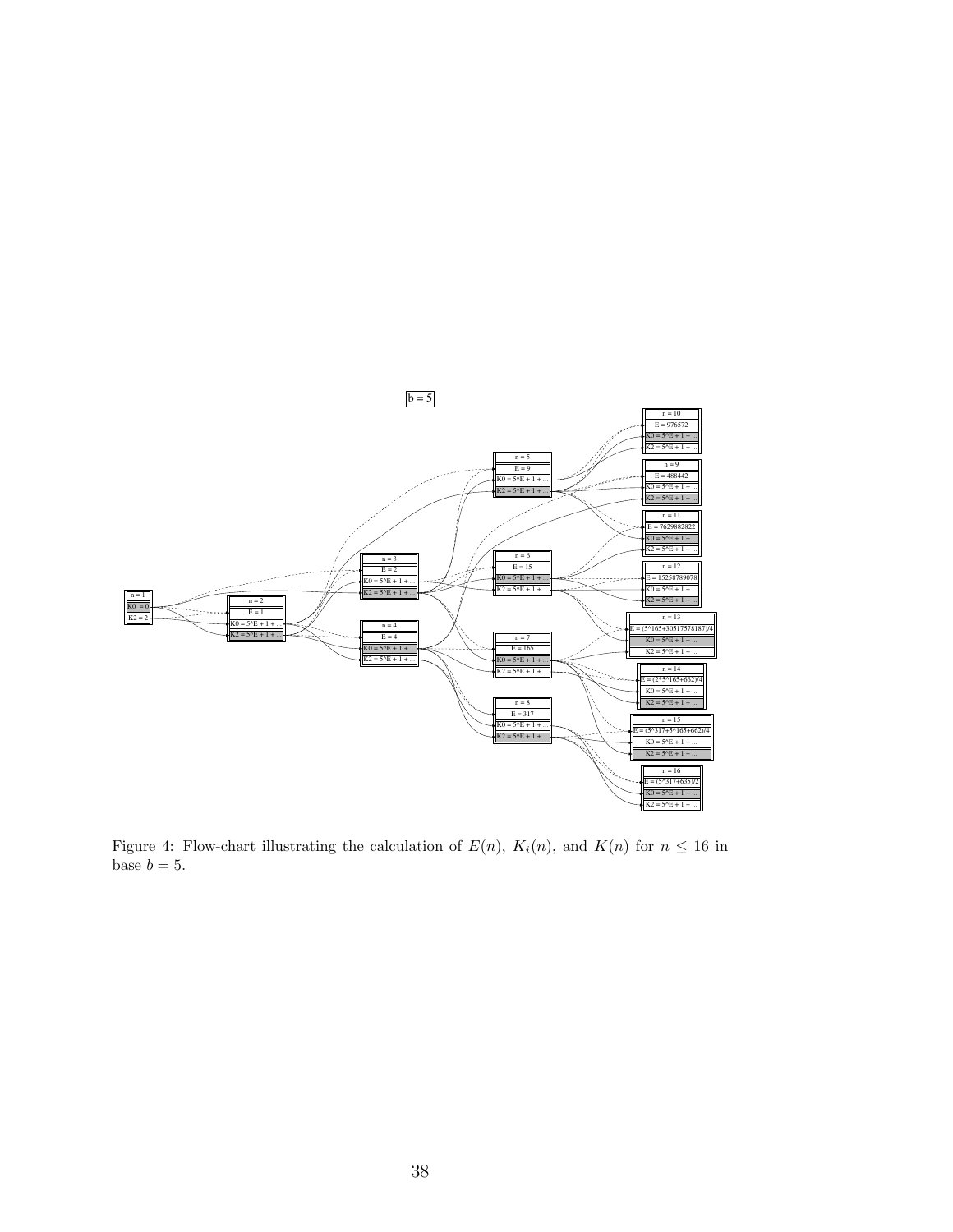<span id="page-38-0"></span>

Figure 5: Flow-chart illustrating the calculation of  $E(n)$ ,  $K_i(n)$ , and  $K(n)$  for  $n \leq 16$  in base  $b = 6$ .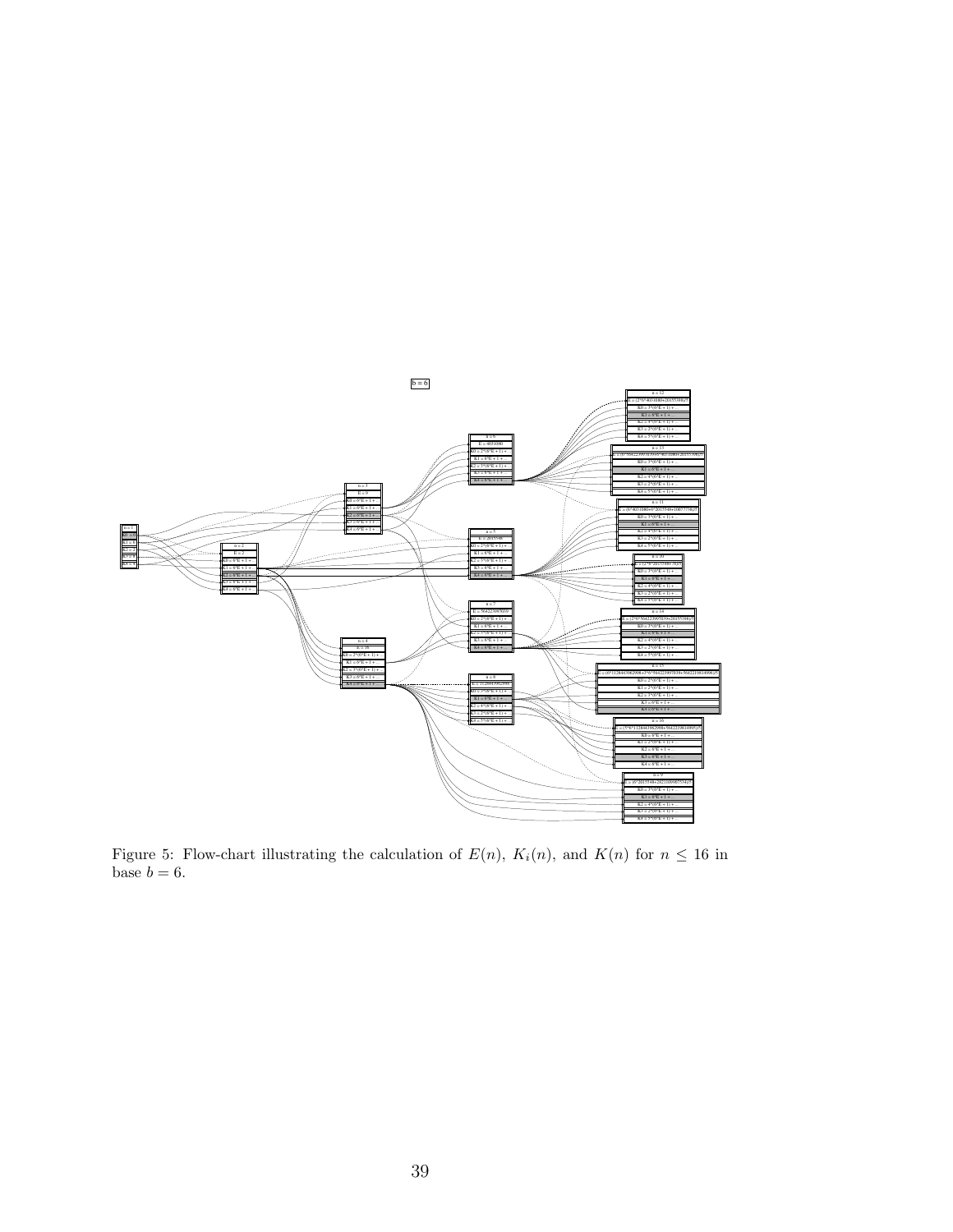<span id="page-39-0"></span>

Figure 6: Flow-chart illustrating the calculation of  $E(n)$ ,  $K_i(n)$ , and  $K(n)$  for  $n \leq 16$  in base  $b = 7$ . Note that apart from the labels, this is the same flow-chart as in Fig. [3.](#page-36-0)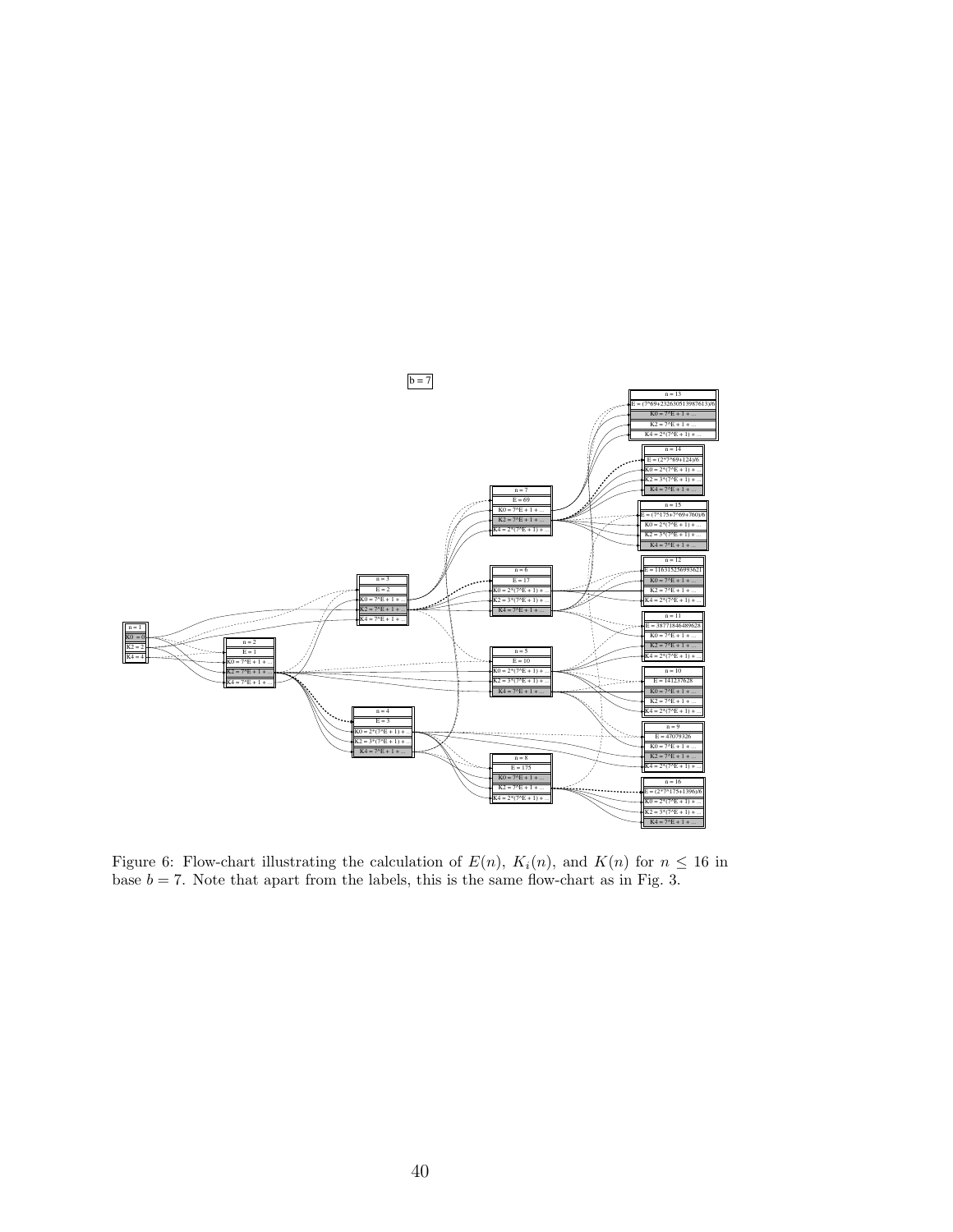

Figure 7: Flow-chart illustrating the calculation of  $E(n)$ ,  $K_i(n)$ , and  $K(n)$  for  $n \leq 16$  in base  $b = 8$ .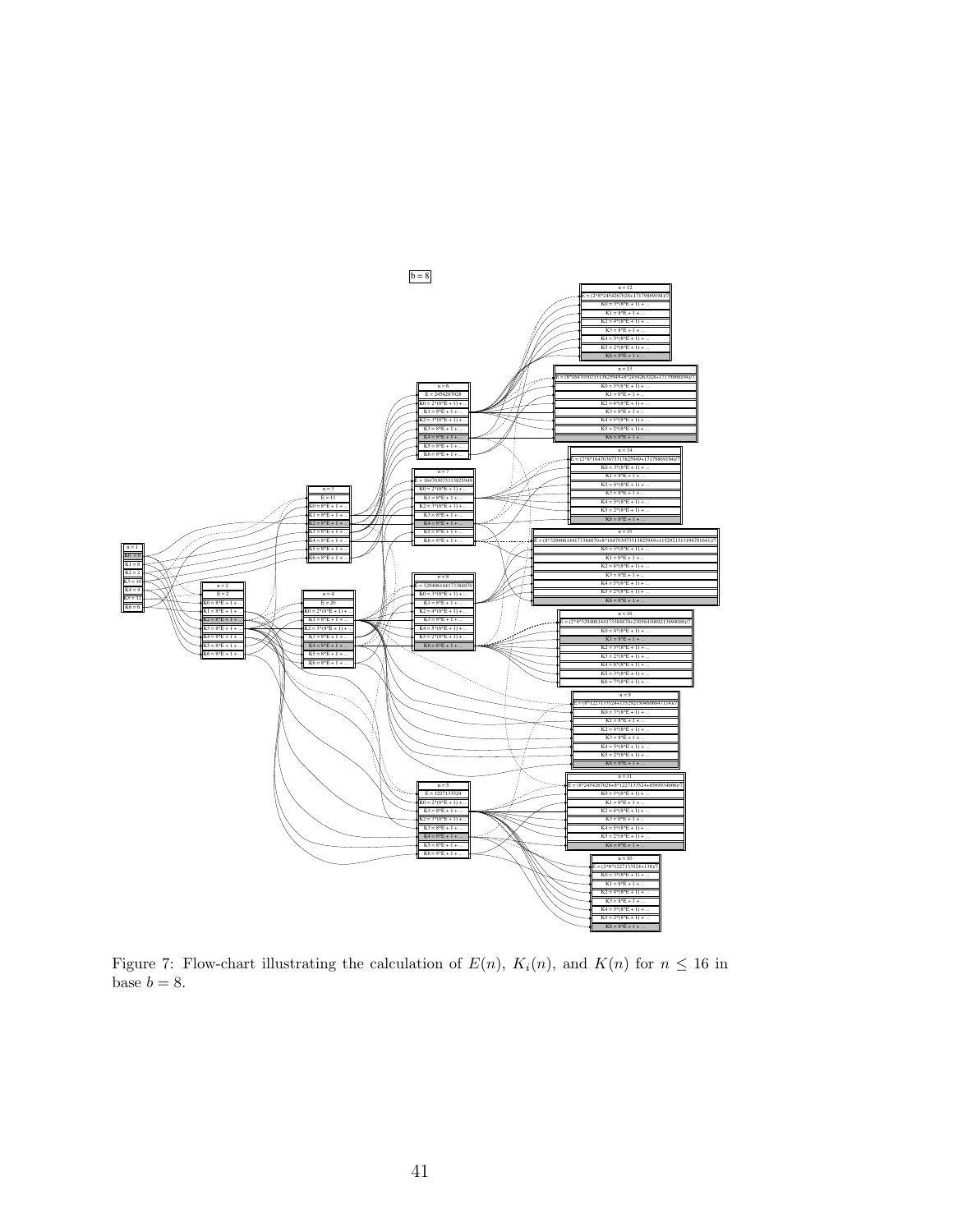<span id="page-41-0"></span>

Figure 8: Flow-chart illustrating the calculation of  $E(n)$ ,  $K_i(n)$ , and  $K(n)$  for  $n \leq 16$  in base  $b = 9$ .